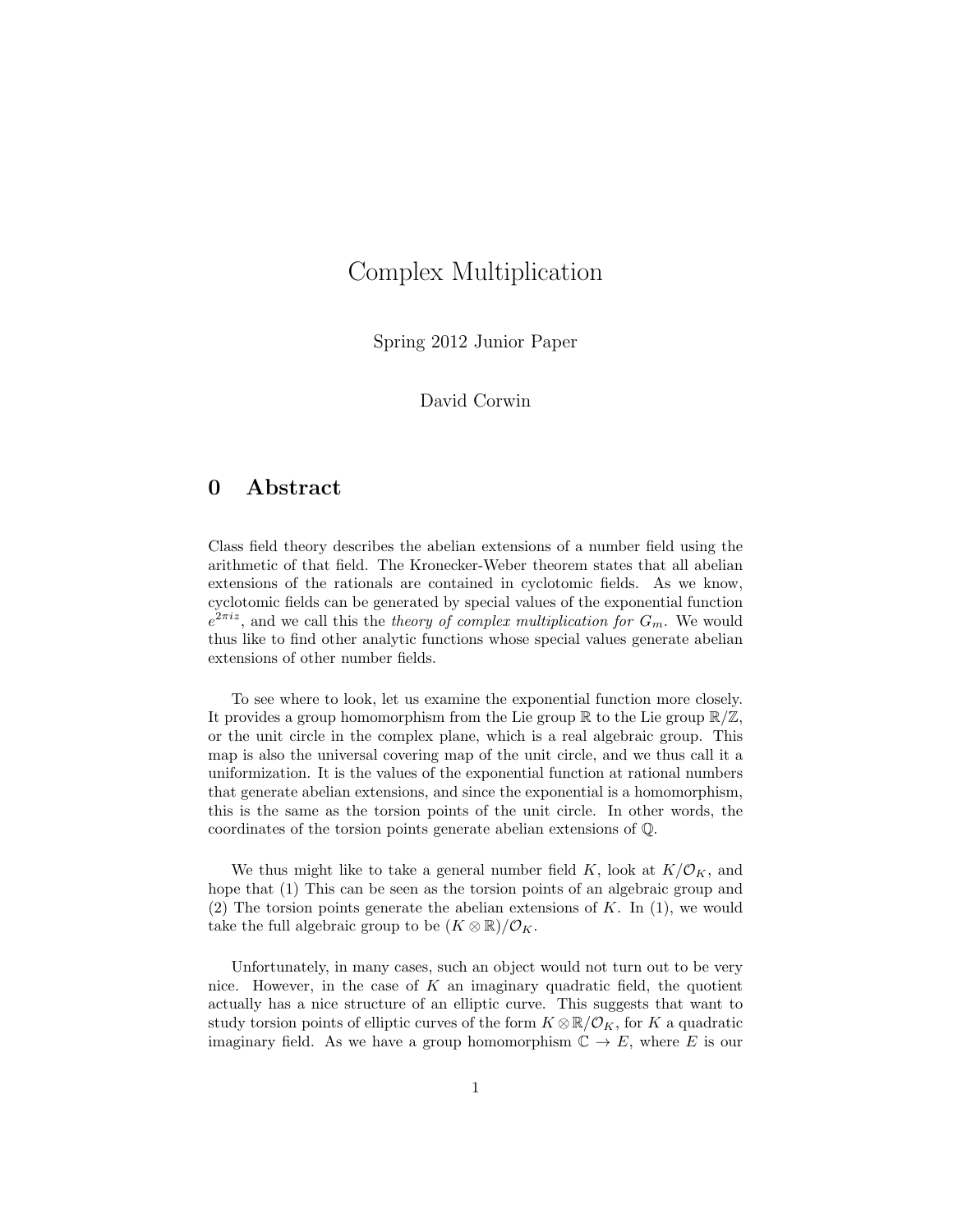elliptic curve, given by holomorphic functions, the coordinates of torsion points will then come from the values of these holomorphic functions at rational points of  $\mathbb{C} = \mathbb{R}^2$ .

We thus begin the study of the complex multiplication of elliptic curves. Without motivation, we shall interpret this as the study of elliptic curves whose endomorphism rings contain orders in imaginary quadratic field. Afterward, we shall note that if  $K$  is replaced by a slightly more general number field, known as a CM field, we will get a (possibly higher-dimensional) abelian variety, and the study of the abelian variety will similarly yield information about class field theory.

We will sketch all of the proofs of the fundamental theorems concerning complex multiplication, making sure to at least capture the essential ideas behind the proofs. We hope to, most of all, motivate all of the steps in the proof. We will then explain how the proof in the case of abelian varieties of arbitrary dimension is very similar, but with more complications that must be dealt with.

The coverage of the theory for elliptic curves largely follows that of Silverman's textbook [\[9\]](#page-36-0) as well as the similar notes by Ghath [\[1\]](#page-35-0) and Rubin [\[6\]](#page-36-1). For abelian varieties, the discussion is based mostly on [\[4\]](#page-36-2), with a bit of input from [\[3\]](#page-35-1) and [\[7\]](#page-36-3).

## 1 Notation

We summarize some of the notation defined in the text below.

For a number field K, we let  $\Sigma_K$  denote the set of finite places of K,  $\Sigma_K^{\infty}$ the set of infinite places, and  $\overline{\Sigma_K}$  the set of all places. For each place v of K, we let  $K_v$  denote the completion at  $v, \mathcal{O}_v$  its valuation ring, and  $U_v$  the group of units. For a prime p (or  $\ell$ ), we thus let  $U_p$  denote the p-adic units. We write valuations additively, always setting the valuation of a uniformizer to be 1. When we refer to an *absolute value*  $||_v$ , we are working multiplicatively, with the standard normalization relative to the given field. We let  $I_K$  denote the group of idèles of K, and if S is a finite set of places of K, we let  $\mathbf{A}^{S,\times}_K$  denote the idèles supported outside  $S$ .

All fields, unless otherwise noted, have characteristic 0. If we say a field has "characteristic p," we are supposing  $p > 0$  is a rational prime. If  $L/K$  is a Galois extension of fields, we let  $G(L/K)$  denote its Galois group. If K is a field, then  $G_K$  denotes its absolute Galois group. If both are number fields, with w a place of L lying over a place v of K, we denote by  $I(w/v) \subseteq D(w/v) =$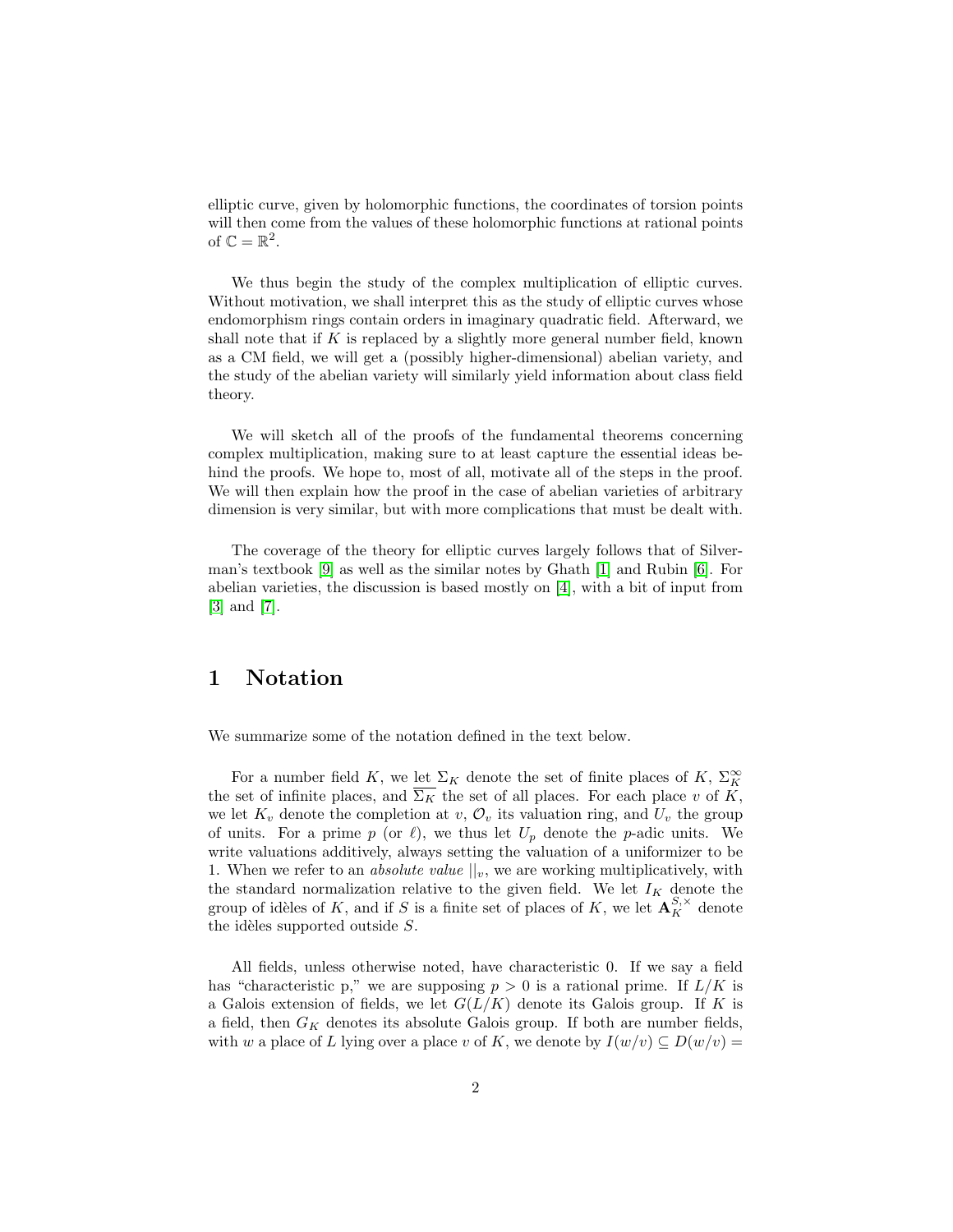$G(L_w/K_v) \subseteq G(L/K)$  the decomposition and inertia groups, respectively, of w. If K is a field, then  $\overline{K}$  denotes its algebraic closure (which is the same as the separable closure when K is perfect, the case we mostly consider). If  $\mathfrak p$  is a prime of K, we let  $(L/K, \mathfrak{p})$  denote the Frobenius of p in  $G(L/K)$ , and we denote it by  $(K, \mathfrak{p})$  when L is irrelevant.

We write  $V/K$  to denote that a variety V is defined over a field K. If  $\sigma$  is an automorphism of  $\overline{(K)}$ , then it sends V to  $\sigma(V)$  by fibered product with  $Spec(K)$ over  $Spec(K)$ , or equivalently, by applying  $\sigma$  to the coefficients of the equations used to define everything. If  $\sigma$  fixes K, then V is naturally isomorphic over K to  $\sigma(V)$ . If  $G/K$  is an algebraic group, we let  $G(K)$  denote the K-rational points, and  $E[m]$  denote the *m*-torsion points, over  $(K)$ .

We shall freely use results from Silverman [\[10\]](#page-36-4) without proof.

### 2 CM Elliptic Curves

### 2.1 Structure

**Definition 2.1.** An elliptic curve  $E/K$  is said to have *complex multiplication* by an imaginary quadratic field F if  $\text{End}_{0}(E) := \text{End}(E) \otimes_{\mathbb{Z}} \mathbb{Q}$  contains a field isomorphic to  $F$ . Equivalently,  $End(E)$  is an order in  $F$ .

In characteristic 0, the containments above are automatically equal (while in characteristic  $p$ , the endomorphism ring might be slightly larger). For two elliptic curves  $E, E'$ , we note  $Hom_0(E, E') := Hom(E, E') \otimes_{\mathbb{Z}} \mathbb{Q}$ . (Equivalently, it is the set of morphisms between the  $\mathbb Q$ -Hodge structures associated to  $E, E'.$ )

If R is an order in F, we say that  $E/K$  has complex multiplication by R if  $End(E)$  contains a copy of R. We shall restrict our attention to curves with complex multiplication by  $\mathcal{O}_F$ , with a remark at the end explaining how the results differ in the more general case. Thus, from now on, *complex multiplication* by F is synonymous with *complex multiplication* by  $\mathcal{O}_F$ .

### 2.2 Some  $O_F$ -modules

We recall briefly some facts from [\[10\]](#page-36-4). For an elliptic curve  $E/K$  with complex multiplication by F over F, we know that  $\mathcal{O}_F$  acts linearly on  $\text{Tgt}_0(E)$  and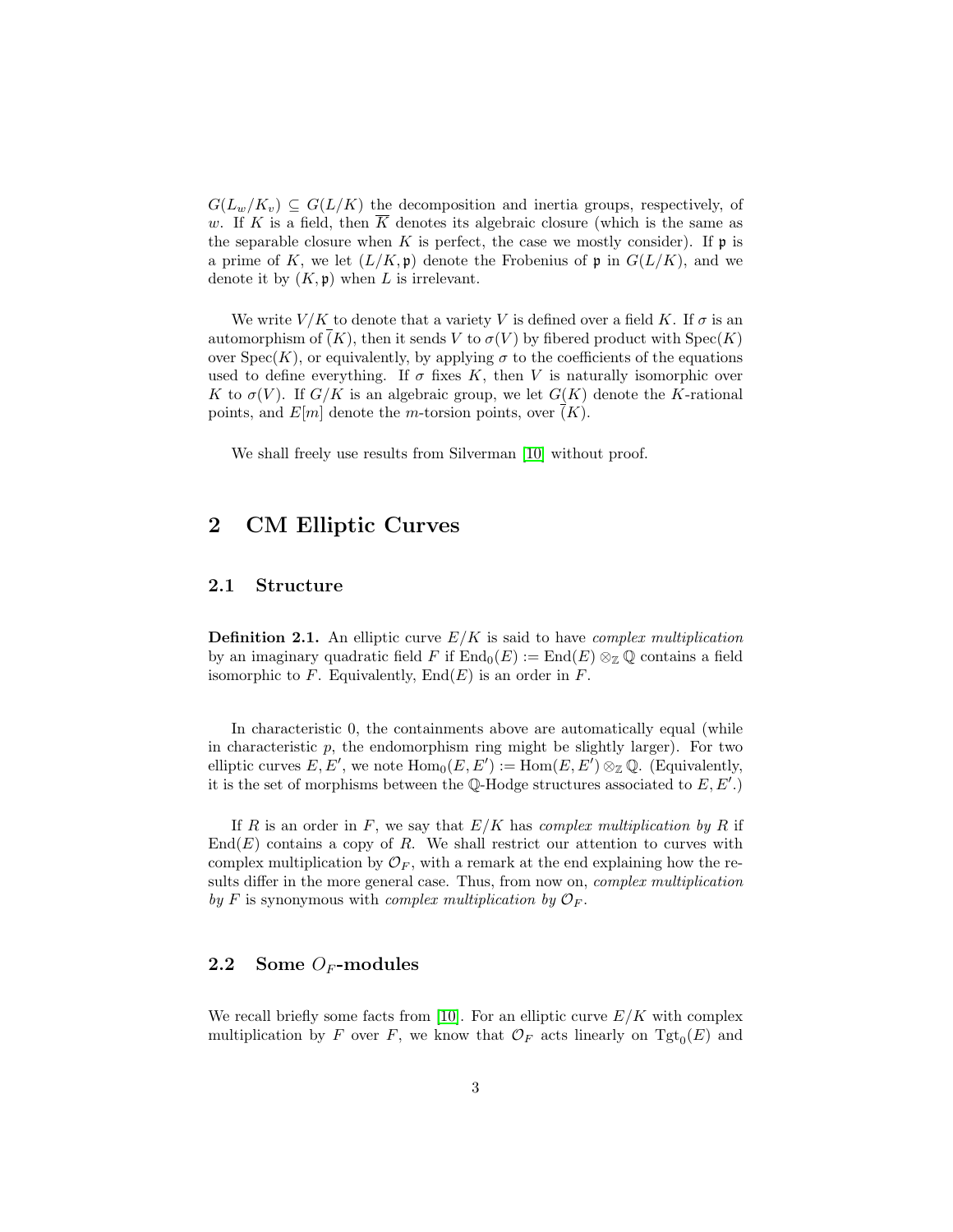on  $T_{\ell}(E)$  (equivalently, the étale homology  $H_1(E, \mathbb{Z}_{\ell})$ ), which are K- and  $\mathbb{Z}_{\ell}$ modules of dimensions 1 and 2, respectively. Tensoring the latter with  $\mathbb{Q}$ , we get a  $\mathbb{Q}_{\ell}$ -linear action on  $V_{\ell}(E)$ .

As long as  $\ell$  does not equal the characteristic of K, the action of  $\mathcal{O}_F$  on  $T_{\ell}(E)$  is faithful (and similarly, that of F on  $V_{\ell}(E)$ ). In particular,  $T_{\ell}(E)$  is a free  $\mathcal{O}_F \otimes_{\mathbb{Z}} \mathbb{Z}_{\ell}$ -module of rank 1. If End $(E)$  is larger than  $\mathcal{O}_F$ ,  $T_{\ell}(E)$  is still a faithful  $\mathcal{O}_F \otimes_{\mathbb{Z}} \mathbb{Z}_{\ell}$ -module (and the same holds if we tensor everything with  $\mathbb{Q}$ ).

Furthermore, if K has characteristic 0 and embeds in  $\mathbb{C}$ , we have the homology  $H_1(E, \mathbb{Z})$ , which is free of rank 2. Then  $\mathcal{O}_F$  acts on this, making it into a module of rank 1, and F acts on  $H_1(E, \mathbb{Q})$ , which is free of rank 1. Note that the tangent space  $\mathrm{Tgt}_0(E)$  of  $E/\mathbb{C}$  is naturally isomorphic to  $H_1(E,\mathbb{R})$ , giving the latter a complex structure, as well as making it a free  $F \otimes_{\mathbb{Q}} \mathbb{R}$ -module of rank 1. Furthermore,  $T_{\ell}(E) \cong_{\mathcal{O}_F} \mathbb{Z}_{\ell} \otimes_{\mathbb{Z}} H_1(E, \mathbb{Z}).$ 

Finally, dual to the action on the tangent space is the K-linear action on the holomorphic differentials, which is true as a differential is holomorphic iff it is translation invariant. In characteristic 0, every element acts faithfully (and in general, an element does not act faithfully iff it is inseparable). Note that, in particular:

**Remark 2.2.** An element of  $\mathcal{O}_F$  is defined over  $KF$  as an endomorphism. Assuming  $K$  contains all conjugates of  $F$ , the action on the differential fixes an embedding  $F \to K$ . The Galois group acts on an element of F as if it were a true element of  $F$ , and not an endomorphism of an elliptic curve.

### 2.3 Classification

We would now like to classify such curves, up to isomorphism over  $\mathbb{C}$ . First, notice that if we take  $\Gamma$  to be any fractional ideal of  $\mathcal{O}_F$ , then  $(\mathbb{R} \otimes_{\mathbb{Q}} F)/\Gamma$  is an elliptic curve with complex multiplication by  $F$ . Furthermore, it is clear that two fractional ideals differing by a principal ideal give isomorphic elliptic curves, as the lattices they define are proportional by an element of  $\mathbb{C}^{\times}$ . We would like to show that this gives a bijection between the set of ideal classes of  $\mathcal{O}_F$  and the isomorphism classes of elliptic curves with complex multiplication by  $\mathcal{O}_F$ .

**Proposition 2.3.** (1) Every elliptic curve with complex multiplication by  $\mathcal{O}_F$ arises in the manner above

(2) If two elliptic curves are isomorphic, then any two ideals defining them are in the same ideal class

In particular, there is a bijection between the ideal classes of  $\mathcal{O}_F$  and the (isomorphism classes of) elliptic curves with complex multiplication by  $\mathcal{O}_F$ .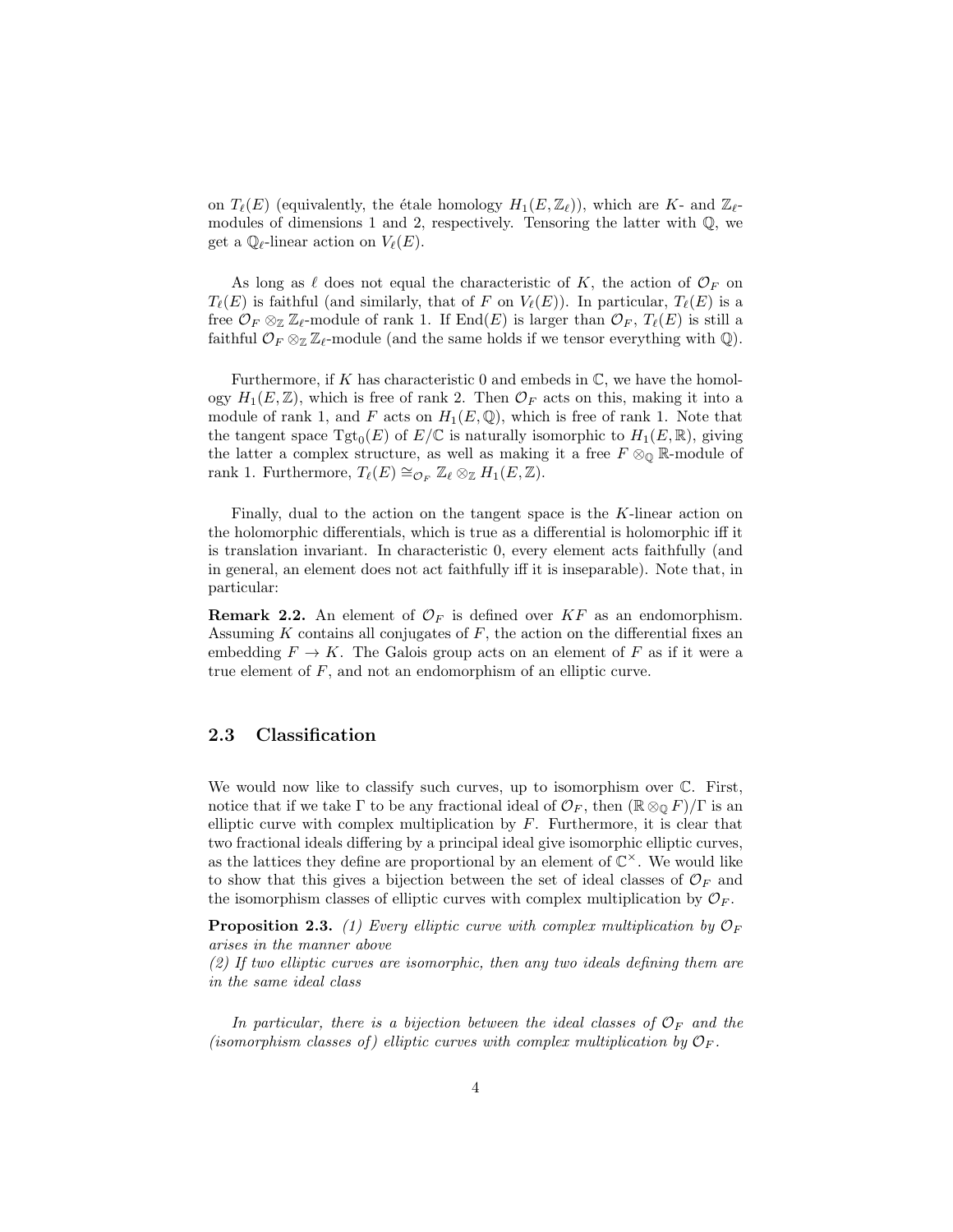Proof. Note that any elliptic curve can be represented by a lattice generated by 1 and  $\tau \in \mathcal{H}$ . Then it is clear that  $\tau \in F$ . We can then scale the lattice by an integer m so that  $m\tau \in \mathcal{O}_F$ . Then since  $\mathcal{O}_F$  sends the lattice to itself, the lattice is now an ideal of  $\mathcal{O}_F$ , which shows that the lattice is an ideal. This proves (1).

Then if two curves are isomorphic, meaning the lattices are related by scaling, then this factor must be in  $F^{\times}$ , so the two ideals are in the same class.  $\Box$ 

We let  $\mathcal{E}_F$  denote the set of isomorphism classes of elliptic curves over  $\mathbb C$ with complex multiplication by  $\mathcal{O}_F$ .

Note that, if we want to associate an ideal to E more intrinsically,  $H_1(E, \mathbb{Z})$ is an  $\mathcal{O}_F$ -module, and ideal classes correspond bijectively to isomorphism classes of rank 1 projective (torsion-free) modules over  $\mathcal{O}_F$ .

Now that we have established a bijection between isomorphism classes of such elliptic curves and the ideal class group of  $\mathcal{O}_F$ , we recall class field theory gives us an isomorphism between the latter set and  $G(H/F)$ , where H is the Hilbert class field of  $H$ . We will now proceed to show that there is a direct bijection between  $G(H/F)$  and these isomorphism classes, given by the Galois action on these curves.

Also note that given this bijection, we can think of it as a simply-transitive action of  $Cl(\mathcal{O}_F)$  on  $\mathcal{E}_F$ . It takes a few simple details to check that the action can be described by multiplying a lattice  $\Gamma \subseteq \mathbb{C}$  by an ideal  $\mathfrak{a}$ , i.e.  $\mathfrak{a}\Gamma \subseteq \mathbb{C}$ .

We prefer, however, to let ideals act by their inverse. Thus if  $[a]$  denotes an ideal class, and E an elliptic curve with CM and lattice Γ, we let  $[a] * E$ denote the elliptic curve with lattice  $\mathfrak{a}^{-1}\Gamma$ . If  $E = \mathbb{C}/\mathcal{O}_F$ , then we let the ideal class  $[\mathfrak{a}]$  correspond to the elliptic curve  $[\mathfrak{a}] * E$ . Note that this differs from the convention used until this point.

### 3 Galois Action

We recall that over a field  $K$ , automorphisms of  $K$  act on the set of isomorphism classes of elliptic curves over  $K$  by acting on their coefficients. We also recall that if  $K$  is algebraically closed, we can associate to each elliptic curve  $E/K$  an element  $j(E) \in K$ , and that the j-invariant classifies elliptic curves up to isomorphism over  $K$ . As the *j*-invariant is defined as a polynomial in the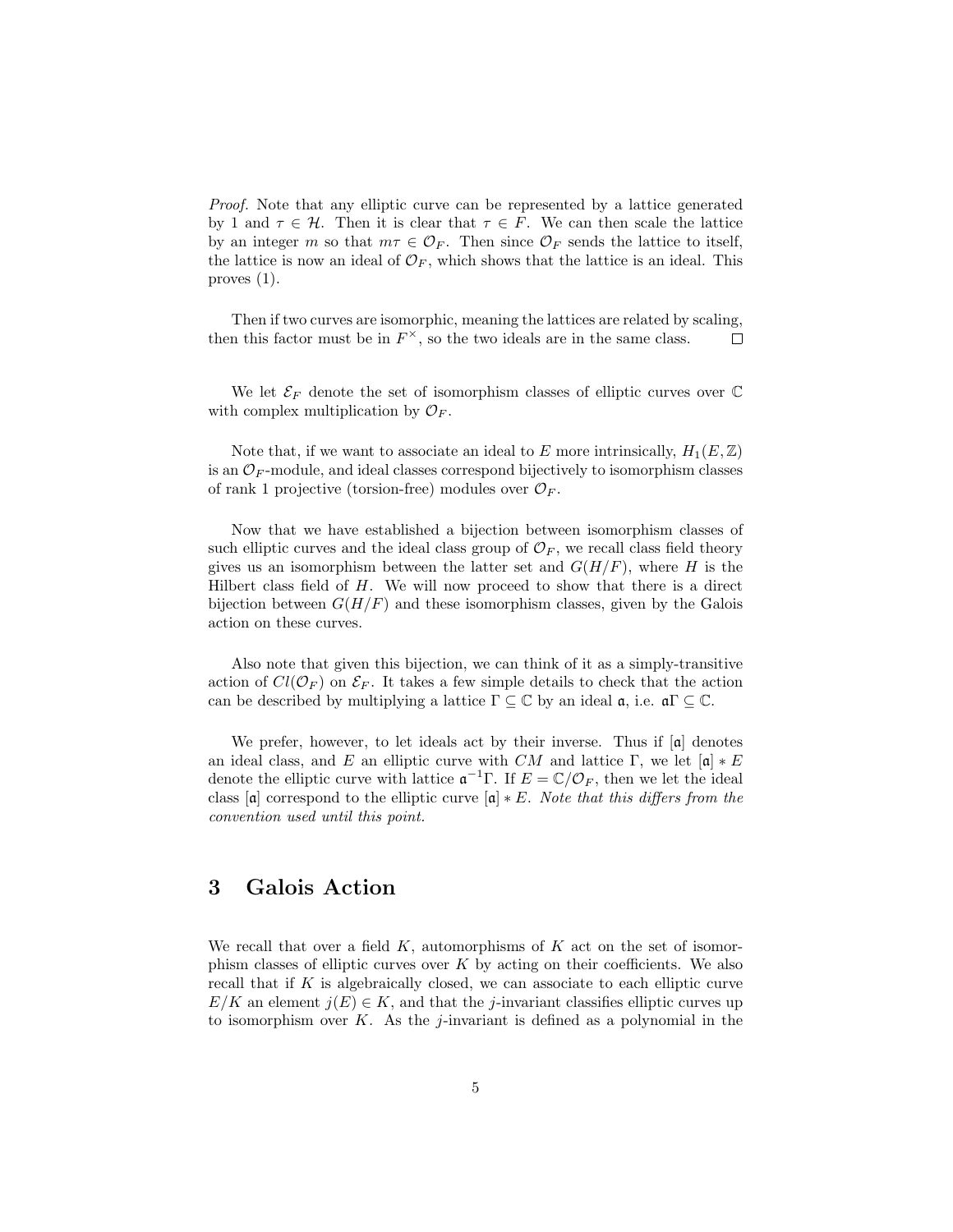coefficients of  $E$ , the action of automorphisms translates to an action on teh j-invariant.

By symmetry, if  $\sigma$  is an automorphism of  $\mathbb C$  and  $E$  a CM elliptic curve over  $\mathbb{C}$ , then  $\sigma(E)$  has the same CM. Since there are finitely many isomorphism classes of elliptic curves with CM by a given ring over C, there are finitely-many possible j-invariants. In particular,  $j(E)$  has finitely many conjugates over  $\mathbb{Q}$ , hence is algebraic of degree at most  $Cl(\mathcal{O}_F)$ . Furthermore, as we can take K above to be  $\overline{Q}$ , we can work with isomorphism over  $\overline{Q}$  instead of  $\mathbb{C}$ .

## 4 Algebraic Description of the Ideal Action

For each elliptic curve  $E \in \mathcal{E}_F$ , we have a map  $f_E : G_F \to Cl(\mathcal{O}_F)$  given by  $\sigma \mapsto [\mathfrak{a}]$  such that  $\sigma(E) \cong [\mathfrak{a}]*E$ . We would like to show that this is independent of E and is a homomorphism. The latter follows fairly easily from the former:

**Proposition 4.1.** For  $E \in \mathcal{E}_F$ , define a map  $f_E : G_F \to Cl(\mathcal{O}_F)$  by  $\sigma \mapsto \sigma(E)$ . Suppose that  $f_E$  is independent of E (and we denote it by f). Then this map is a homomorphism from  $G_F$  to  $Cl(\mathcal{O}_F)$ .

*Proof.* Let  $\sigma, \tau \in G_F$ , and let E correspond to the trivial element of  $Cl(\mathcal{O}_F)$ . Then

$$
f_E(\sigma \circ \tau) * E = E^{\sigma \circ \tau}
$$
  
= 
$$
(f_E(\tau) * E)^{\sigma}
$$
  
= 
$$
f_{E^{\tau}}(\sigma) * (f_E(\tau) * E)
$$
  
= 
$$
f_{E^{\tau}}(\sigma) f_E(\tau)
$$

Since  $f_E = f_{E^{\tau}}$ , the map f is a homomorphism.

We would like to show that the action of the ideal class group of  $F$  commutes (in some sense) with the Galois action on our elliptic curve, which will give us what we want. We run into a difficulty because the ideal action is defined analytically, while the Galois action is algebraic. We will resolve this difficulty in the current section. First, we give an intuitive account, then sketch a rigorous proof. We will give a complete proof in the section on abelian varieties, as the theory is almost identical.

Let **a** be an integral ideal of F, and write E as  $\mathbb{C}/\Gamma$ , for a lattice  $\Gamma$ . Then  $\mathfrak{a}^{-1}\Gamma$  is a sublattice of  $\Gamma$ , meaning that  $E' := \mathbb{C}/\mathfrak{a}^{-1}\Gamma$  is a quotient of E by

 $\Box$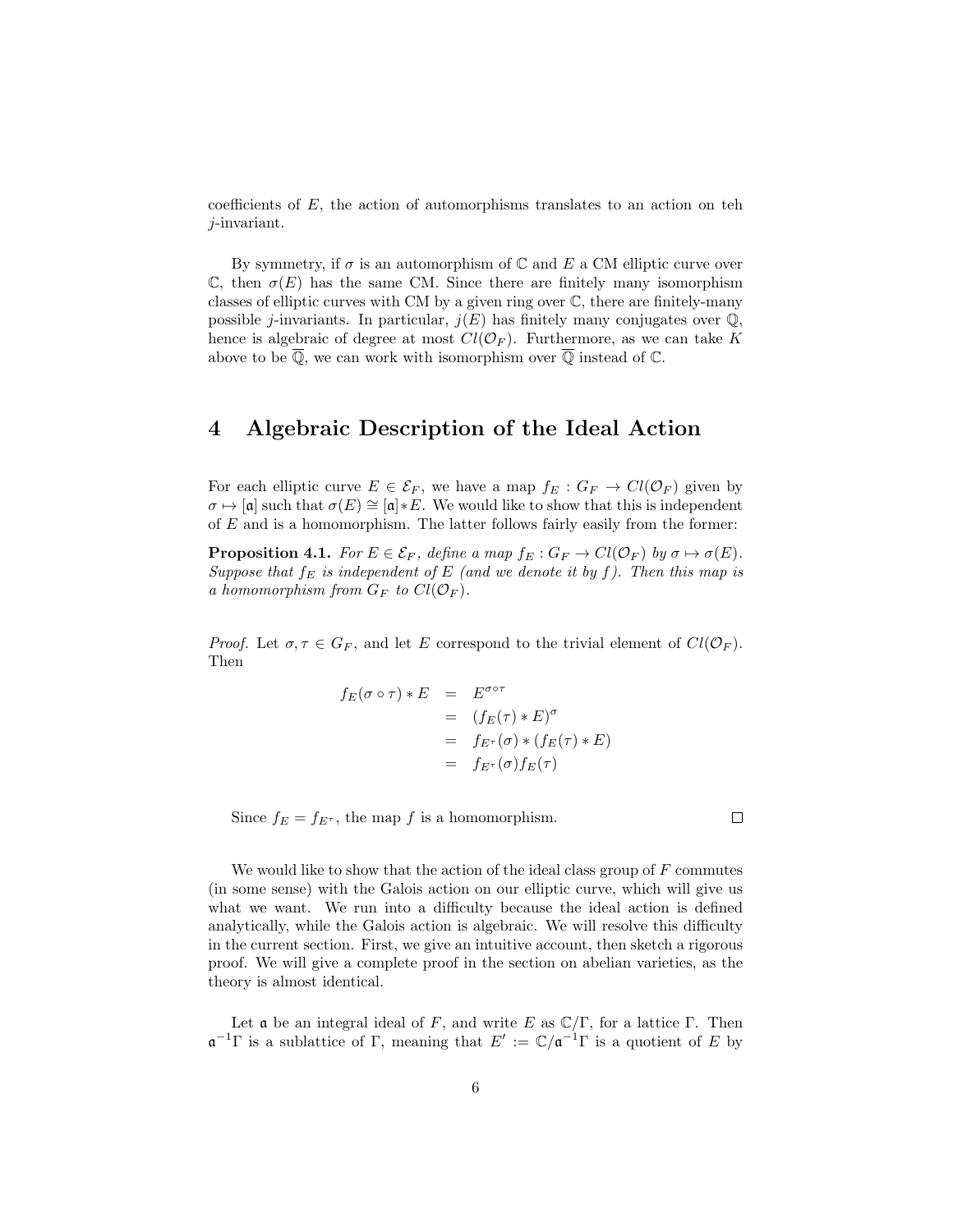$\mathfrak{a}^{-1}\Gamma/\Gamma$ . These are the points of E that vanish under the action of  $\mathfrak{a}$ , or E[a]. Notice that  $E' = [\mathfrak{a}] * E$ .

We can thus simply take the quotient by this subgroup, as described in [\[10\]](#page-36-4), Chapter III, 4.12. Note that because all CM elliptic curves and morphisms between them are defined over  $\overline{Q}$ , we know that if we have what we want analytically, we also have what we want algebraically.

Furthermore, we remark that if  $\alpha$  is a non-integral fractional ideal, we can still define  $E \to E' = [af] * E$ , but this morphism will only be in  $Hom_0(E, E'),$ not  $\text{Hom}(E, E').$ 

We now would like to point out that while the isomorphism class of  $E'$  above depends only on the class of  $\mathfrak a$ , the quotient map  $f : E \to E'$  depends on the ideal **a** itself. Following Milne [\[4\]](#page-36-2), we formalize this by calling a pair  $(E', f : E \to E')$ inducing the above on complex points an  $\mathfrak{a}\text{-}multiplication$ . However, we remark that an a-multiplication is unique up to isomorphism (an isomorphism of the pair  $(E,f)$ , so it might be more appropriate to call it the  $\alpha$ -multiplication.

Alternatively, we can give the following more abstract definition of an amultiplication (which has the advantage of working in characteristic  $p$ ):

**Definition 4.2.** For an elliptic curve  $E$  with complex multiplication by  $F$  and a fractional ideal **a** of F, we call an elliptic curve  $E^{\mathfrak{a}}$  and a map  $f^{\mathfrak{a}}: E \to E^{\mathfrak{a}}$ an  $\mathfrak{a}\text{-}multiplication$  if  $a: E \to E$  factors through  $f^{\mathfrak{a}}$  iff  $a \in \mathfrak{a}$ . Note that we allow ourselves to consider  $\boldsymbol{\alpha}$  non-integral, in which case  $f^{\boldsymbol{\alpha}}$  but in this case, "factors through" means that the associated morphism  $E^{\mathfrak{a}} \to E$  is an actual homomorphism.

It is clear from this definition that the natural projection  $E \to E/E[\mathfrak{a}]$  is an a-multiplication.

We also note that an isogeny  $f: E \to E'$  that commutes with F is automatically an  $\mathfrak a$ -multiplication for some  $\mathfrak a$ . We only need note that  $E, E'$  can be uniformized as  $H_1(E, \mathbb{R})/H_1(E, \mathbb{Z}), H_1(E', \mathbb{R})/H_1(E', \mathbb{Z}),$  respectively, and that the subset of F sending  $f_*^{-1}(H_1(E', \mathbb{Z})) \subseteq H_1(E, \mathbb{R})$  into  $H_1(E, \mathbb{Z})$  is a fractional ideal of  $F$ . Conversely, every  $\alpha$ -multiplication is an isogeny that commutes with F (equivalently, with  $\mathcal{O}_F$ ). Of course, it is only in characteristic p that we have to worry about commuting with F.

Furthermore, the cokernel of the mapping  $f_* : H_1(E, \mathbb{Z}) \to H_1(E', \mathbb{Z})$  is the degree of the isogeny, which is the same as  $[\mathcal{O}_F : \mathfrak{a}]$  (note that this can be defined in an obvious way even if a is not integral).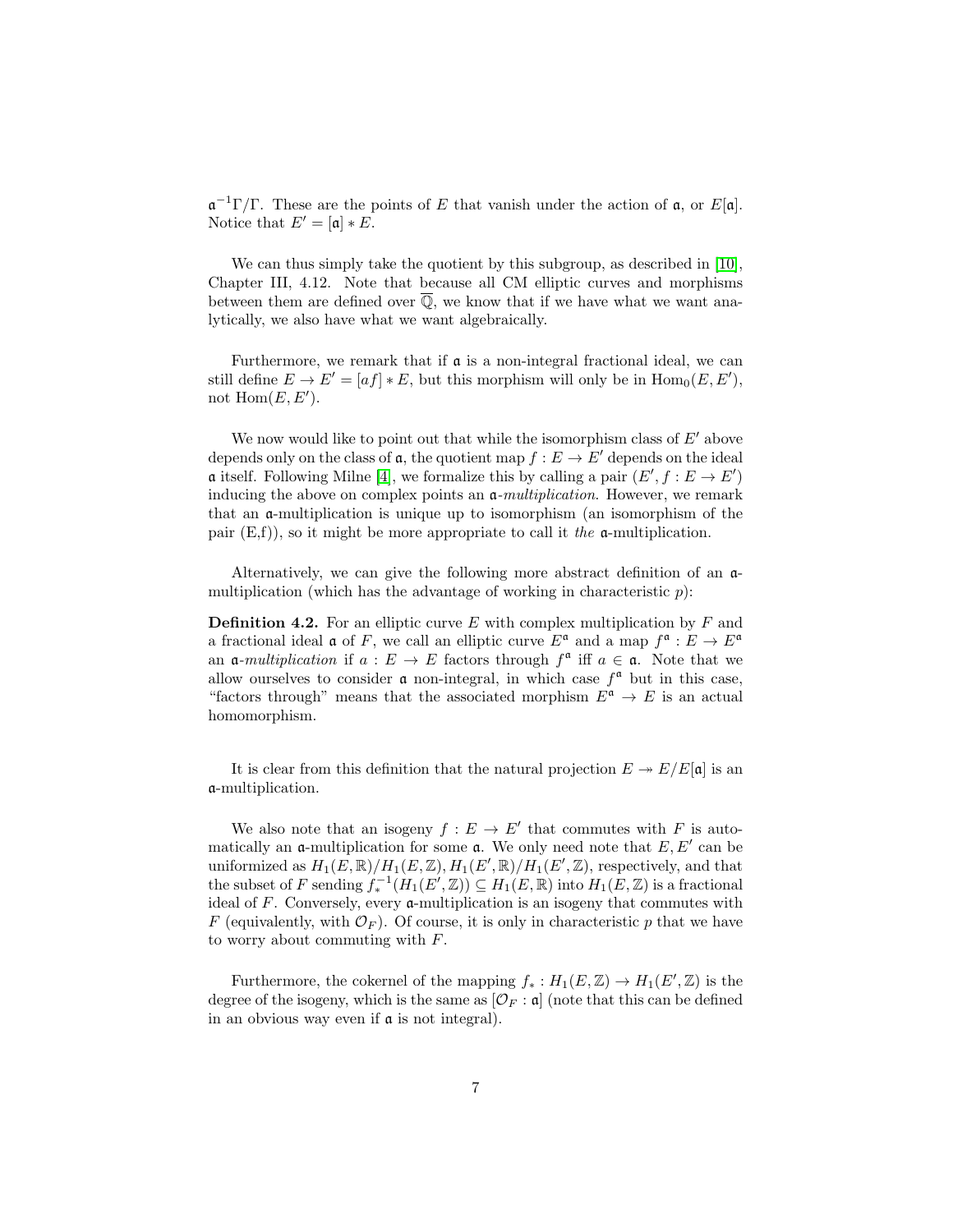We then have the following properties, which are intuitively obvious from the complex analytic theory, and not too hard to prove algebraically. We state them without proof, noting that the proof recalls the fact that  $\text{Hom}_{\mathcal{O}_F}(\mathfrak{a}, \mathfrak{b}) \cong_{\mathcal{O}_F}$  $\mathfrak{b} \mathfrak{a}^{-1}.$ 

**Proposition 4.3.** (1) An isogeny  $f : E \to E'$  is an a-multiplication if every  $a \in \mathfrak{a}$  factors through f, and its degree is (at least)  $[\mathcal{O}_F : \mathfrak{a}]$ 

(2) Multiplication by  $\alpha \in F$  is an  $(\alpha)$ -multiplication

(3)  $f^{\mathfrak{a}}$  factors through  $f^{\mathfrak{a}'}$  iff  $\mathfrak{a}' \subseteq \mathfrak{a}$ 

(4) A composition of an  $\mathfrak{a}$ -multiplication with an  $\mathfrak{a}'$ -multiplication is an  $\mathfrak{a}\mathfrak{a}'$ multiplication

(5) If  $f: E \to E'$  is an **a**-multiplication, then precomposition with  $f \circ \alpha \in$ Hom $(E, E')$  iff  $\alpha \in \mathfrak{a}^{-1}$ , and this determines an isomorphism from  $\mathfrak{a}^{-1}$  to  $Hom(E, E')$  as  $\mathcal{O}_F$ -modules. By (4), this means that  $Hom(E^{\mathfrak{a}}, E^{\mathfrak{b}}) \cong \mathfrak{a} \mathfrak{b}^{-1}$ (note the error in [\[4\]](#page-36-2),  $1.33(a)!$ )

Remark 4.4. We make a remark about canonicity. The notion of a-multiplication is unique up to isomorphism, so anything that is invariant under isomorphism can make use of the a-multiplication. However, this is not the case for everything, and we will need to note this later on. Notice that when we define an **a**-multiplication of E by choosing a uniformization  $\mathbb{C}/\Gamma \to E$ , the choice of uniformization is itself canonical only up to isomorphism, which is where the ambiguity appears. We could, however, define  $[af] * E$  as  $H_1(E, \mathbb{R})/\mathfrak{a}^{-1}H_1(E, \mathbb{Z})$ .

Also note that if  $\alpha \in F^{\times}$ , then  $\alpha : E \to E$  is an  $(\alpha)$ -multiplication, so in some sense, the embedding  $F^{\times} \hookrightarrow \text{End}_{0}(E)$  gives us an isomorphism  $E \cong E^{(\alpha)}$ .

We briefly remark that taking quotients in the case of abelian varieties of arbitrary dimension is more difficult. We will thus take a different approach to define a-multiplications in the section on abelian varieties, one that we could have taken here. In [\[9\]](#page-36-0), this approach is taken in the case of elliptic curves.

# 5 The J-Invariant is Integral

In terms of showing that  $j$  is integral, it is clear that is suffices to show that an elliptic curve with complex multiplication has good reduction. To do this, we show that the action on the Tate module is abelian, so up to finite index, the inertia group is pro-p. Then  $\ell$ -adic groups are locally (up to finite index) pro- $\ell$ , so we are done.

**Theorem 5.1.** If E is an elliptic curve with complex multiplication, then  $j(E)$ is an algebraic integer.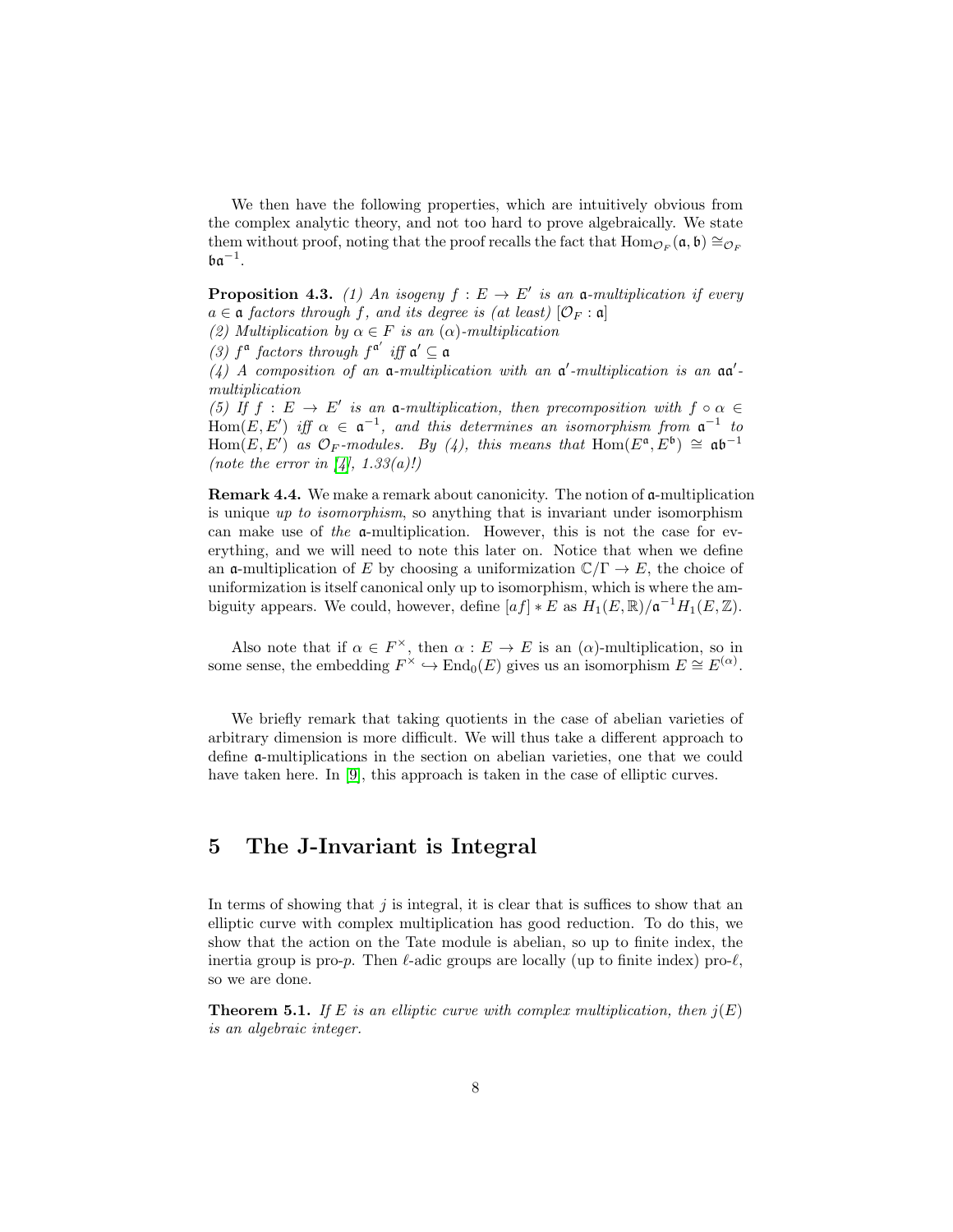*Proof.* According to [\[10\]](#page-36-4) Chapter VII, the j-invariant is integral iff E has potentially good reduction at all primes. To show it has potentially good reduction, note that, by the criterion of Néron-Ogg-Shafarevich, good reduction at  $\mathfrak p$  is equivalent to the inertia group acting trivially on the Tate module  $T_{\ell}(E)$  (or  $V_{\ell}(E)$  for some  $(\ell) \neq \mathfrak{p} \cap \mathbb{Z}$ , hence potentially good reduction is equivalent to acting through a finite quotient.

But after passing to an extension, Galois group elements act  $\mathcal{O}_F$ -linearly, hence  $\mathcal{O}_F \otimes_{\mathbb{Z}} \mathbb{Z}_{\ell}$ -linearly. As  $T_{\ell}(E)$  is a rank 1-module over this, and we can choose  $\ell$  that does not split in F (hence  $F \otimes_{\mathbb{Q}} \mathbb{Q}_{\ell}$  is a field, and  $\mathcal{O}_F \otimes_{\mathbb{Z}} \mathbb{Z}_{\ell}$  is the ring of integers in it), the Galois group acts as multiplication by elements of  $(\mathcal{O}_F \otimes_{\mathbb{Z}} \mathbb{Z}_\ell)^\times$ , as the module is free of rank 1). But this group is locally a pro- $\ell$ group by the  $\ell$ -adic logarithm, and we know from local class field theory (which we can apply because we now know the action is abelian) that the inertia group is locally pro-p (where  $(p) = \mathfrak{p} \cap \mathbb{Z}$ ), so after passing to a finite extension, the inertia group must act trivially, as the action is continuous.  $\Box$ 

Note that in [\[9\]](#page-36-0), there is a more elementary, albeit longer, proof of this fact.

Because of the above fact, and because  $\mathbb{Q}(i\sqrt{\mathbb{Q}})$ e above fact, and because  $\mathbb{Q}(i\sqrt{163})$  has class number 1, we find that  $j\left(\frac{1+i\sqrt{163}}{2}\right)$  $\frac{2}{(2)}$   $\approx e^{\pi\sqrt{163}}$  is an integer. Notice that we derived this remarkable fact about an infinite series using a significant amount of algebra.

# 6 The J-Invariant Generates the Hilbert Class Field

We just have a little bit more work to show that this homomorphism is surjective and is the one given by class field theory.

We recall that the Artin reciprocity isomorphism is given by sending a prime ideal to its Frobenius element. We thus require a method of relating the quotient map  $E \to [\mathfrak{p}] * E$  to the action of the Frobenius element. In brief, we do this by reducing modulo p. Then the Frobenius action of Galois reduces the Frobenius modulo p, which is an algebraic map in addition to a Galois-theoretic map. We then note that the map above will be inseparable modulo  $\mathfrak{p}$ , hence will factor through the Frobenius element, and this will essentially give us what we want. We make this precise below:

<span id="page-8-0"></span>**Theorem 6.1.** Let H denote the Hilbert class field of F. Then  $H = F(j(E))$ . for any  $E \in \mathcal{E}_F$ , hence  $f : G_F \to Cl(\mathcal{O}_F)$  factors through  $G(H/F)$ . Further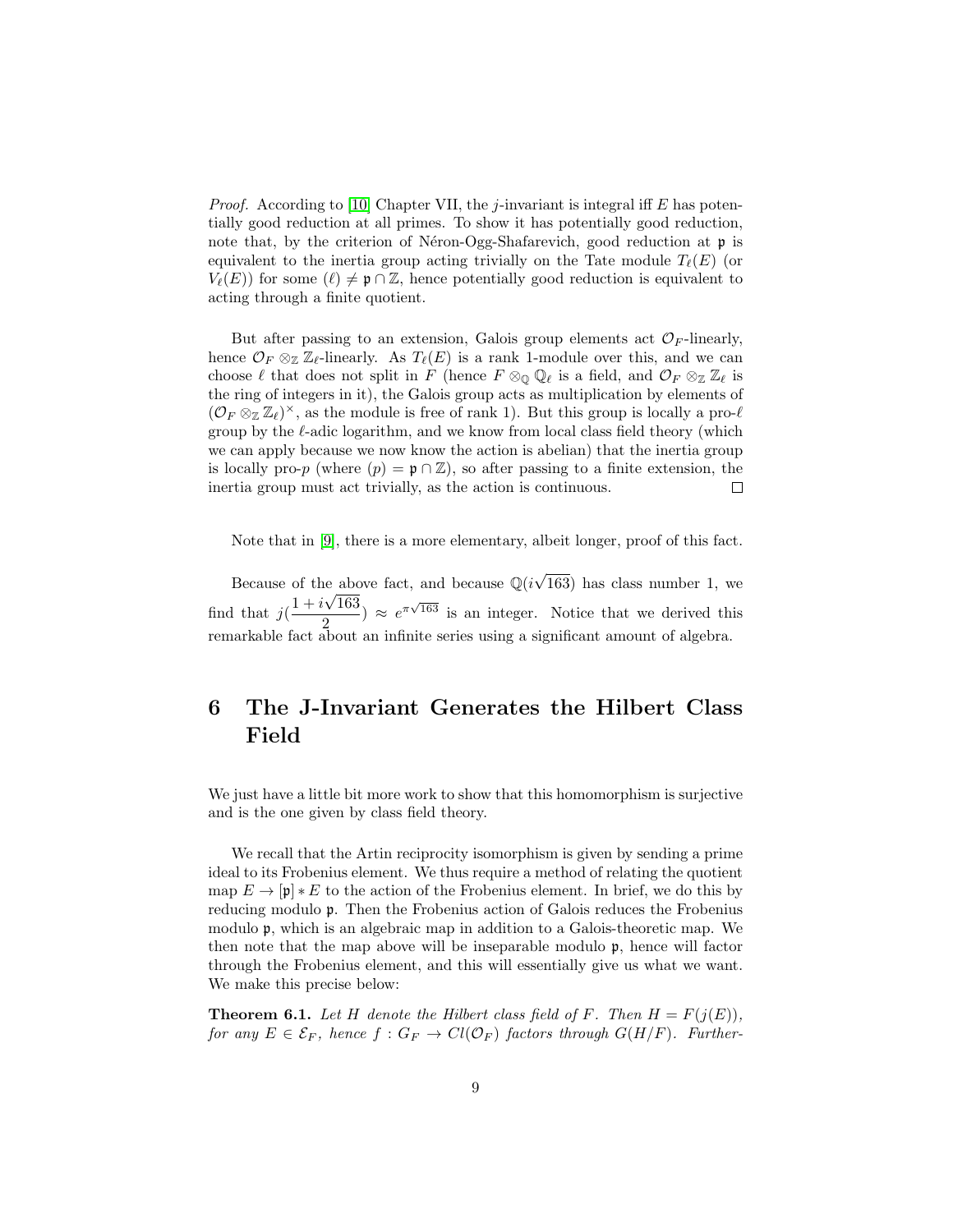more, the induced map  $G(H/F) \to Cl(\mathcal{O}_F)$  is Artin reciprocity isomorphism (and hence  $\{j(E) \mid E \in \mathcal{E}_F\}$  is a full set of conjugates over F).

*Proof.* Let  $L$  be a field over which all the j-invariants are defined. We will hope to show that  $L = H$ , but for the moment, we only know it is an extension of F. We have an induced map  $G_F \to Cl(\mathcal{O}_F)$ , which factors through  $G(L/F)$ . Note that the map  $G(L/F) \to Cl(\mathcal{O}_F)$  is injective, since if an automorphism induces a principal ideal, then it acts trivially on the j-invariants, hence fixes  $L$ .

Suppose  $p$  is a rational prime that splits completely in  $F$  and for which everything else works nicely, i.e. there is a prime  $\mathfrak P$  of L over p such that all of  $\mathcal{E}_F$  has good reduction over L, there is no ramification in L, isomorphic reduction implies isomorphic curves (equivalently, none of the differences between the  $j$ invariants of curves in  $\mathcal{E}_F$  are in primes over p). Let p be a prime of F over  $p$ .

Then the p-multiplication  $E \to [\mathfrak{p}] * E$  has degree p, hence so does its reduction. If we can show that its reduction is inseparable, then it must be the Frobenius map, as an inseparable map factors through the Frobenius map.

Let us first derive a few consequences, assuming we know this fact. We recall that the set of primes of degree 1 over Q, with a finite set of primes thrown out, has density 1. Thus their Frobenius elements saturate  $G(L/K)$ . This shows that the map  $G(L/K) \to Cl(\mathcal{O}_F)$  is in some sense the Artin map, but of course, we don't actually know that  $L$  is the appropriate field. Of course, this does tell us that a prime splits completely in  $L$  iff it is principal, which shows that  $L = H$ . Then the above shows that the map is the Artin reciprocity map.

Now, why is the map  $E \to \mathfrak{p} * E$  inseparable? If it were principal, then the map would be (after composing with an isomorphism between  $\mathfrak{p} * E$  and E) multiplication by an element in  $\mathfrak{P}$ , hence would induce the trivial map on the tangent space modulo  $\mathfrak{P}$ , hence would be inseparable. However, we don't know this. Of course, we can do the following. We know by the density theorem that there is another prime  $\mathfrak a$  of F such that  $\mathfrak p$  is principal, and  $\mathfrak a$  is prime to p. Then the composition of an a-multiplication with a p-multiplication gives us, after composing with an isomorphism between  $\mathfrak{ap} * E$  and E, multiplication by an element of p, hence an inseparable map. Hence, if we show that an a multiplication is separable, this shows that a p-multiplication must be inseparable.

We prove this latter fact by noting we can also find  $\mathfrak b$  such that  $\mathfrak ab$  is principal and prime to p. Thus it induces a nontrivial map on the tangent space modulo  $\mathfrak{P}$ , hence is separable, so an  $\mathfrak{a}$ -multiplication is separable.  $\Box$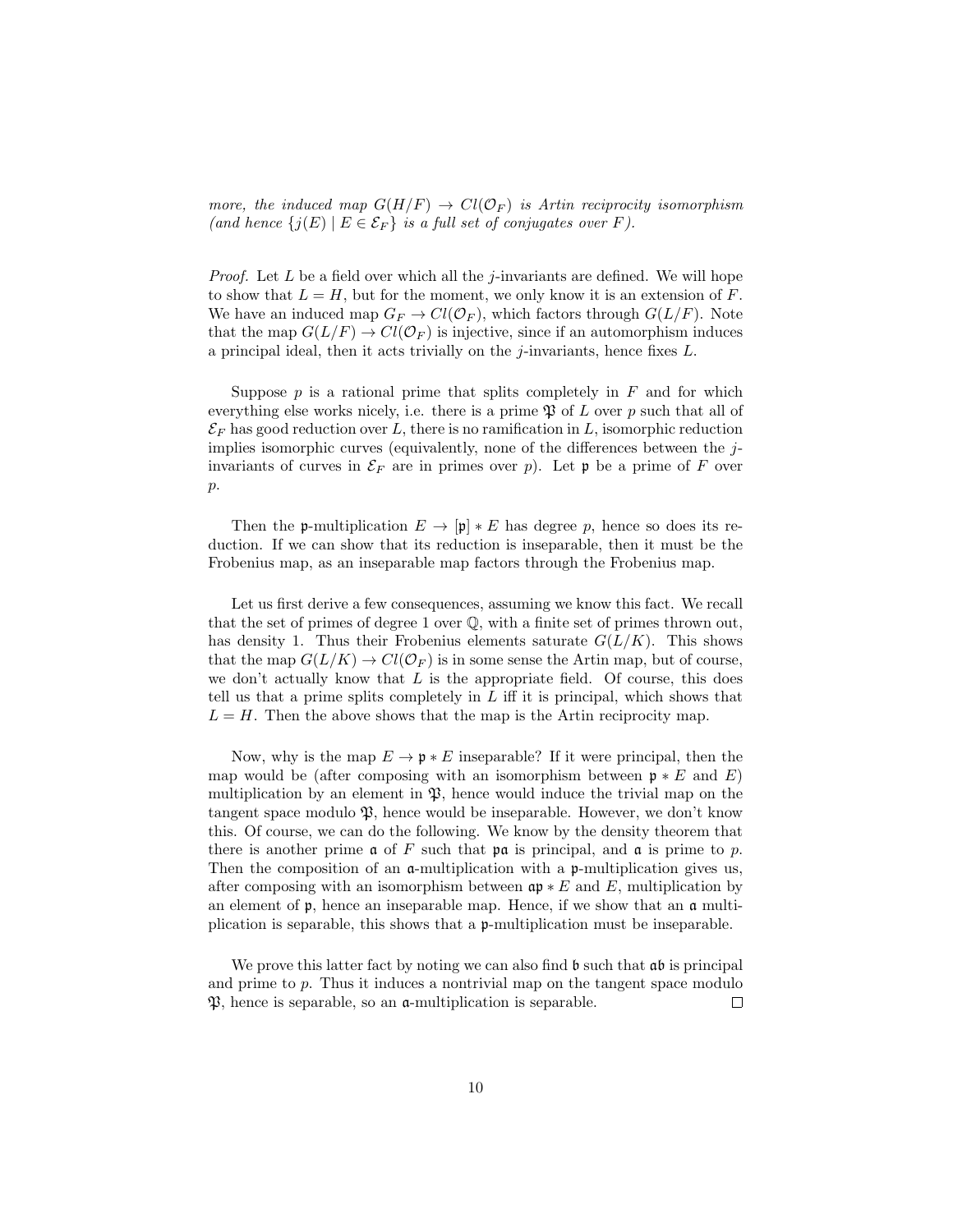### 6.1 The Case of Non-Maximal Orders

Just for this subsection, we relax the assumption that our CM elliptic curves have CM by  $\mathcal{O}_F$ , and suppose that E has CM by R, an order in F. Then it's not too hard to conclude that isomorphism classes of elliptic curves with CM by R are in bijection with  $Cl(R)$  (see [\[5\]](#page-36-5), Chapter I, §12, for the theory of class groups of orders). This can be viewed as a quotient of a certain ray class group, hence corresponds to an abelian extension. We then might expect that the  $j$ invariants of these isomorphism classes constitute a set of conjugates for this abelian extension, and the Galois group acts via the Artin isomorphism as the class group. This is indeed the case, and the proof is almost identical, involving reduction modulo a prime.

Since we now are considering abelian extensions with ramification, can we use these to generate all the abelian extensions of F? I.e., does  $\{j(\tau) | \tau \in F\}$ generate  $F^{ab}$ . The answer lies in the theory of  $Cl(R)$  for orders R of F (hence is not a question of complex multiplication), and the answer is no. However, if we adjoin all of these  $j$ -values and all of the roots of unity, we get an extension that differs from  $F^{ab}$  by a product of groups of order 2, as mentioned in [\[7\]](#page-36-3).

### 7 Torsion Points and Ray Class Fields

So far, what we have done does not have any analogue in the theory of complex multiplication for  $G_m$ . In that case,  $\mathbb Q$  has class number 1, and there is only one isomorphism class of the multiplicative group. We would now like to generate ray class fields (i.e. not just the Hilbert class field) using torsion points. For a modulus  $m$  of  $F$ , we let  $L_m$  denote the ray class field of modulus  $m$  and  $Cl_{\mathfrak{m}}(\mathcal{O}_F) := \mathbb{I}_F^{\mathfrak{m}} / \iota(F_{\mathfrak{m},1})$  the ray class group

We hope that, as in the case of  $G_m$ , the points  $E[\mathfrak{m}]$  generate the ray class field  $F_{\rm m}/F$ . Furthermore, supposing this, we might hope that the Galois action of  $G(F_m/F)$  on these points corresponds to an action of the ideals.

We thus divide what we're looking for into two things: (1) Show that the torsion points generate the ray class fields

(2) Show that the Galois action on the torsion points is the same (via the Artin isomorphism) as the action of ideals

From what we have seen in generating the Hilbert class field, we might expect that something like (2) will allow us to conclude (1). First, we make a point about  $(1)$ :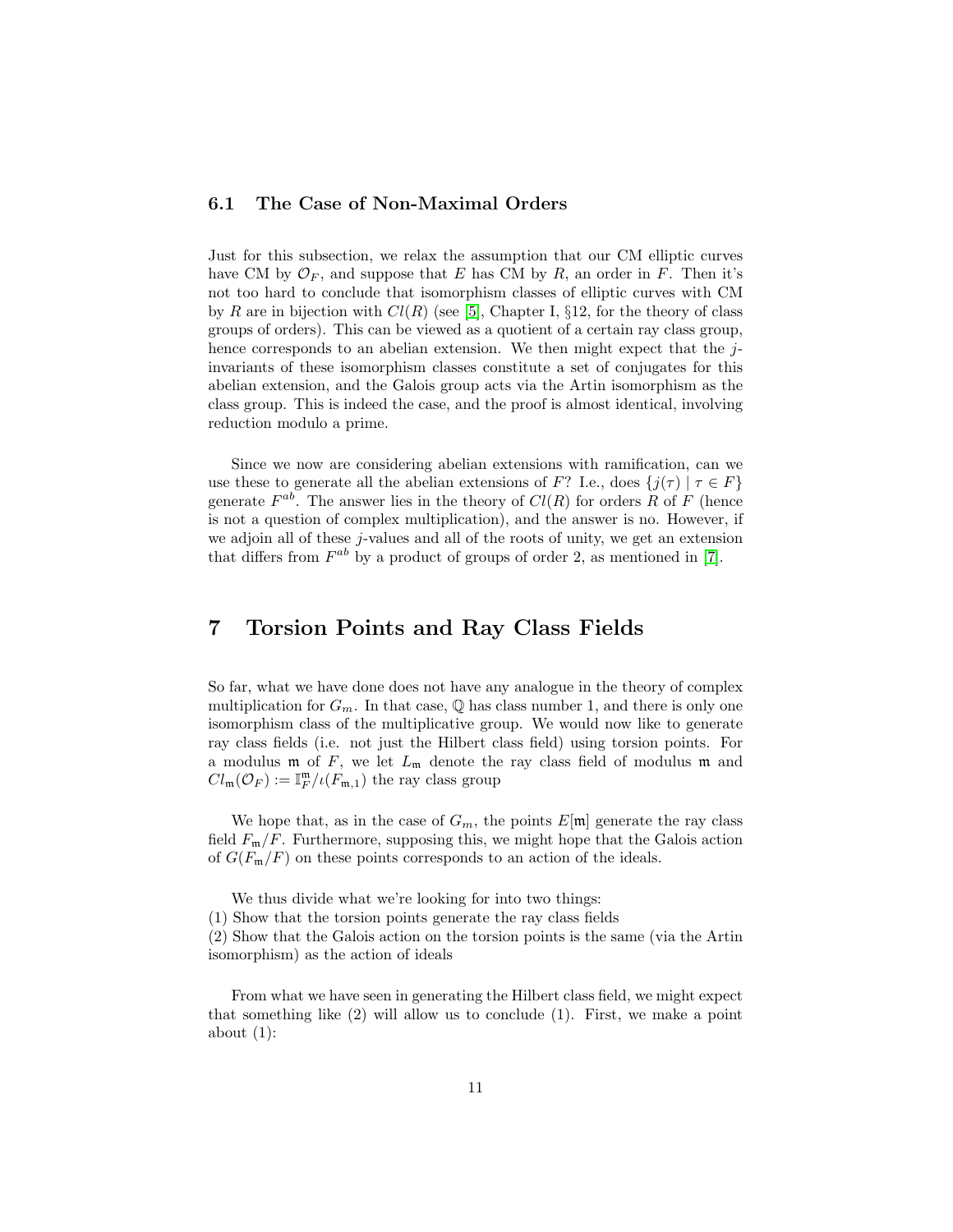### 7.1 Weber Functions

Let us forget about non-principal ideals for the moment, or equivalently, we are looking for the action of  $G(F_m/H)$ . Then  $F^{\times}$  acts on these points, and  $F_{m,1}$  acts trivially on  $E[\mathfrak{m}]$ , suggesting we are going in the right direction. The problem is that class field theory relates  $G(F_{\mathfrak{m}}/H)$  to *ideals*, not elements of  $F^{\times}$ , so we want the units of  $F$  to act trivially. We recall that the units are the same as automorphisms of E, so we essentially want to generate the ray class field not using the torsion points themselves but using something invariant under the action of automorphisms. We are thus led to the notion of Weber functions.

In other words, we would somehow like to express the quotient of  $E$  by its automorphisms.

When F is not either  $\mathbb{Q}[i]$  or  $\mathbb{Q}[i\sqrt{\}]$ 3], the only automorphism is [−1]. Thus the map sending a point of  $E$  to its x-coordinate under some Weierstrass model serves precisely this purpose. Furthermore, two points have the same x-coordinate iff they are related by an automorphism. In the case of the two special F, we can take  $x^2$  and  $x^3$ , respectively. We thus hope that these will generate the ray class field.

Note, however, that this depends on the Weierstrass model. We can fix this by taking some multiple of x (or  $x^2$ ,  $x^3$ ) that depends on the Weierstrass model. As mentioned in [\[10\]](#page-36-4), change of variables between Weierstrass equations can only take very specific forms. We are thus led to conclude that if our Weierstrass equation is  $y^2 = 4x^3 - g_2x - g_3$ , then

$$
\frac{g_2g_3x}{\Delta}
$$

is independent of model, with similar formulas in the two exceptional cases. We call this the Weber function of  $E$ . We denote the Weber function by  $h$ .

Notice that the Weber function is invariant under isomorphism of elliptic curves. This is very powerful, as we do not have to worry whether any of our isomorphisms are canonical when we are looking only at the Weber function. In fact, we could have motivated the Weber function by saying that we needed something more instrinsic, since, after all, the coordinates of points of  $E$  depend on an embedding  $E \hookrightarrow \mathbb{P}^2$ . This is also useful because **a**-multiplications are defined up to isomorphism, but the Weber function is invariant under isomorphism.

Finally, note that in each of the cases above, it is easy to see that IF  $h(P)$  =  $h(P')$  where  $P, P' \in E(K)$ , then there is an automorphism of E taking P to P'. We can think of the Weber function as the quotient map  $E \to E/\text{Aut}(E)$ .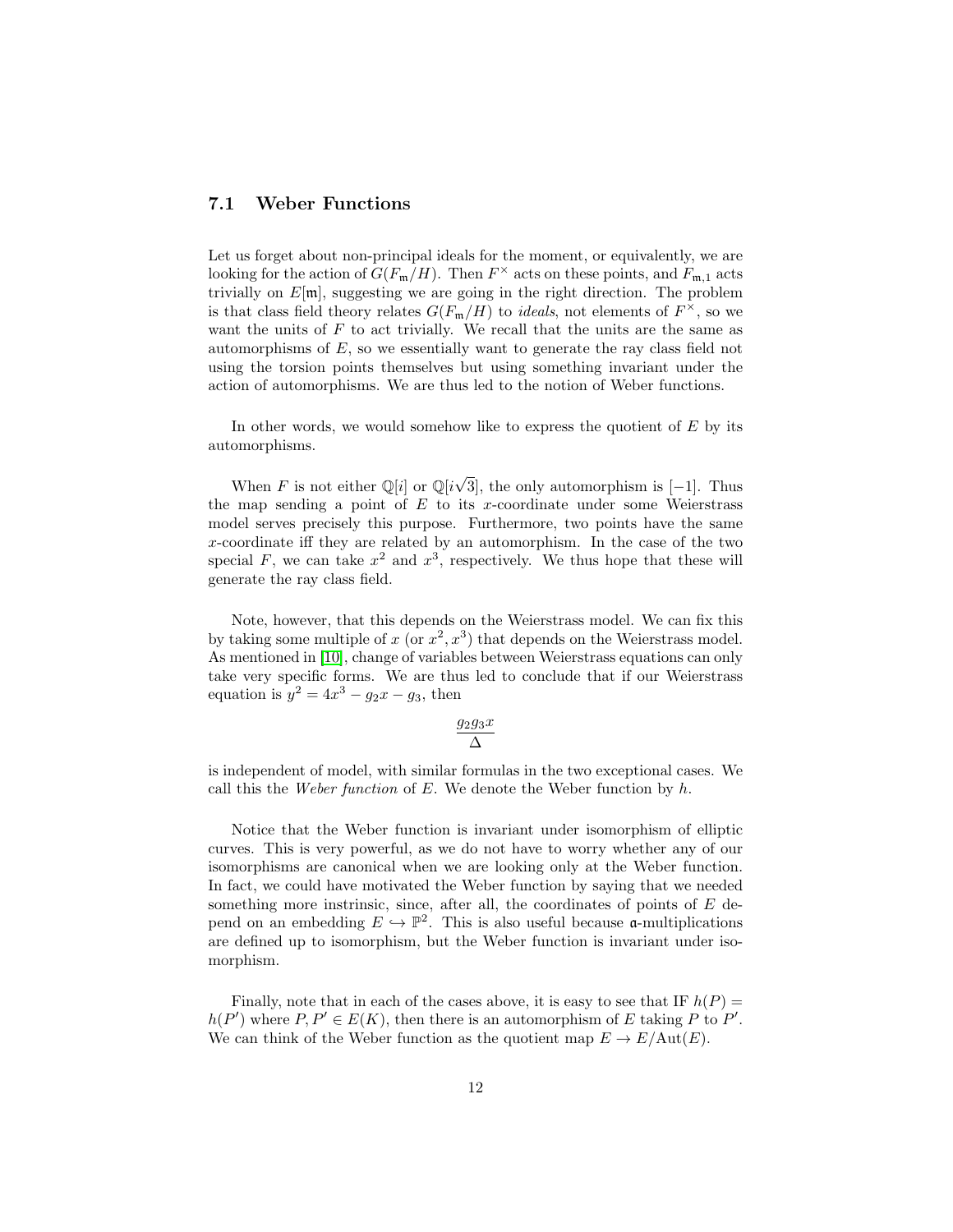**Remark 7.1.** As this is a function on  $E$ , we can of course think of it as a periodic function on C. This was originally used when complex multiplication was formulated in terms of analytic functions.

### 7.2 The Theorem for Torsion Points

We will respond to (2) in this section. In the proof in the last section, we showed that a certain a-multiplication was the same as a Frobenius map when reduced modulo a prime. To bring this back up to our global field, we used only primes that did not divide the product of the differences of the j-invariants of elliptic curves with complex multiplication by  $\mathcal{O}_F$ . Thus, if two elliptic curves were isomorphic modulo a prime, they were also isomorphic globally. In order to avoid losing information on torsion points when reducing modulo a prime, we recall [\[10\]](#page-36-4), Chapter VII, 3.1, which states that at a good prime relatively prime to m, then reduction is injective on  $E[m]$ . We therefore see that without much more effort, we can prove the following theorem:

**Theorem 7.2.** Let  $\mathfrak{m}$  be an integral ideal of  $\mathcal{O}_F$ . Then  $F(j(E), h(E[\mathfrak{m}])$  is the ray class field  $L_m$  of F, and the action of  $G_F$  on these values of the Weber function corresponds, inversely via the Artin reciprocity isomorphism, so the action of  $\mathbb{I}_{F}^{\mathfrak{m}}/\iota(F_{\mathfrak{m},1}).$ 

Proof. First, we make a note about how a non-principal ideal acts on the torsion points. We recall that if  $a \in F^{\times}$ , then multiplication by a is an (a)multiplication. Therefore, we replace endomorphisms of  $E$  by multiplications corresponding to the ideals they generate. Since a-multiplications are unique up to isomorphism, this is not a problem when we are considering values of the Weber function. However, see the remark below.

We sketch the ideas of the proofs.

As with the Hilbert class field, we have a map from  $G_F$  to a class group. This time, we care about the isomorphism class of the elliptic curve as well as the torsion points, so only elements of  $\iota(F_{m,1})$  act trivially. Thus our homomorphism is to  $Cl_{\mathfrak{m}}(\mathcal{O}_F)$ .

Next, we use an almost identical argument as in Theorem [6.1,](#page-8-0) but this time we only use primes  $\mathfrak p$  that are prime to  $\mathfrak m$ . This ensures that the reduction modulo our prime of  $E[\mathfrak{m}]$  is injective, while only throwing out finitely-many primes. Thus we find, first of all, that the values of the Weber function generate precisely  $L_{\mathfrak{m}}$ , and furthermore, that the Galois action is given by the Artin isomorphism.  $\Box$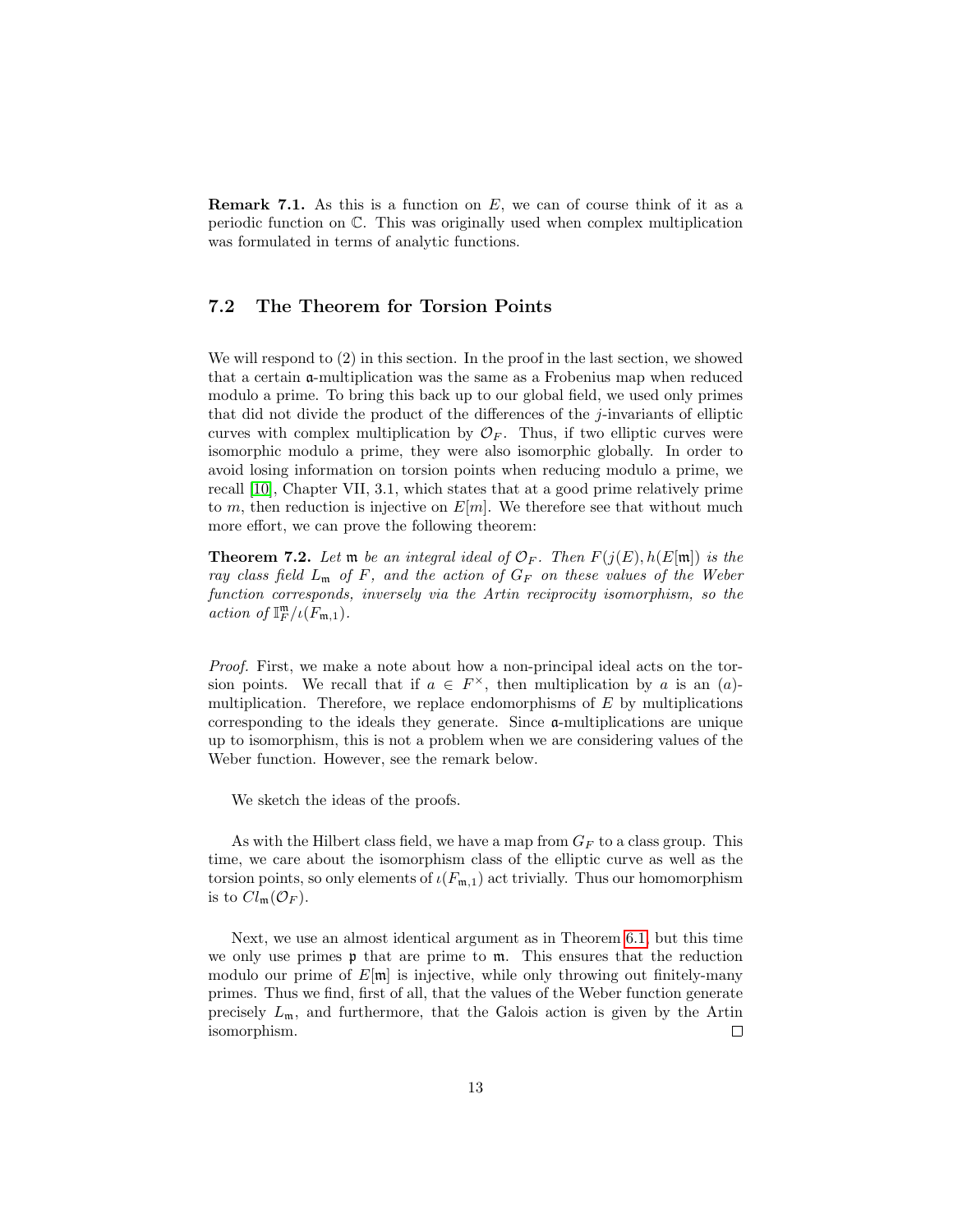Remark 7.3. We note that, while the above is dependent on the Weber function, we can formulate this theorem in a way that avoids use of the Weber function. This will essentially mean that we will have an a-multiplication that agrees with  $\sigma$  on the m-torsion and such that  $(L_m/F, \mathfrak{a}) = \sigma$ . The reason this can still exist is because an a-multiplication is defined only up to isomorphism. In the section on abelian varieties, we will in fact formulate the fundamental theorem in exactly this manner.

## 8 Adelic Formulation

We remark that the results above depend in a certain sense on  $\mathfrak{m}$ . However, we recall class field theory can be formulated by taking the inverse limit over all the m, allowing us to express the Artin reciprocity law as an isomorphism between a certain group and all of  $G_F{}^{ab}$ . This approach involves adeles. In the case of complex multiplication, we can certainly take the inverse limit over all the m. More specifically, though, we would like to blend this with the adelic formulation of class field theory. This would allow us to describe the action of  $G_F{}^{ab}$  on all of the torsion points at once. If we are to do this, we thus need to describe the action of the ideles on the torsion points of E.

Note that the torsion points are in correspondence with  $H_1(E, \mathbb{Q})/H_1(E, \mathbb{Z})$ . If we choose a uniformization that identifies F with  $H_1(E, \mathbb{Q})$  and  $H_1(E, \mathbb{Z})$  with a fractional ideal  $\mathfrak a$  of F, then the torsion points correspond to  $F/\mathfrak a$ .

Since  $F$  is totally imaginary, the (idelic) Artin map depends only on the finite ideles. One can show that a torsion module is the direct sum of its pprimary components for primes p. Since both correspond to Laurent tails at p, the **p**-primary component is equal to  $F_p/\mathfrak{a}_p$ , hence

$$
F/\mathfrak{a} \cong \oplus_{\mathfrak{p}} F_{\mathfrak{p}}/\mathcal{O}_{\mathfrak{p}}.
$$

Of course, there is also a map from the finite adeles  $A_{F,f}$  to this direct sum by mapping each component, so this allows the adeles to act on it. Note that if x is an idele, then x maps  $\mathfrak a$  to  $(x)\mathfrak a$ , where  $(x)$  is the ideal generated by x. Thus x determines a map  $F/\mathfrak{a} \to^x F/(x)\mathfrak{a}$ .

Thus a choice of uniformization determines an action of the ideles on the torsion points of E.

We then have the following theorem:

**Theorem 8.1.** Let E be an elliptic curve and  $f : \mathbb{C}/\mathfrak{a} \to E$  a uniformization.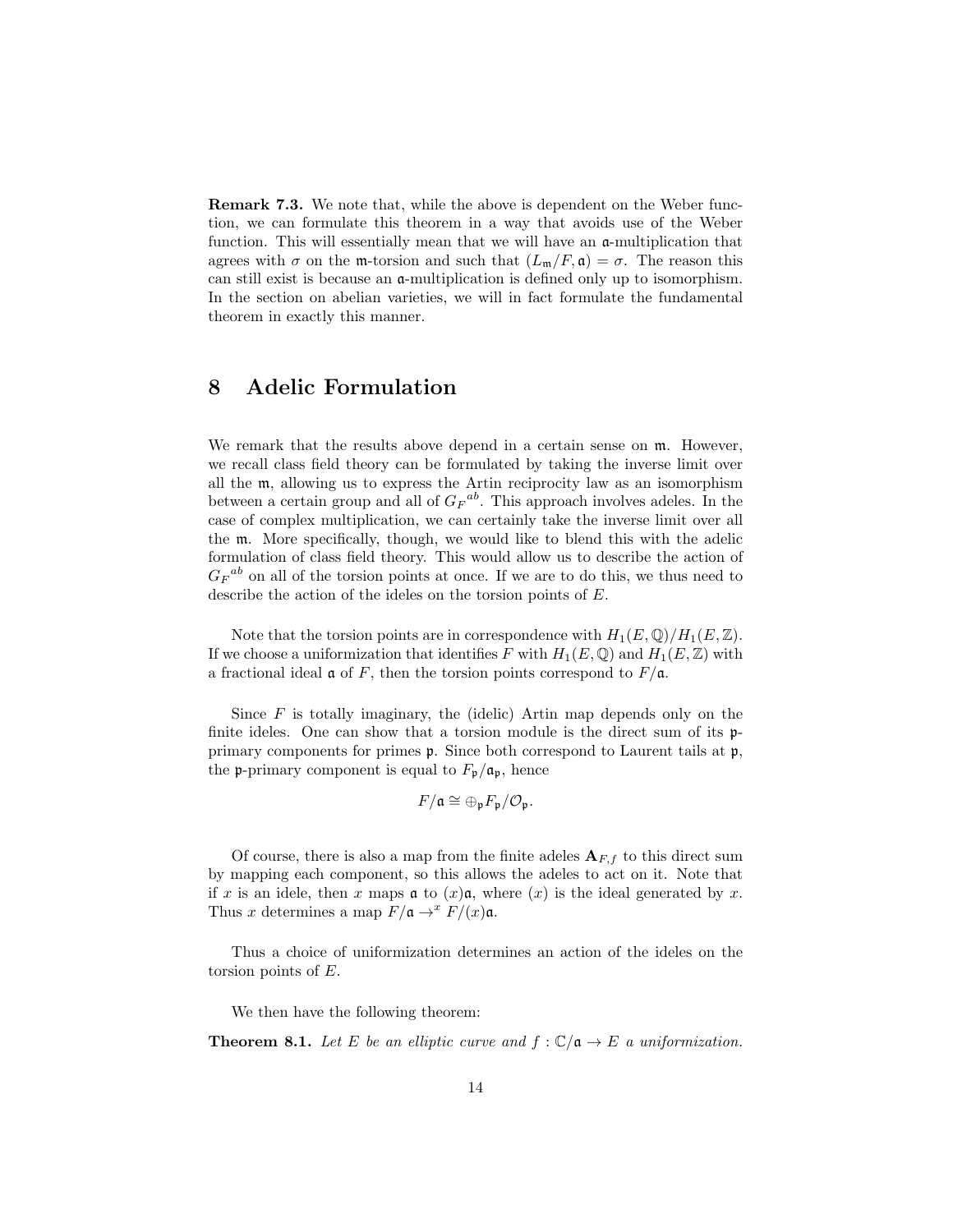Let s be an idele of F and  $\sigma$  an automorphism of  $cl(F)$  whose restriction to  $F^{ab}$ is the Artin map applied to s. Then there is a unique uniformization

$$
f':\mathbb{C}/s^{-1}\mathfrak{a}\to\sigma(E)
$$

such that  $s^{-1}$  agrees with  $\sigma$  on torsion points.

*Proof.* First, we quickly remark that  $f'$  is unique, as the torsion points are dense.

The most difficult part of this is unraveling the definition of the idelic Artin map. If  $L/F$  is an abelian extension, then L is contained in some ray class field  $L_{\mathfrak{m}}$ . The idelic Artin map then sends uniformizers at primes unramified in  $L_{\mathfrak{m}}$  (not dividing  $\mathfrak{m}$ ) to the corresponding Frobenius elements, and the rest is covered by declaring that  $F^{\times}$  is in the kernel of the Artin map.

We suppose we are considering a model defined over  $H$ . We will choose  $m \geq 3$  and then show the maps agree on  $E[m]$ . The result follows by noting that m was arbitrary. Let L be a field containing all of  $E[m]$  and H. Now we chooose a prime ideal  $\mathfrak p$  of F of degree 1 over  $\mathbb Q$  that is prime to m, unramified, such that E has good reduction at a prime  $\mathfrak P$  of L above p, and whose Frobenius elements in  $G(L/K)$  is the restriction of  $\sigma$  to L. (This exists by Chebotarev Density.)

Let  $\pi$  be an idele whose component at **p** is a uniformizer, and whose other components are trivial. Then we know that  $\pi$  is sent to the same element as s under the Artin map to  $G(L_m/K)$  (as L contains the ray class field  $L_m$ ), so  $s = \pi au$ , where  $a \in F^{\times}$  and u is congruent to 1 modulo m and is a unit at every prime.

Thus the ideal generated by s is in the same ideal class as  $\mathfrak{p}$ , so  $\mathbb{C}/s^{-1}$  are really is isomorphic to  $\sigma(E)$ . We have a natural uniformization  $\mathbb{C}/\mathfrak{p}^{-1}\mathfrak{a} \to \sigma(E)$  (the pmultiplication), and composing with multiplication by  $a$ , we get a uniformization  $\mathbb{C}/s^{-1}\mathfrak{a} \to \sigma(E).$ 

Then the reduction argument in the previous section shows that using the "natural" uniformization,  $\pi$  acts as  $\sigma$ , hence  $\pi a$  acts as  $\sigma$  on  $E[m]$ , when acting under the uniformization above. Then note that u acts trivially on  $E[m]$ , so this proves the result for  $E[m]$ .

Then we just remark that a depended on  $m$ . One thus needs to make remark about the dependence on  $\mathfrak p$  to show that  $f'$  is independent of m, taking into account units of  $\mathcal{O}_F$  that are in  $F_{m,1}$ . This step then completes the proof.  $\Box$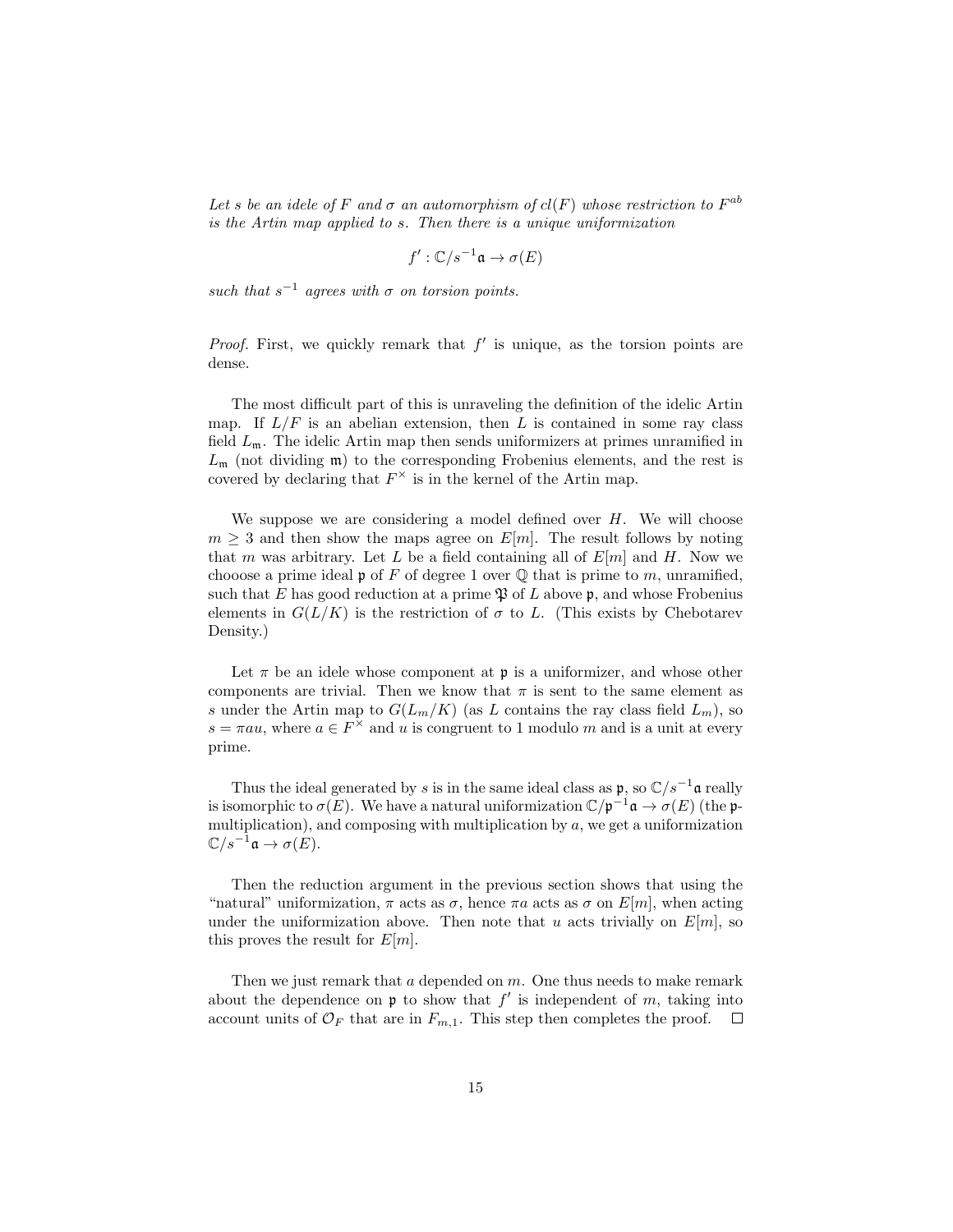We also remark that the adelic formulation is mostly a formalism at this point, as it is merely a way of rephrasing the above action. It is most useful in the Langlands formulation, in which adelic points of algebraic groups appear frequently.

# 9 Abelian Varieties

We will now describe the theory of complex multiplication on abelian varieties, which is a generalization of that for elliptic curves. The theory is similar in many ways: we (roughly) describe the class field theory of a field of endomorphisms of our abelian variety using torsion points of that abelian variety, and abelian varieties with torsion structure will correspond to generalized ideal classes. The proofs are also similar: we reduce to a residue field, and then we end up with an inseparable endomorphism resulting from an ideal- (or idele-)theoretic construction, which then must be equal to a certain Frobenius endomorphism, giving us the connection between our abelian variety and the Artin reciprocity map.

On the other hand, we will see that the results (and hence the proofs) are more difficult to state. This is true for a few reasons

(1) The geometry of higher-dimensional algebraic varieties is more difficult (i.e. we cannot use the theory of curves)

(2) The endomorphism ring can be more more complicated than an order in an imaginary quadratic field (and hence the need to introduce the notion of a CM-type)

For (1), we will mainly need to a cite a few basic (and fairly intuitive) results from the theory of abelian varieties. As for (2), the endomorphism ring, when tensored with  $\mathbb Q$  has many embeddings into  $\mathbb C$ , and we will need to take these all into account, developping the notion of a CM-type. Furthermore, the endomorphisms might not even form a field, but rather a product of fields, and we will have to develop an auxiliary field, known as the reflex field, which is the field whose class field theory is reflected in the arithmetic of the abelian variety.

We will very soon classify abelian varieties with CM, and it is here that (2) will appear. This classification will immediately make apparent the need for the notion of CM-type. Afterward, we will see that the proofs are very similar to those in the case of elliptic curves, differing only in that we will constantly have to make reference to algebraic construction related to CM types, and that we will not be able to use the theory of curves.

First, we discuss basic properties of CM abelian varieties.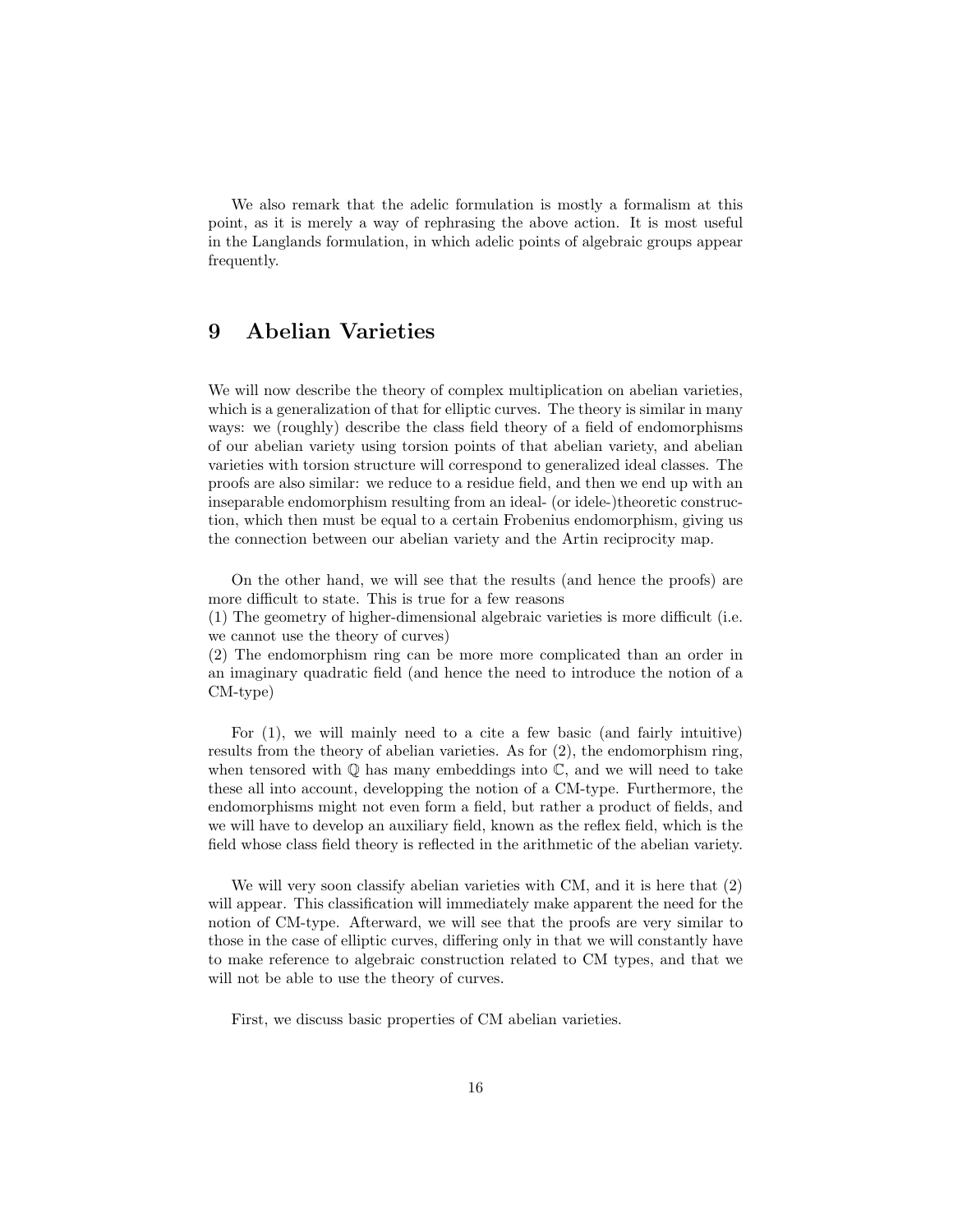# 10 Abelian Varieties with Complex Multiplication

In the case of elliptic curves, we know the endomorphism ring (over  $\mathbb Q$  for this discussion) an algebra of degree at most 4 because it acts faithfully on the rational cohomology, and it is a field since it acts faithfully on the one-dimensional vector space of holomorphic 1-forms, hence of degree at most 2. We then say an elliptic curve has complex multiplication when this maximal degree is attained.

In the case of abelian varieties of dimension  $g$ , we know that the endomorphisms act faithfully on the cohomology, which is of rank 2g, as well as on the holomorphic 1-forms, which is of rank  $g$  (but possibly over a field larger than Q). However, the endomorphism ring, for a gth power of an elliptic curve, for example, contains at least  $GL_g(\mathbb{Q})$ , which is of dimension  $g^2$  over  $\mathbb{Q}$ , hence can grow much larger than 2g. But such an algebra is fairly uninteresting to us, at least as class field theory goes.

However, for a semisimple  $K$ -algebra, there is a notion of *reduced* degree, which can be defined as the smallest dimension of a faithful representation of that algebra. The concrete idea is that a semisimple algebra decomposes as a sum of simple algebras, which are matrix algebras over a division ring over K. Each matrix algebra thus has dimension  $n^2$  for some positive integer n, and then the reduced degree considers n instead of  $n^2$ . Thus  $M_n(D)$  has degree  $n[D:K]$ , which makes sense given the above definition, as it acts faithfully on  $D^n$ .

We therefore know that the reduced degree of  $\text{End}_{0}(A)$  as a Q-algebra is less than 2g (assuming it is semisimple, which one can show using properties of the Rosati involution). We thus wish to define an abelian variety with complex multiplication as one such that the reduced degree of its endomorphism algebra is equal to  $2q$ .

Before going forward, one remark is in order. One can show without much trouble that the largest étale subalgebra of a semisimple algebra has degree equal to the reduced degree. Thus we could say that every étale subalgebra of  $\text{End}_{0}(A)$  has degree at most 2g over Q, and complex multiplication is when we have an étale subalgebra of largest possible degree. In some sense, we could have simply taken this as the definition from the start, since it's not surprising to think that we are most interested in étale algebras as endomorphism rings.

**Definition 10.1.** For an abelian variety  $A$  of dimension  $q$ , the any étale subalgebra of the endomorphism ring has rank at most 2g over  $\mathbb R$  in characteristic 0. When this rank is achieved, we say the abelian variety has complex multiplication or is a CM abelian variety.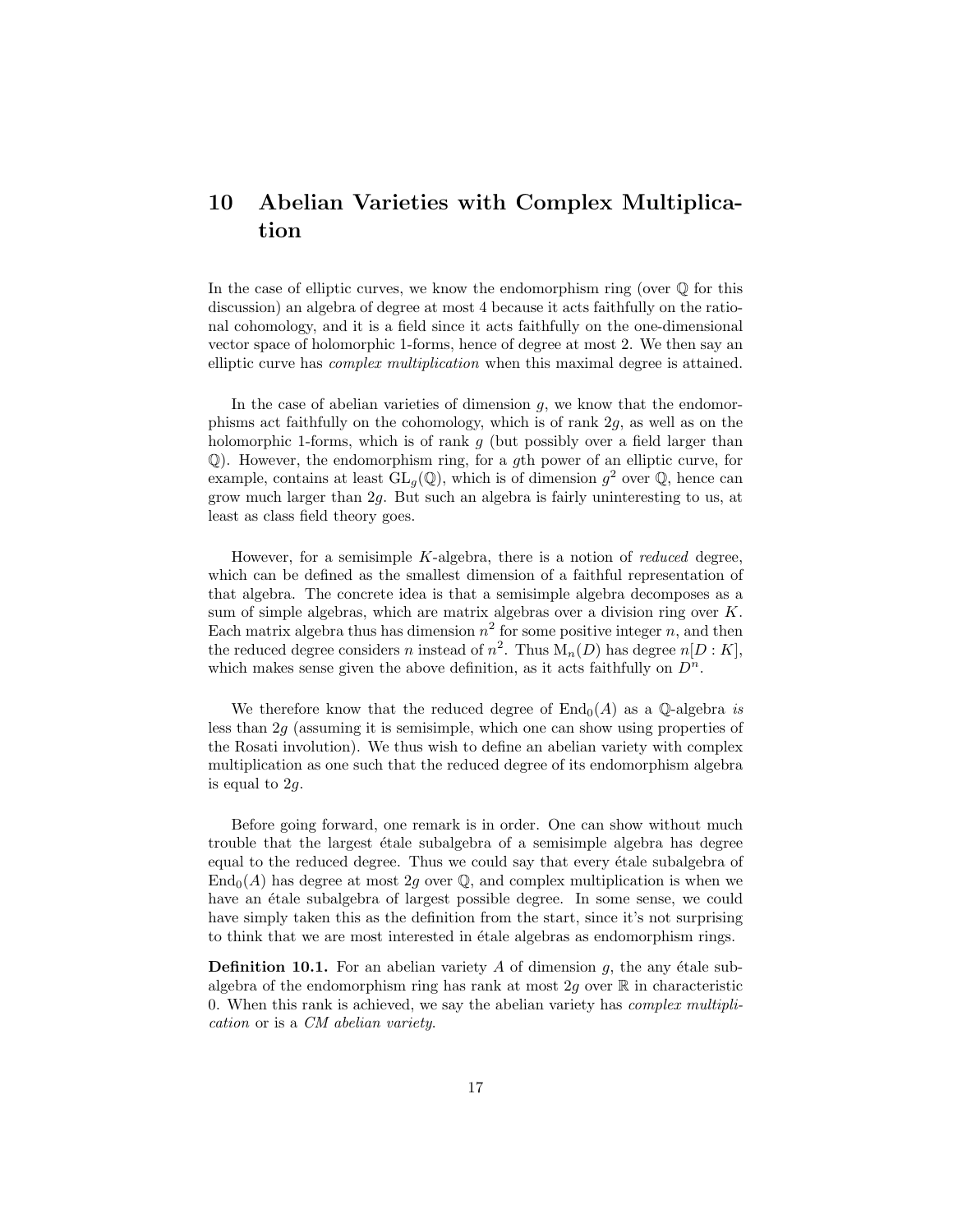### 10.1 CM-Algebras

While in the case of elliptic curves, this is always an order in a field, it can only be described as an order in an etale algebra (finite product of separable field extensions) over  $\mathbb{Q}$  in the general case. More specifically, we have the following:

**Definition 10.2.** A CM-field E is a totally imaginary degree 2 extension of a totally real field (hence obtained by adjoining the square root of a totally negative element). A  $CM$ -algebra E is a finite product of CM-fields (often viewed as a Q-algebra).

Note that this means that  $E$  has a unique complex conjugation, which, as in [\[4\]](#page-36-2), we denote by  $\iota_E$ . This is the unique automorphism fixing the product of the totally real subfields of E.

We then note:

**Fact 10.3.** If  $\vec{A}$  is a CM abelian variety, then the largest étale subalgebra of  $\text{End}_{0}(A)$  is automatically a CM-algebra E, and  $E \cap \text{End}(A)$  is an order in E.

From now on, we suppose that all CM abelian varieties have  $\mathcal{O}_E$ , the maximal order, as part of their endomorphisms. This serves to simplify certain proofs and avoid recourse to rings that are not Dedekind or a product of Dedekind domains.

When we talk about an abelian variety  $A$  with  $CM$  by  $E$ , we are thinking of E as a subring of  $\text{End}_{0}(A)$ , not as a ring on its own. In other words, we are fixing an embedding  $E \hookrightarrow \text{End}_0(A)$ .

Furthermore, if we refer to a CM abelian variety  $A/K$  and an automorphism  $\sigma$  of  $(K)$ , then we assume the embedding  $E \hookrightarrow \text{End}_{0}(\sigma(A))$  comes from composition of  $\sigma$  with  $E \hookrightarrow \text{End}_{0}(A)$ . In particular, if  $\sigma$  fixes K, then  $\sigma$  commutes with the action of E on  $A = \sigma(A)$ .

This is important, as we could theoretically twist the embedding by an automorphism of  $E/\mathbb{Q}$ .

### 10.2 Lattice Ideals

We make some quick remarks on the algebraic number theory of  $\mathcal{O}_E$ , since this is not particularly standard material. We note that  $\mathcal{O}_E$  is simply the product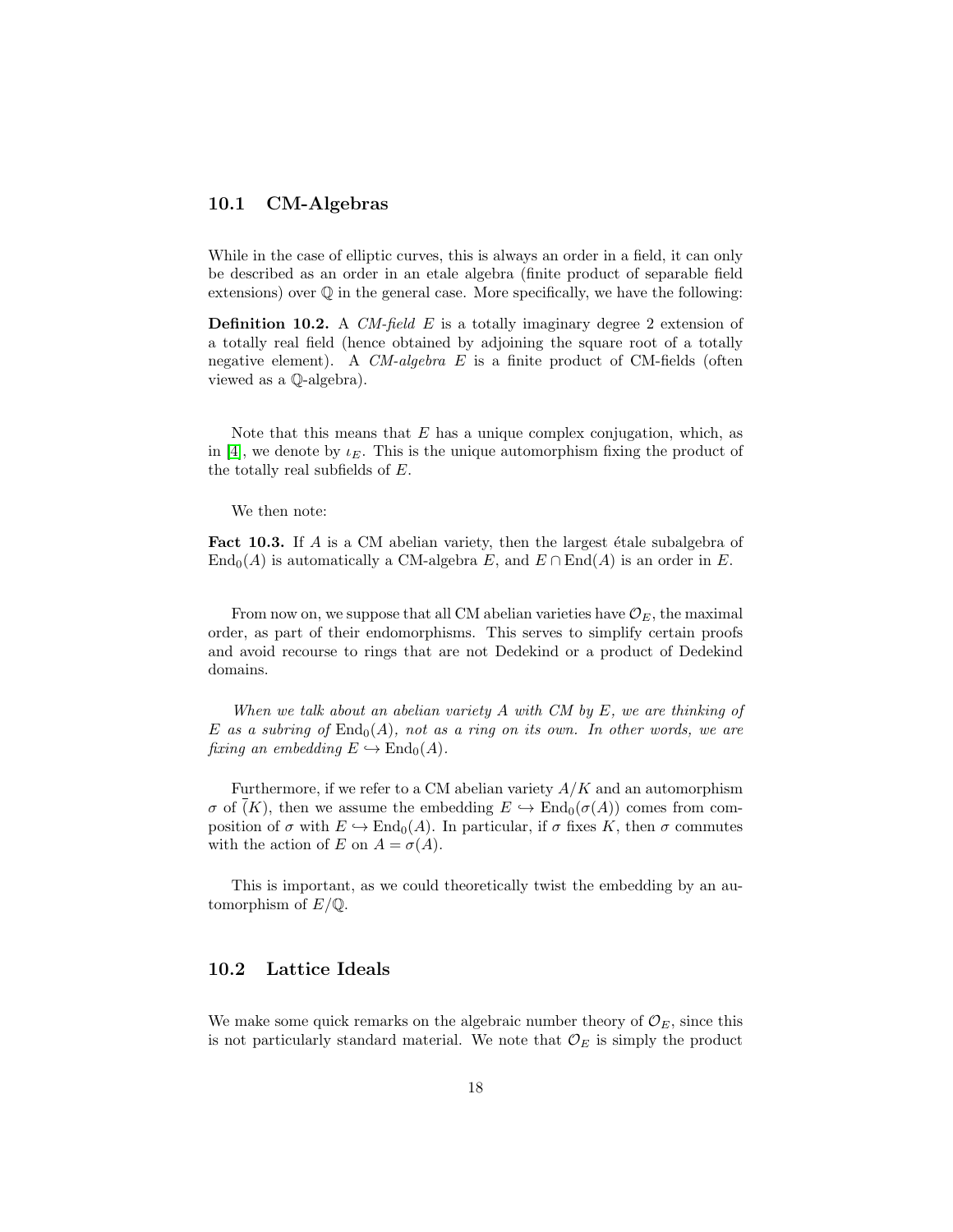of the integer rings of the direct factors of  $E$ , and most of the number theory is basically the product of the number theory of each of the direct factors. We note that there are numerous ideals of  $\mathcal{O}_E$  corresponding to only a subset of the direct factors of  $E$ . We thus note the following definition:

**Definition 10.4.** We call an ideal  $\mathfrak{a} \subseteq \mathcal{O}_E$  a *lattice ideal* if it contains an element of  $E^{\times}$ . Equivalently, it is a lattice in  $\mathcal{O}_E \otimes_{\mathbb{Z}} \mathbb{R}$ . Equivalently, it is an ideal whose rank over  $\mathbb Z$  is the same as that of  $\mathcal{O}_E$ .

We extend this definition to include multiples of lattice ideals by elements of  $E^{\times}$ , which we call fractional lattice ideals or simply fractional ideals of E.

We note that the theory of fractional lattice ideals is almost identical to the theory of fractional ideals for Dedekind domains. In particular, we get an ideal class group, and these correspond to isomorphism classes of certain modules over  $\mathcal{O}_E$ . Furthermore,  $\text{Hom}_{\mathcal{O}_E}(\mathfrak{a}, \mathfrak{b}) \cong_{\mathcal{O}_E} \mathfrak{b} \mathfrak{a}^{-1}$ .

### 10.3 Some  $O_F$ -modules

This section is nearly copied from the section on elliptic curves. For an abelian variety  $A/K$  with complex multiplication by E over K, we know that  $\mathcal{O}_E$  acts linearly on  $\text{Tgt}_0(A)$  and on  $T_{\ell}(A)$  (equivalently, the étale homology  $H_1(A, \mathbb{Z}_{\ell})$ ), which are K- and  $\mathbb{Z}_{\ell}$ - modules of dimensions g and 2g, respectively. Tensoring the latter with  $\mathbb{Q}$ , we get a  $\mathbb{Q}_{\ell}$ -linear action on  $V_{\ell}(E)$ .

As long as  $\ell$  does not equal the characteristic of K, the action of  $\mathcal{O}_E$  on  $T_{\ell}(A)$  is faithful (and similarly, that of E on  $V_{\ell}(A)$ ). In particular,  $T_{\ell}(A)$  is a free  $\mathcal{O}_F \otimes_{\mathbb{Z}} \mathbb{Z}_{\ell}$ -module of rank 1. If End(A) is larger than  $\mathcal{O}_F$ ,  $T_{\ell}(A)$  is still a faithful  $\mathcal{O}_E \otimes_{\mathbb{Z}} \mathbb{Z}_{\ell}$ -module (and the same holds if we tensor everything with  $\mathbb{Q}$ ).

Furthermore, if K has characteristic 0 and embeds in  $\mathbb C$  (which is true of any finitely-generated field of characteristic 0), we have the homology  $H_1(A, \mathbb{Z})$ , which is free of rank 2g. Then  $\mathcal{O}_E$  acts on this, making it into a module of rank 1, and E acts on  $H_1(A, \mathbb{Q})$ , which is free of rank 1. Note that the tangent space  $\mathrm{Tgt}_0(A)$  of  $A/\mathbb{C}$  is naturally isomorphic to  $H_1(A,\mathbb{R})$ , giving the latter a complex structure, as well as making it a free  $E \otimes_{\mathbb{Q}} \mathbb{R}$ -module of rank 1. Furthermore,  $T_{\ell}(E) \cong_{\mathcal{O}_F} \mathbb{Z}_{\ell} \otimes_{\mathbb{Z}} H_1(E, \mathbb{Z}).$ 

Finally, dual to the action on the tangent space is the K-linear action on the holomorphic differentials. This is true because a differential is holomorphic iff it is translation invariant, so the differentials are in bijection with the cotangent space. In characteristic 0, every element acts faithfully (and in general,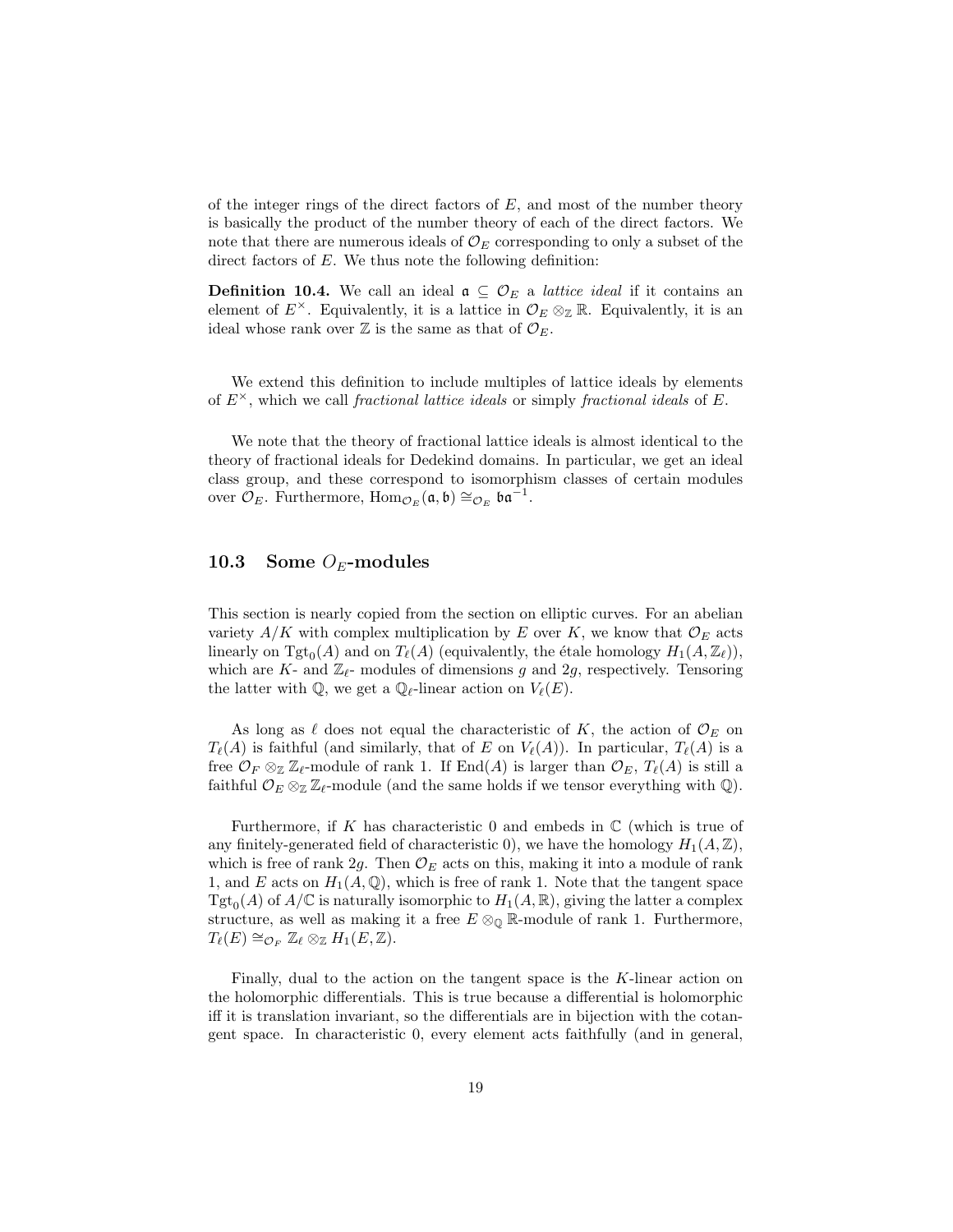an element does not act faithfully iff it is inseparable). Note that the holomorphic differentials are naturally isomorphic to the  $(1,0)$  part of the Hodge decomposition of the de Rham cohomology.

# 11 Classification of CM Abelian Varieties and CM Types

### 11.1 Isogeny Classes and CM Types

The notion of a CM type is essential to the theory of complex multiplication of abelian varieties. We will motivate this by attempting to classify isogeny classes of abelian varieties with complex multiplication, showing that the classification is given by CM types.

We know that every element of  $\mathcal{O}_E$  satisfies a separable polynomial, hence is diagonalisable in its actions on  $H_1(A, \mathbb{C})$  and  $\mathrm{Tgt}_0(A)$ . Furthermore, from the basic theory of abelian varieties, the representation of  $\mathcal{O}_E$  on  $H_1(A, \mathbb{C})$  is isomorphic to the sum of the representation on  $\text{Tgt}_0(A)$  and its complex conjugate. Since  $H_1(A, \mathbb{Q})$  is a free  $E = \mathcal{O}_E \otimes \mathbb{Q}$ -module of rank 1, the representation on  $H_1(A, \mathbb{C})$  is the sum of all the Q-embeddings of E into C. Thus the representation on  $Tgt_0(A)$  is the direct sum of half of the embeddings, which are representatives for the embeddings modulo complex conjugation on C. We make the following definition:

**Definition 11.1.** A CM-type  $\Phi$  on a CM-algebra E is a set of half of the embeddings of  $E$  into  $\mathbb C$  such that the full set of embeddings is given by composing the set with complex conjugation on C.

We have thus shown above that an abelian variety with complex multiplication by E determines a CM-type. Furthermore, as this only depends on the representation of  $E$  on the tangent space, it is invariant under isogeny.

To show that sogeny classes of abelian varieties are classified by their CMtype, we wish to show that two abelian varieties with complex multiplication by E and the same CM-type are isogenous. Suppose A is an abelian variety with  $CM$ -type  $\Phi$ .

We note that  $H_1(A, \mathbb{Z})$  is a locally free  $\mathcal{O}_E$ -module of rank 1. It then contains a free submodule of finite index, so we can replace A by an abelian variety such that  $H_1(A, \mathbb{Z})$  is free over  $\mathcal{O}_E$ , without changing the isogeny class.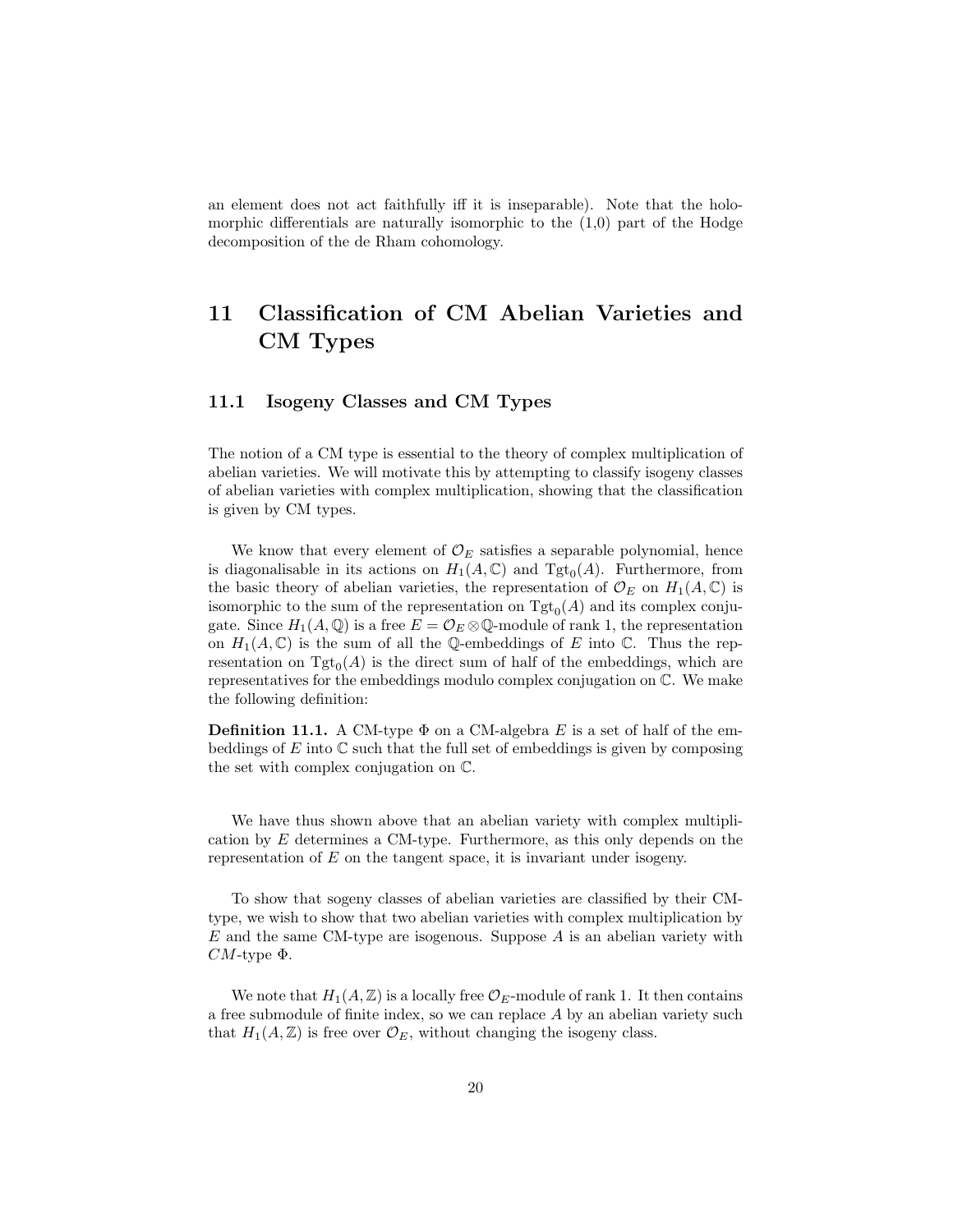Suppose that  $H_1(A, \mathbb{Z})$  is generated by  $\gamma \in H_1(A, \mathbb{Z})$  over  $\mathcal{O}_E$ . Then  $\gamma$  determines an isomorphism  $E \cong H_1(A, \mathbb{Q})$ , hence between  $E \otimes_{\mathbb{Q}} \mathbb{R}$  and  $H_1(A, \mathbb{R})$ . Note that the CM-type  $\Phi$  determines an isomorphism  $E \otimes_{\mathbb{Q}} \mathbb{R} \cong \mathbb{C}^{\Phi}$ , and because  $\mathrm{Tgt}_0(A)$  determines the complex structure on  $H_1(A, \mathbb{R})$ , we get a complex isomorphism

$$
H_1(A,\mathbb{R}) \cong E \otimes_{\mathbb{Q}} \mathbb{R} \cong \mathbb{C}^{\Phi}
$$

Then  $H_1(A,\mathbb{Z})$  corresponds to  $\mathcal{O}_E \subseteq E \otimes_{\mathbb{Q}} \mathbb{R}$ , so A is isomorphic to  $(E \otimes_{\mathbb{Q}} \mathbb{R})/\mathcal{O}_E$ , where  $E \otimes_{\mathbb{Q}} \mathbb{R}$  has complex structure determined by  $\Phi$ . It follows that all abelian varieties with the same CM-type are isogenous.

Conversely, a CM-type  $\Phi$  determines an isomorphism  $E \otimes_{\mathbb{Q}} \mathbb{R} \cong \mathbb{C}^{\Phi}$ . The image of  $\mathcal{O}_E$  under this isomorphism is a lattice, and the quotient is an abelian variety with CM-type  $\Phi$ . We thus have established the following:

**Theorem 11.2.** Isogeny classes of abelian varieties with CM by a CM-algebra E are in bijection with CM-types  $\Phi$  of E. The bijection associates to an abelian variety A the CM-type coming from the representation of E on  $\text{Tgt}_0(A)$ , and it associates to a CM-type  $\Phi$  the variety  $\mathbb{C}^{\Phi}/\mathcal{O}_E$ .

We next make the following *important* remark about varieties defined over fields of characteristic 0 other than C.

**Remark 11.3.** Suppose A has complex multiplication by E and is defined over a field  $K$  that contains all the conjugates of  $E$ . Then the representation of  $E$ on  $Tgt_0(A)$  must decompose into one-dimensional representations. Given an embedding  $K \hookrightarrow \mathbb{C}$ , we can view A as an abelian variety over  $\mathbb{C}$ , and the above theory shows that this representation of  $E$  on  $Tgt_0(A)$  must come from a CMtype. Once we have our embedding  $K \hookrightarrow \mathbb{C}$ , we can think of our CM-type as a set of homomorphisms from  $E$  into  $K$ , rather than  $\mathbb{C}$ .

<span id="page-20-0"></span>**Remark 11.4.** More abstractly, if we have an abelian variety  $A/K$  with CM by E, we can, without choosing an embedding  $K \hookrightarrow \mathbb{C}$ , define its CM-type as the homomorphisms  $E \to K$  appearing in the representation of E on Tgt<sub>0</sub>(A). The possibility of choosing an embedding  $K \hookrightarrow \mathbb{C}$  allows us to conclude that these are half of the possible embeddings, with the full set giving by some complex conjugation.

### 11.2 Isomorphism Classes

In the case of elliptic curves, all elliptic curves with CM by the same field are isogenous. In the case of abelian varieties, we have shown that isogeny classes are classified by CM types. In the case of elliptic curves, isomorphism classes with CM by the maximal order are in bijection with ideal classes. We note that when we restrict ourselves to a particular isogeny class, this is still the case.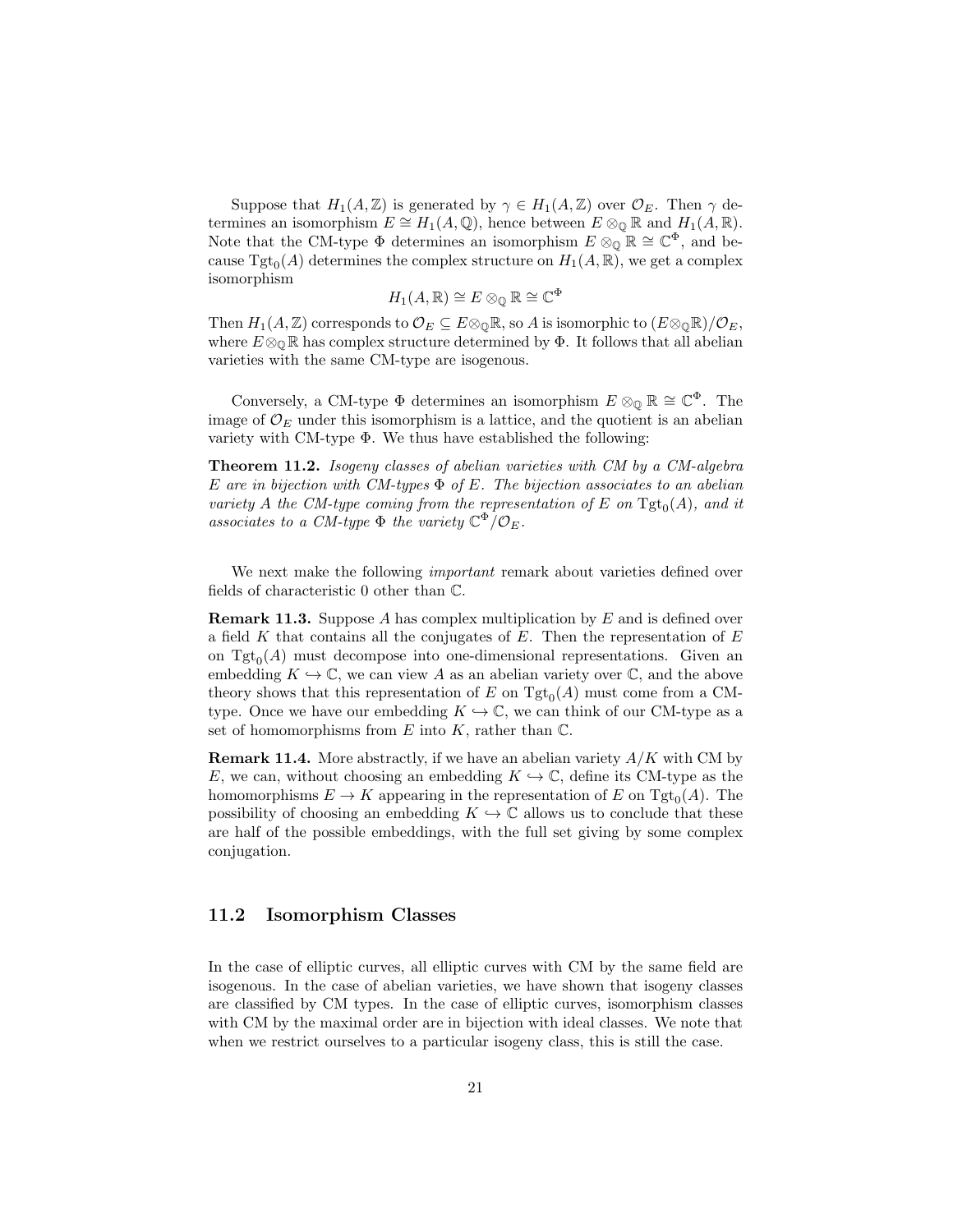**Fact 11.5.** For a given CM-type  $\Phi$  on a CM-algebra E, the isomorphism classes of abelian varieties with CM-type  $\Phi$  and  $\mathcal{O}_E$  as endomorphism ring are in bijection with isomorphism classes of rank 1 locally free modules over  $\mathcal{O}_E$ , or equivalently, classes of lattice ideals (ideals that are lattices in  $E \otimes_{\mathbb{Z}} \mathbb{R}$ ).

Note that, as in the case of elliptic curves, given an abelian variety, we can recover the module as  $H_1(A, \mathbb{Z})$ , with the natural action by  $\mathcal{O}_E$ .

## 12 Ideal Multiplication for Abelian Varieties

We would like to extend  $\alpha$ -multiplications to abelian varieties A with complex multiplication by  $E$ , when  $\mathfrak a$  is a fractional ideal of  $E$ . We can define this quite simply over  $\mathbb C$  by supposing  $A = \mathbb C^g/\Gamma$ , with g the dimension of A and  $\Gamma$  a lattice, then letting  $A^{\mathfrak{a}} = \mathbb{C}^g / \mathfrak{a}^{-1} \Gamma$  and  $f^{\mathfrak{a}} : A \to A^{\mathfrak{a}}$  the naturally-induced quotient.

As in the case of elliptic curves, we would like give an algebraic description of this action that will, in particular, allow us to show that it commutes with the Galois action (in an appropriate sense). This is the main difference from the case of elliptic curves. We will first restate all the properties of a-multiplications (but in the case of abelian varieties), then explain how they can be given an algebraic definition.

**Definition 12.1.** For an abelian variety  $A$  with complex multiplication by E and a fractional ideal  $\mathfrak a$  of E, we call an abelian variety  $A^{\mathfrak a}$  and a map  $f^{\mathfrak{a}}: A \to A^{\mathfrak{a}}$  an  $\mathfrak{a}$ -multiplication if  $a: A \to A$  factors through  $f^{\mathfrak{a}}$  iff  $a \in \mathfrak{a}$ . Note that we allow ourselves to consider  $\mathfrak a$  non-integral, in which case  $f^{\mathfrak a}$  but in this case, "factors through" means that the morphism  $A' \to A$  is actually in  $Hom(A', A)$ .

Thus an isogeny  $a \in \text{End}_0(A)$  is an  $(a)$ -multiplication. In a sense, if we think of multiplication by a as an multiplication by its ideal, then we should think of a-multiplications as a way to multiply by non-principal ideals. The only caveat then is that it might not be an endomorphism, but a homomorphism into another variety.

Note that we could define this instead by saying that all  $a \in \mathfrak{a}$  factors through  $f^{\mathfrak{a}}$ , and that furthermore,  $\mathfrak{a}$  is universal for this property.

We also note that an isogeny  $f : A \to A'$  that commutes with E is automatically an a-multiplication for some a. We only need note that, as in the case of elliptic curves,  $A, A'$  can be uniformized.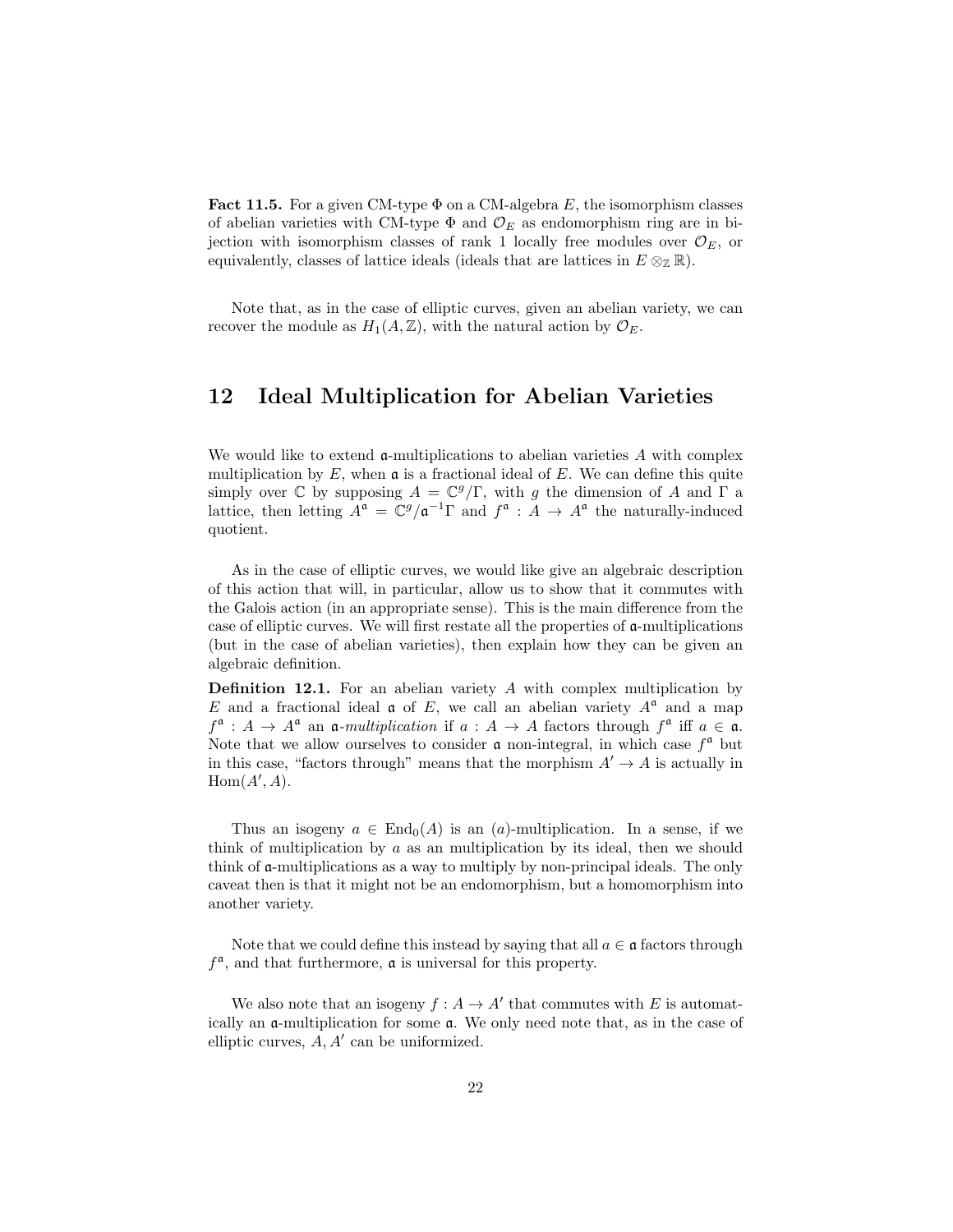Furthermore, the cokernel of the mapping  $f_* : H_1(A, \mathbb{Z}) \to H_1(A', \mathbb{Z})$  is the degree of the isogeny, which is the same as  $[O<sub>E</sub>: \mathfrak{a}]$ .

We once again have the following properties, which follow fairly easily from either the complex-analytic theory or the abstract definition (to be given below):

<span id="page-22-0"></span>**Proposition 12.2.** (1) An isogeny  $f : A \rightarrow A'$  is an a-multiplication if every  $a \in \mathfrak{a}$  factors through f, and its degree is (at least)  $[\mathcal{O}_E : \mathfrak{a}]$ 

(2) Multiplication by  $\alpha \in E^{\times}$  is an  $(\alpha)$ -multiplication

(3)  $f^{\mathfrak{a}}$  factors through  $f^{\mathfrak{a}'}$  iff  $\mathfrak{a}' \subseteq \mathfrak{a}$ 

(4) A composition of an  $\mathfrak a$ -multiplication with an  $\mathfrak a'$ -multiplication is an  $\mathfrak a\mathfrak a'$ multiplication

(5) If  $f : A \to A'$  is an a-multiplication, then precomposition with  $f \circ \alpha \in$ Hom $(A, A')$  iff  $\alpha \in \mathfrak{a}^{-1}$ , and this determines an isomorphism from  $\mathfrak{a}^{-1}$  to  $Hom(A, A')$  as  $\mathcal{O}_E$ -modules. By (4), this means that

$$
\operatorname{Hom}_{\mathcal{O}_E}(A^{\mathfrak{a}}, A^{\mathfrak{b}}) \cong \mathfrak{a} \mathfrak{b}^{-1}
$$

, where  $\text{Hom}_{\mathcal{O}_E}$  denotes those isogenies commuting with  $\mathcal{O}_E$ . (note the error in  $[4]$ , 1.33(a)!)

Proof. We note how to prove  $(5)$ . Note that

 $H_1(A',\mathbb{Z}) \cong_{\mathcal{O}_E} \mathfrak{a}^{-1} \otimes_{\mathcal{O}_E} H_1(A,\mathbb{Z}).$ 

Thus

$$
\mathrm{Hom}_{\mathcal{O}_E}(H_1(A,\mathbb{Z}),H_1(A',\mathbb{Z}))\cong_{\mathcal{O}_E}\mathfrak{a}^{-1},
$$

and since E gives the complex structure on  $H_1(A, \mathbb{R})$ , a Z-linear map commuting with  $E$  is compatible with the complex structure, hence a morphism of abelian varieties, so this indeed gives the set of isogenies from  $A$  to  $A'$  commuting with  $\mathcal{O}_E$ .  $\Box$ 

Remark 12.3. The same remarks about canonicity apply as in the case of elliptic curves.

Furthermore, as in the case of elliptic curves, we have the following:

**Proposition 12.4.** The map from  $Cl(\mathcal{O}_E)$  defined by  $[\mathfrak{a}] \mapsto A^{\mathfrak{a}}$  is a bijection from  $Cl(\mathcal{O}_E)$  to the set of abelian varieties with CM by  $\mathcal{O}_E$  and the same CMtype as A.

Proof. Similar to the case of elliptic curves. In brief, if the ideal classes are the same, then there is an element of  $E^{\times}$  relating them, giving an isomorphism between the two varieties, and if the two isomorphic, then they are their lattices (and hence ideals) are related by an element of  $E^{\times}$ .  $\Box$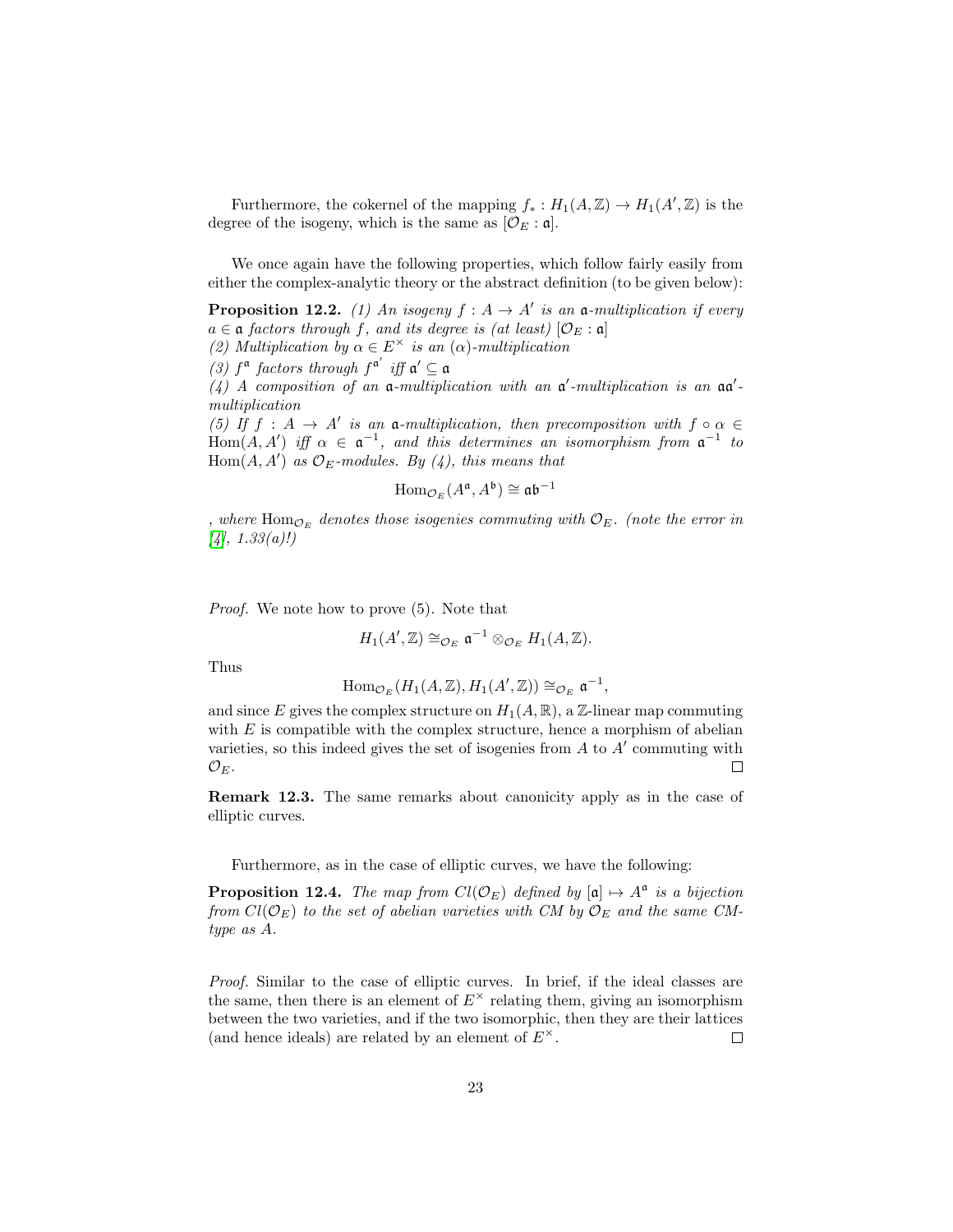### 12.1 Algebraic Definition

We next remark how to define an  $\mathfrak{a}$ -multiplication. We would like to create the quotient  $A/A[\mathfrak{a}]$ , although this is harder in the higher-dimensional case. We thus do the following.

#### 12.1.1 First Approach

We take a set of generators,  $\alpha_1, \cdots, \alpha_n$  of A. This defines a morphism  $\alpha_i : A \rightarrow$  $A<sup>n</sup>$ . We then note that the image is a sub-group variety of an abelian variety, and is also connected, hence an abelian variety. It is fairly clear that if  $\alpha \in \mathfrak{a}$ , then  $\alpha = \sum r_i \alpha_i$  for  $r_i \in \mathcal{O}_E$ , hence there is a map  $A^n \to A$  given by the  $r_i$ whose composition with  $\alpha_i$  is  $\alpha$ . Furthermore, if  $A \to A'$  is another morphism with the same property, then we have a factoring  $A \to A' \to A^n$  that gives  $\alpha^i$ 

#### 12.1.2 Second Approach

This is more or less the approach followed in [\[9\]](#page-36-0), in the case of elliptic curves.

We motivate the approach as follows. We note that the definition is easy in the complex-analytic case because the space  $\mathbb{C}^g$  is larger and hence "gives us room to budge." (Note: I should probably try to find a better phrase.)

In other words, the notion of different isomorphism classes of  $\mathcal{O}_E$ -modules is something somewhat abstract (say, for the person who only knows vector spaces). We might like to think of these, therefore, in terms of something more concrete, such as vector spaces, or more generally (but not too generally!), free modules. When resorting to complex analysis, these are simply different lattices that live inside the vector space  $\mathbb{C}^g$ , or even more specifically,  $E = \mathbb{Q}^{2g}$ . But how can we access these in a purely algebraic way? We would like to get some "room" without having to resort to complex analysis.

We then respond to this need for concreteness: we can express  $a$  using a finite presentation  $\mathcal{O}_E^m \to^g \mathcal{O}_E^n \to \mathfrak{a}$  of  $\mathcal{O}_E$ -modules. We note that g can be expressed by an  $n \times m$  matrix, and this encodes everything about the  $\mathcal{O}_E$ -module a. How can we translate this into purely algebraic constructions in the theory of abelian varieties? We can use the matrix of g to give a map  $A^m \rightarrow^g A^n$ , or, using its transpose, we get a map  $A^n \rightarrow^{g} A^m$ .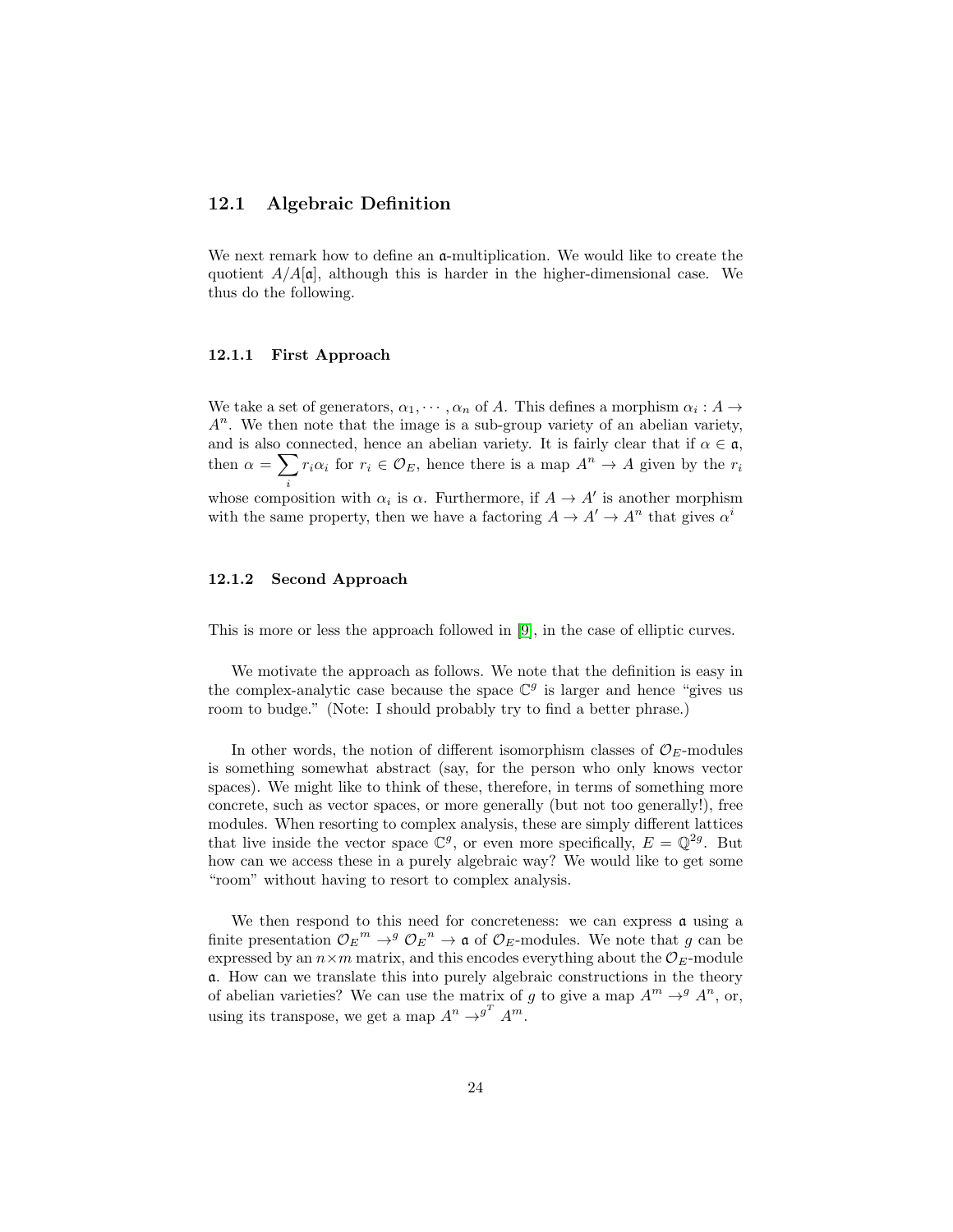It is not too hard to see that complex analytically, the kernel of  $g<sup>T</sup>$  is an algebraic group that is precisely  $A^{\mathfrak{a}}$ . Furthermore, this construction is completely algebraic! In particular, it is not too hard to see that if A and all of its endomorphisms are defined over  $K$ , then this kernel inherits a natural action of  $G_K$ . If we think of the embedding  $\mathfrak{a} \hookrightarrow \mathcal{O}_E$  as giving us an exact sequence

$$
\mathcal{O}_E{}^m \to^g \mathcal{O}_E{}^n \to^h \mathcal{O}_E \to \mathcal{O}_E/\mathfrak{a} \to 0,
$$

then it is not too hard to see that the composition  $A \rightarrow^{h^T} A^n \rightarrow^{g^T} A^m$  is trivial, hence we get a map from  $A$  to  $A^{\mathfrak{a}}$ , as desired.

#### 12.1.3 Third Approach

There is another definition, related to a certain intuitive idea. We note that if we think of A as being like  $\mathcal{O}_E$ , then we can intuitively think of  $A^{\mathfrak{a}}$  as somehow being like  $\mathfrak{a}^{-1}$ . This makes sense when we recall the similarity between  $\text{Hom}(A^{\mathfrak{a}}, \tilde{A}^{\mathfrak{b}}) \cong_{\mathcal{O}_E} \mathfrak{a} \mathfrak{b}^{-1}$  and  $\text{Hom}_{\mathcal{O}_E}(\mathfrak{a}^{-1}, \mathfrak{b}^{-1}) \cong_{\mathcal{O}_E} \mathfrak{a} \mathfrak{b}^{-1}$ . Thus, in order to get the abelian variety that is "like"  $\mathfrak{a}^{-1}$ , we might want to look at Hom $(\mathfrak{a}, A)$ and hope for some way to make it into a variety, not just a group.

The simplest way to do so is to describe its functor of points. We suppose A is defined over K note that  $\mathcal{O}_E$  acts on A, hence acts on the group  $A(T)$  for any K-algebra  $T$  (or more generally, any K-scheme  $T$ , but we do not need this as a functor of points is determined by its effect on affine schemes). Thus, it makes sense to talk about  $\text{Hom}_{\mathcal{O}_E}(\mathfrak{a}, A(T))$ , and we define a new group variety  $A^M$  over K by

$$
A^M(T) := \mathrm{Hom}_{\mathcal{O}_E}(M, A(T))
$$

for any  $\mathcal{O}_E$ -module M. The only question then is to show that this is a representable functor. As it turns out, showing that this is representable is precisely the argument of our "Second Approach."

Note that we have only defined our algebraic group  $A^M$  up to isomorphism. This makes sense, since it only depended on M qua  $\mathcal{O}_E$ -module, and the isomorphism class of  $\mathfrak a$  as an  $\mathcal O_E$ -module is the same its ideal class. We now note that the above construction is a contravariant functor in  $M$ . In particular, if  $M = \mathfrak{a} \subseteq \mathcal{O}_E$ , an ideal of  $\mathcal{O}_E$  (i.e., we have a fixed  $\mathcal{O}_E$ -module injection  $M \hookrightarrow \mathcal{O}_E$ , this gives us a morphism  $A \to A^{\mathfrak{a}}$ .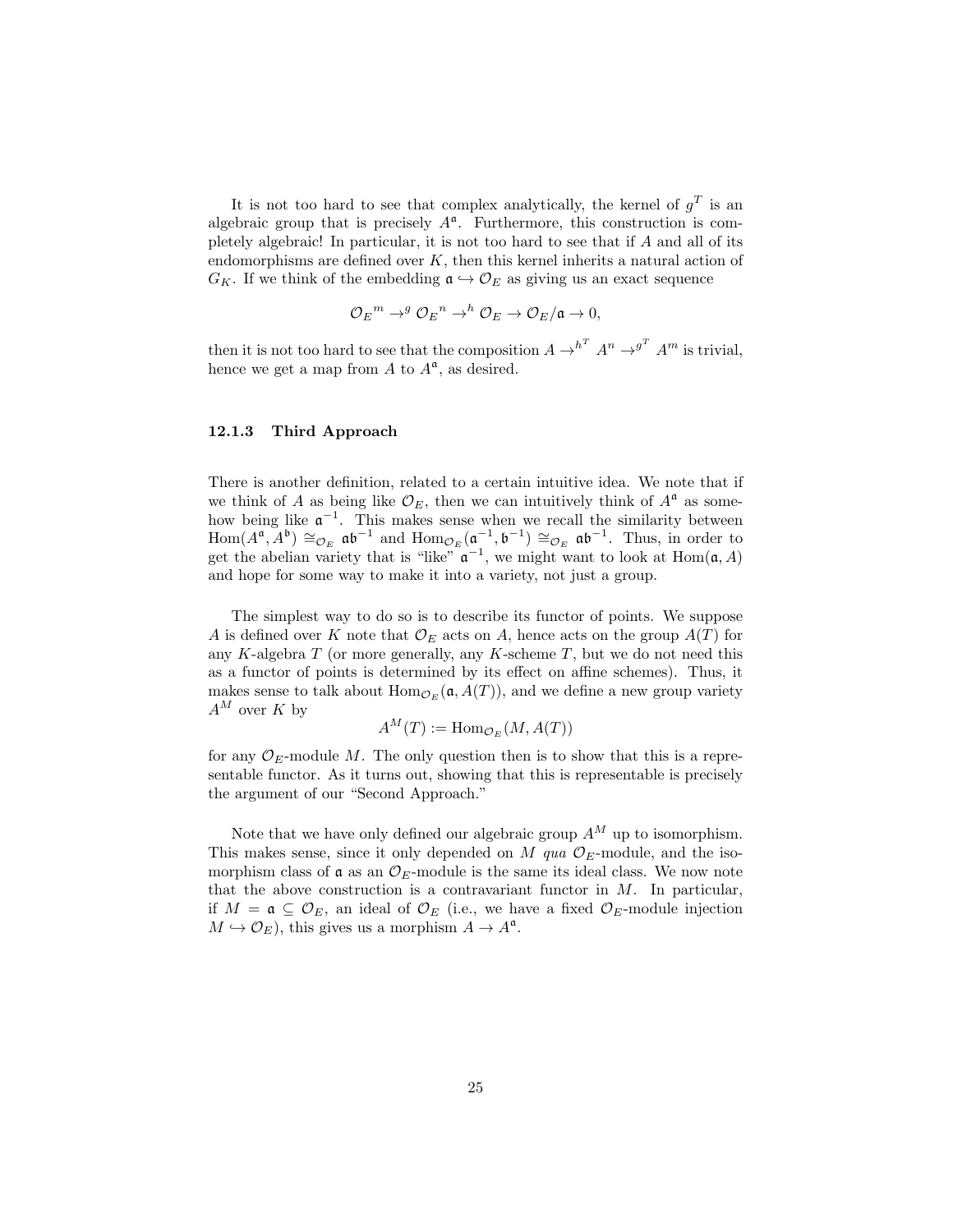# 13 Reduction Modulo A Prime

Let  $A/K$  be an abelian variety, with K the field of fractions of a discrete valuation ring R. We say that A has good reduction if there is an abelian scheme  $A$ (smooth and proper) over R whose fiber at the generic point of R is isomorphic to A, and whose special fiber, denoted  $A_0$ , is therefore an abelian variety over the residue field k of R. Concretely, if we have a set of equations for  $A$ , we reduce modulo the prime of  $R$  to get the model over  $k$ . A set of equations that works will be such that its matrix is invertible in  $R$ , causing the scheme to be smooth.

We note that for an R-algebra  $S, A(S \otimes_R K) = A(S)$  (a universal property of the model over R), giving us a reduction map  $A(S \otimes_R K) = A(S) \rightarrow A_0(S \otimes_R k)$ . In particular, this works for  $S$  the valuation ring of any algebraic extension  $L$ of K.

The most common case will be when  $R$  is the localization of a number field K or p-adic field at a prime ideal  $\mathfrak p$ . In this case, we will say that A has good reduction at p.

We note that, as in the case of elliptic curves, there is a reduction map on endomorphisms (which follows from universal properties of  $A$ ). As in the case of elliptic curves, the reduction map is injective on endomorphisms, but the endomorphism ring of the abelian variety over  $k$  might be larger than that over the the field of characteristic 0. However, the action on the Tate module will still be faithful (though certain elements might have nontrivial kernels).

As in the case of elliptic curves, abelian varieties with complex multiplication have potentially good reduction at all primes. The proof is nearly identical, as the criterion of Néron-Ogg-Shafarevich extends to abelian varieties.

# <span id="page-25-0"></span>14 Shimura-Taniyama Formula

We suppose, for the rest of this section, that  $A$  is an abelian variety with complex multiplication by a CM-algebra E over a number field  $K$ , that  $\mathfrak{P}$  is a prime of K at which A has good reduction, and that  $k = \mathcal{O}_K/\mathfrak{P}$ . We let q denote  $|k|$ , and let  $A_0$  denote the reduction of A modulo  $\mathfrak{P}.$ 

As in the case of elliptic curves, we would like to describe the action of the Galois group  $G_F$  on torsion points (for some field F in K, which we are leaving vague at the moment), and we do that by considering Frobenius elements, which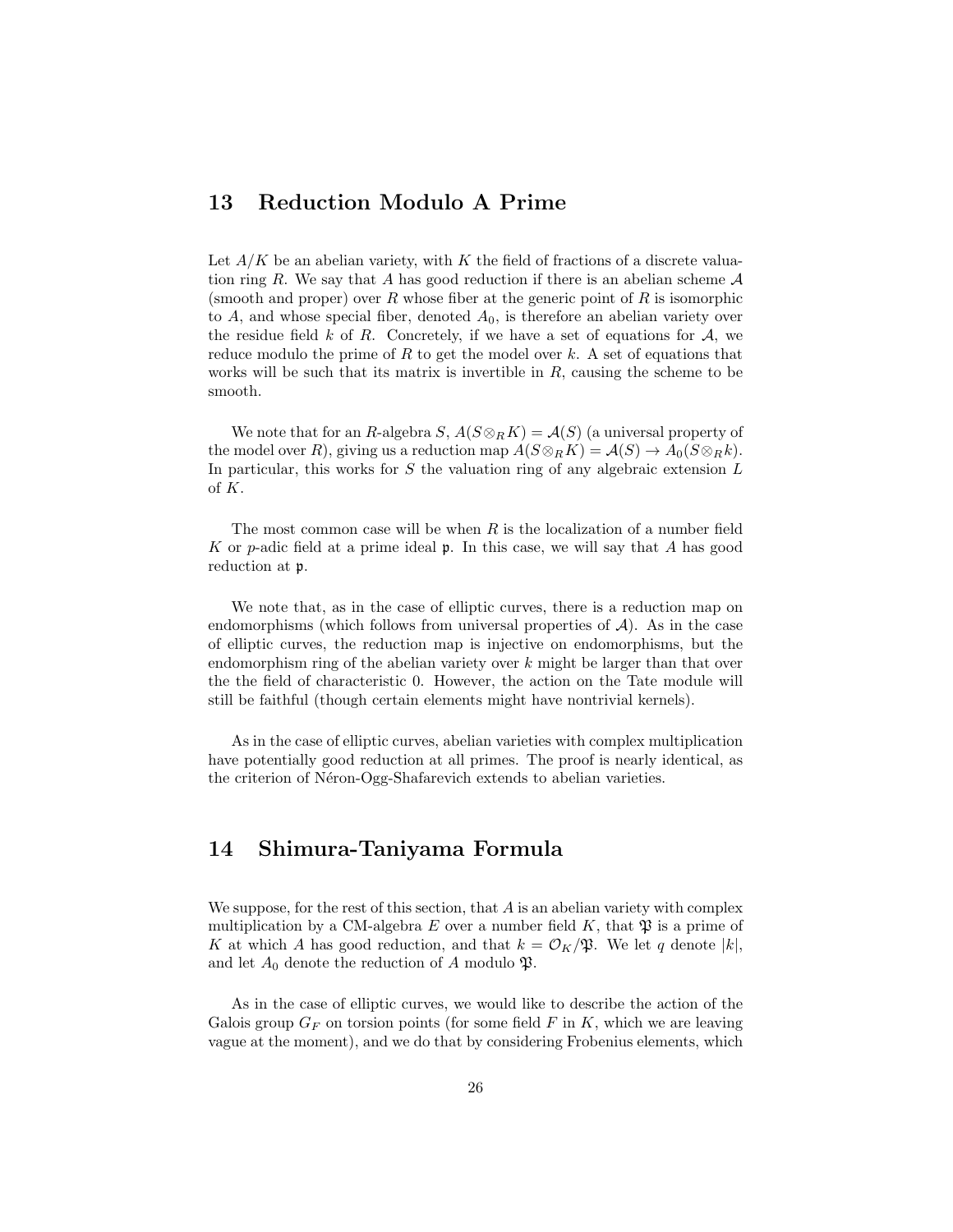are dense in the Galois group. Thus, given a Frobenius element  $\sigma = (F, \mathfrak{p})$ , we would like to show that there is an a-multiplication

$$
f: A \to \sigma(A)
$$

such that:

(1) f reduces to the  $p^{[O_F:p]}$ -power Frobenius modulo a prime  $\mathfrak P$  of K above p (2)  $\alpha$  related in a nice (class field-theoretic) way to  $\sigma$ .

Note that  $\sigma(A)$  is not necessarily isomorphic to A. Because we prefer to work with endomorphisms, we can do the following. We note that

$$
\sigma(f) : \sigma(A) \to \sigma^2(A)
$$

will also be an  $\alpha$ -multiplication (recall that E is identified as a subring of the endomorphisms of  $\sigma(A)$  via  $\sigma$ ). Then

$$
\sigma^{f(\mathfrak{P}/\mathfrak{p})}(f)\circ\cdots\circ\sigma(f)\circ f:A\to\sigma^{f(\mathfrak{P}/\mathfrak{p})}A=(K,\mathfrak{P})(A)=A
$$

is an  $\mathfrak{a}^{f(\mathfrak{P}/\mathfrak{p})}$  multiplication inducing the Frobenius qth-power on  $A_0$ . Thus, in order to find a, we would like to find the ideal generated by the element of  $\mathcal{O}_E$ that reduces to the Frobenius endomorphism modulo  $\mathfrak{P}$ .

### 14.1 Commutants

Before doing the above, we must show that there actually is an element of  $\mathcal{O}_E$ that reduces to the Frobenius endomorphism modulo  $\mathfrak{P}.$ 

In the case of elliptic curves, we prove that the Frobenius map comes from an element of  $E$  by showing noting that it commutes with all of the other endomorphisms. We will do the same here, and we just require a bit of preliminaries on which endomorphisms are in the center of the ring of endomorphisms.

Basically, if an endomorphism commutes with all others, it (in particular) commutes with those of  $E$ , so it is  $E$ -linear on the various  $E$ -modules arising from the elliptic curve (usually some sort of cohomology). Since these are of dimension 1, such an endomorphism must be an element of  $E$ . We just need a little more work to extend this result to characteristic  $p$  (when there might be more endomorphisms than  $E$ ) and to actual endomorphisms of  $A$  (as opposed to those tensored with  $\mathbb{Q}$ ).

<span id="page-26-0"></span>**Proposition 14.1.** There exists an element  $\pi \in \mathcal{O}_E$  inducing the qth-power Frobenius endomorphism on the reduction modulo  $\mathfrak{P}, A_0$ , of A.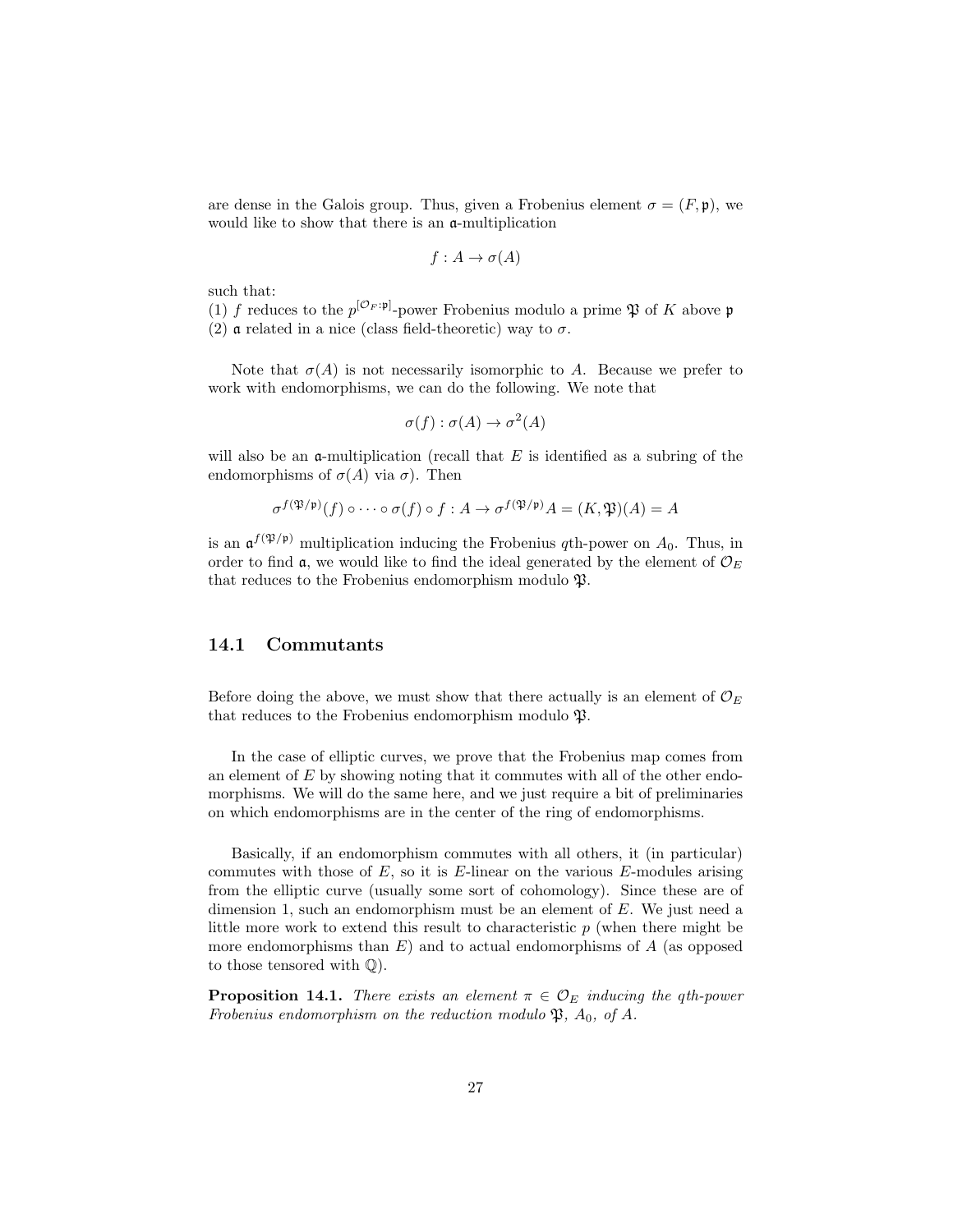Proof. The Frobenius morphism commutes with all other endomorphisms as they are defined over  $K$ , hence their reductions are defined over  $k$ , and the Frobenius is an Galois group element that fixes  $k$ . Therefore, its action on the Tate module  $V_{\ell}(A)$  (for a good  $\ell$ ) is  $E \otimes_{\mathbb{Q}} \mathbb{Q}_{\ell}$ -linear, hence is multiplication by an element of  $E \otimes_{\mathbb{Q}} \mathbb{Q}_{\ell}$  because the former is a module of rank 1 over the latter. It is thus an element of E as  $\text{End}_0(A_0) \cap (E \otimes_{\mathbb{Q}} \mathbb{Q}_\ell) = E$ . Furthermore,  $\text{End}(A_0) \cap E$  is an order in E, and since  $\text{End}(A)$  is the maximal order, it maps surjectively onto  $\text{End}(A_0) \cap E$ , so this Frobenius endomorphism is in the image of  $\mathcal{O}_E = \text{End}(A)$ .  $\Box$ 

### 14.2 The Formula

The Shimura-Taniyama formula is a description of this element of  $\mathcal{O}_E$ , which we call  $\pi$ .

**Theorem 14.2** (Shimura-Taniyama Formula). The element  $\pi$  in the above proposition generates the following ideal:

$$
\prod_{\phi \in \Phi} \phi^{-1}(\mathrm{N}_{K/\phi(E)}(\mathfrak{P})),
$$

where  $\Phi \subseteq \text{Hom}(E, K)$  is the CM-type of A (see Remark [11.4\)](#page-20-0).

We first remark how we would prove this proposition in the case of CM elliptic curves, then move on to the general case of abelian varieties. Note that we implicitly used something of this form when proving Theorem [6.1,](#page-8-0) and other accounts of complex multiplication for elliptic curves use it explicitly.

For this paragraph and the next, we let  $E/K$  denote an elliptic curve with complex multiplication by  $\mathcal{O}_F$ , the ring of integers in an imaginary quadratic field. Let  $\mathfrak P$  be a prime of K at which E has good reduction (and a couple other properties we won't worry about) know from the above that there is a  $\pi \in \mathcal{O}_F$ that reduces to the Frobenius modulo  $\mathfrak{B}$ . Then F embedds in K by the action on the tangent space (equivalently, on the holomorphic differentials), and we would like to show that  $(\pi) = N_{K/F}(\mathfrak{P}).$ 

If p is inert in F, then we are done, for then  $\pi$  is a power of  $p\mathcal{O}_F$ , and since we know its degree is  $q = p^{2f(\mathfrak{P}/p\mathcal{O}_F)}$ , we are done. Suppose, on the other hand, that  $p\mathcal{O}_F = \mathfrak{p}q$ , with  $\mathfrak{p} = \mathfrak{P} \cap \mathcal{O}_F$  and  $\mathfrak{p}$  the prime lying under  $\mathfrak{P}$  in the embedding  $F \hookrightarrow K$ . Then  $(\pi) = \mathfrak{p}^n \mathfrak{q}^m$ . To analyze each prime individually, let h be the class number of  $\mathcal{O}_F$ , so that  $\mathfrak{p}^{nh} = (\gamma_1)$  and  $\mathfrak{q}^{mh} = (\gamma_2)$ , hence  $(\pi)^h = (\gamma_1 \gamma_2)$ . Then  $\pi^h$  induces a purely inseparable map modulo  $\mathfrak{P}$ . However,  $\gamma_2$  is not in p, hence not in  $\mathfrak P$  in its action on the differential, so its reduction modulo  $\mathfrak P$  is separable! Therefore,  $(\gamma_2) = (1)$ , and our result follows.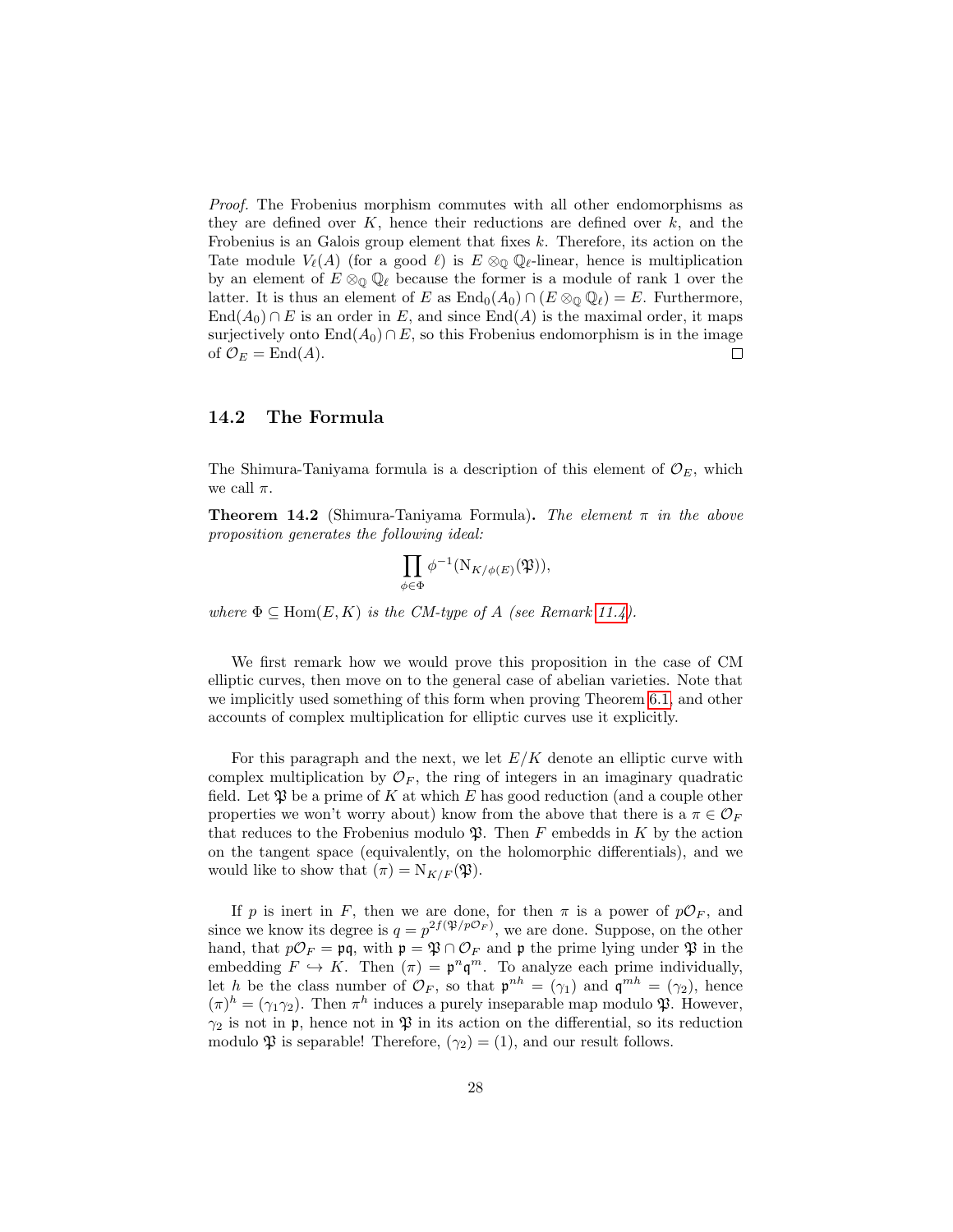In the case of abelian varieties, the vector space of holomorphic differentials has dimension greater than 1, so the same arguments get more complicated: first, we cannot easily detect separability or inseparability, and second, there are multiple embeddings from our endomorphism ring into  $K$ , hence multiple primes that lie below  $\mathfrak{P}$ . We recall that the theory of the module of differentials nicely relates differentials with the concept of separability, and we use it to prove the following lemma, which will allow us to make similar arguments in the case of abelian varieties:

<span id="page-28-0"></span>**Lemma 14.3.** Let k be algebraically closed of characteristic p and  $\alpha : A \rightarrow B$ an isogeny over k. Suppose  $\alpha^*(k(B))$  contains  $k(A)^q$ , where  $q = p^m$ , and let d be the dimension of the kernel of the induced map on tangent spaces. Then the degree of  $\alpha$  is at most  $q^d$ .

Note that in the case of elliptic curves, for  $d = 0$  this is the fact that inseparable morphisms are zero on the tangent space, and for  $d = 1$ , this is the fact that the qth power Frobenius has degree q.

*Proof.* Let  $L/K$  denote the extension  $k(A)/\alpha^*(k(B))$ . The condition that K contains  $L<sup>q</sup>$  implies that the field extension is purely inseparable, generated by taking qth roots of elements of  $K$ .

We thus have an exact sequence

$$
\Omega_{K/k} \otimes_K L \to^{\alpha^*} \Omega_{L/k} \to \Omega_{L/K} \to 0
$$

by [\[2\]](#page-35-2), p.186. In the case of abelian varieties, the (algebraic) differential 1-forms are isomorphic to the tensor product of the cotangent space with the function field, hence dual to the tensor product with the tangent field. This shows that the cokernel of the first map in the above exact sequence is dual to the kernel of the induced map on tangent spaces, so  $\dim_L \Omega_{L/K} = d$ .

Then the basic theory of purely inseparable extensions shows that  $L$  can be generated by d elements over K, each of which is a qth root of an element of K, so the extension has degree at most  $q^d$ .  $\Box$ 

We now finish the proof of the Shimura-Taniyama formula.

*Proof.* Because degree is unchanged under reduction, we know that  $\pi$  has degree  $q^g$  (as the Frobenius does), hence  $|N_{K/\mathbb{Q}}(\pi)| = q$ , so  $\pi$  factors as a product of primes of  $F$  lying over  $p$ . Thus

$$
(\pi) = \prod_{v \mid p} \mathfrak{p}_v^{m_v}
$$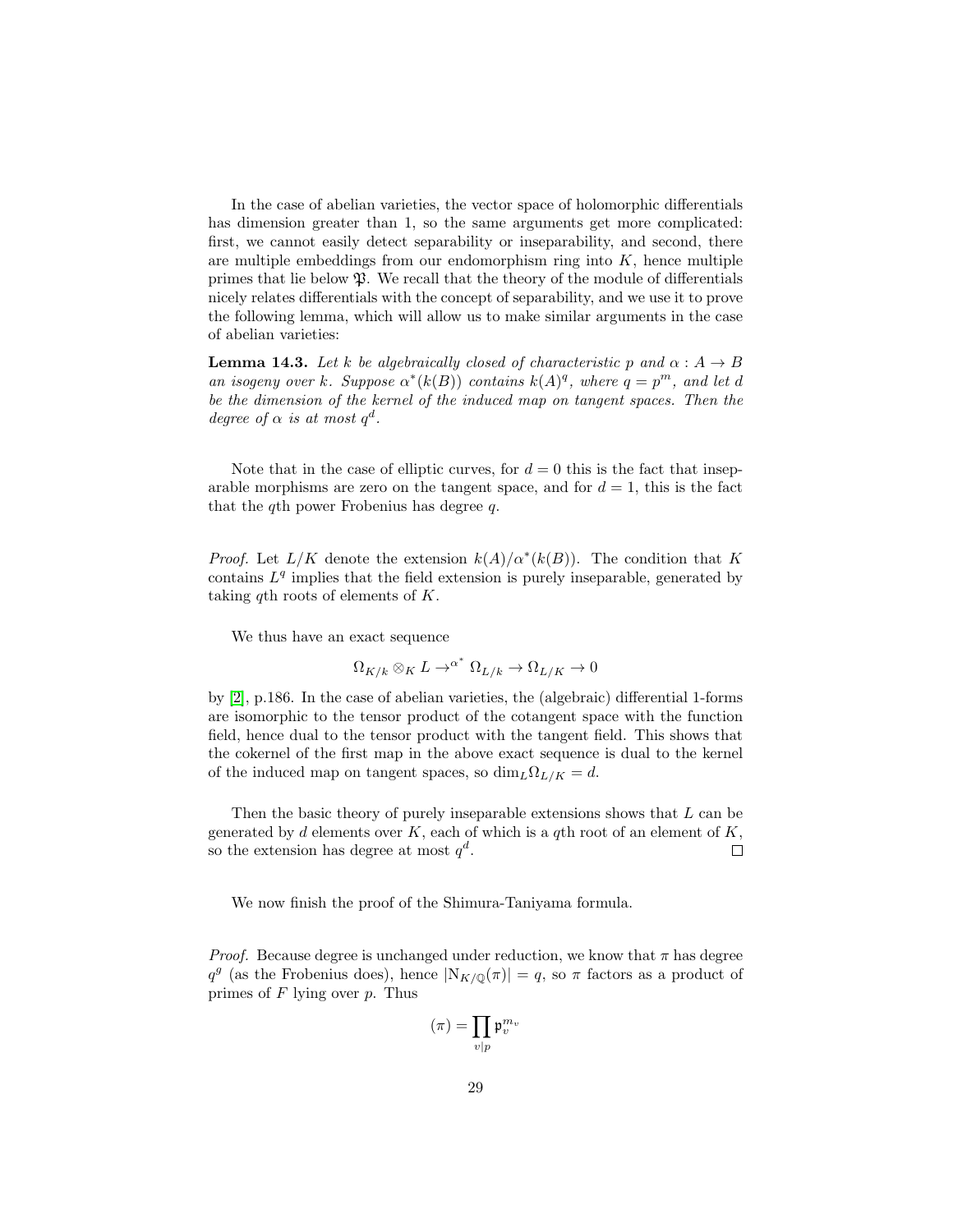where  $m_v$  are non-negative integers.

The expression  $\prod$ φ∈Φ  $\phi^{-1}(N_{K/\phi(E)}(\mathfrak{P}))$  is also a product over  $v \mid p$ . For such

v, let

$$
\Phi_v := \{ \phi \in \Phi \mid \phi^{-1}(\mathfrak{P}) = \mathfrak{p}_v \}.
$$

Then what we wish to show is that

$$
\mathfrak{p}_v^{m_v} = \prod_{\phi \in \Phi_v} \phi^{-1}(\mathrm{N}_{K/\phi(E)}(\mathfrak{P})).
$$

Since both are powers of the same prime ideal, we just have to show the exponent is the same, which amounts to showing that

$$
N_{E/\mathbb{Q}} \mathfrak{p}^{m_v} = N_{E/\mathbb{Q}} \left( \prod_{\phi \in \Phi_v} \phi^{-1}(N_{K/\phi(E)}(\mathfrak{P})) \right)
$$
  
\n
$$
= \prod_{\phi \in \Phi_v} N_{E/\mathbb{Q}}(\phi^{-1}(N_{K/\phi(E)}(\mathfrak{P})))
$$
  
\n
$$
= \prod_{\phi \in \Phi_v} N_{K/\mathbb{Q}}(\mathfrak{P})
$$
  
\n
$$
= N_{K/\mathbb{Q}}(\mathfrak{P})^{d_v}
$$
  
\n
$$
= q^{d_v},
$$

where  $d_v = |\Phi_v|$ .

Of course, since  $\sum$  $v|p$  $d_v = g$ , and the degree of  $\pi$  is  $N_{E/\mathbb{Q}}(\pi)$  the product of each side of the above is  $q^g$ , so we only have to show that  $N_{E/\mathbb{Q}} \mathfrak{p}^{m_v}$  divides  $q^{d_v}$ .

We would love to interpret  $N_{E/\mathbb{Q}}(\mathfrak{p}^{m_v})$  as the degree of  $\mathfrak{p}^{m_v}$  and use Lemma [14.3,](#page-28-0) but we do not know whether this ideal is principal (and hence actually defines a morphism of A). Of course, to prove what we want, we can raise each side to the power h, the class number of  $\mathcal{O}_E$ , and suppose that  $p^{hm_v} =$  $(\gamma_v)$ . Then since  $\prod_{v}(\gamma_v) = (\pi)^h$ , each  $\gamma_v^*$  (modulo  $\mathfrak{P}$ ) sends  $k(A_0)$  to a subfield v containing  $k(A_0)^{q^h}$ . If we can show that  $d_v$  is the dimension of the kernel of  $\gamma_v$ on the tangent space, we are done by Lemma [14.3.](#page-28-0)

We recall that the tangent space of K is, as a  $E \otimes_{\mathbb{Q}} K$ -module,  $\oplus_{\phi \in \Phi} K_{\phi}$ . We know that the tangent space of A, the abelian scheme over  $\mathcal{O}_{\mathfrak{P}}$ , is an  $\mathcal{O}_{\mathfrak{P}}$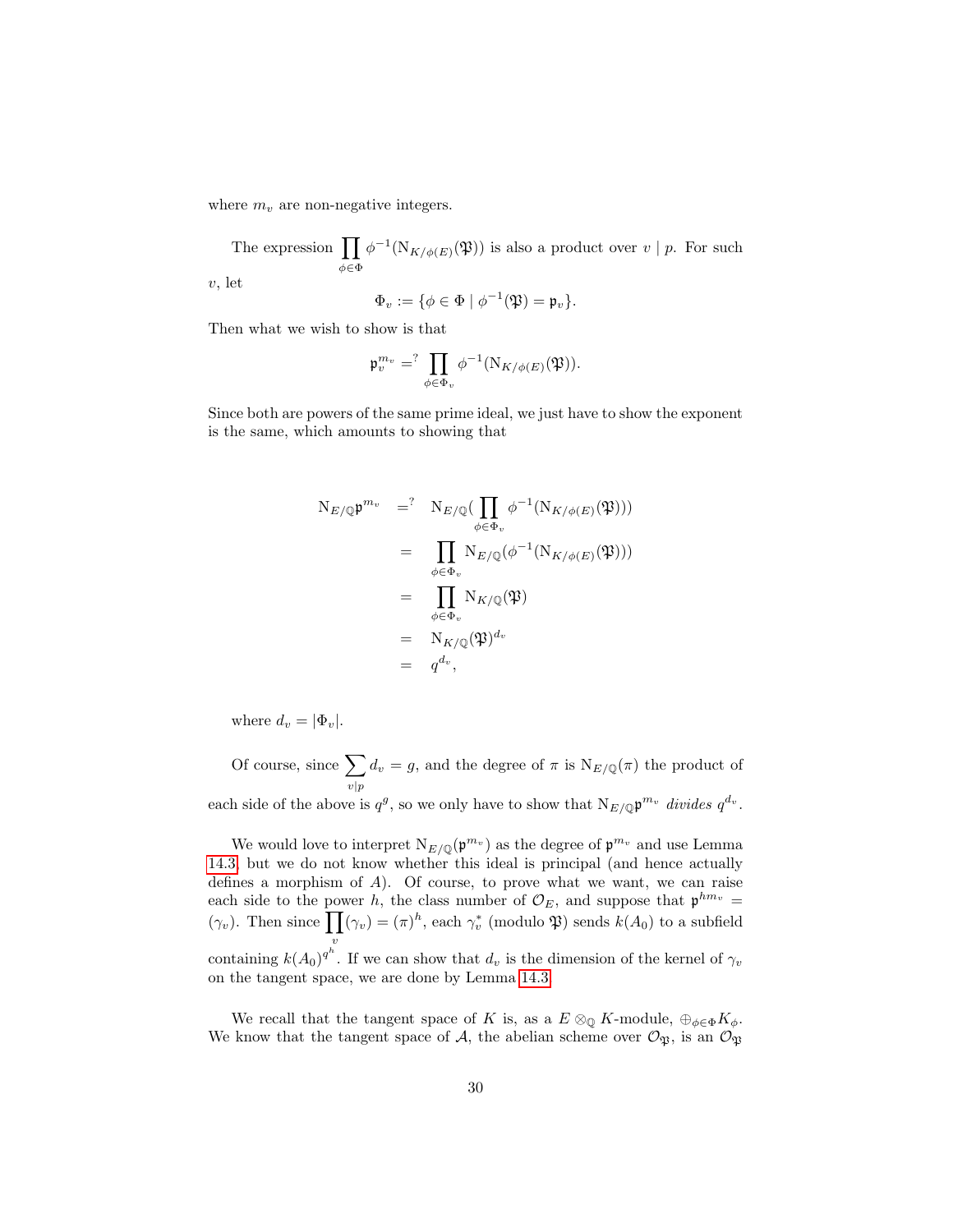with action of  $\mathcal{O}_E$  that induces the above tangent space when we change base. By a result in commutative algebra, for all but finitely many  $p$ , this gives an isomorphism  $Tgt_0(\mathcal{A}) \cong_{\mathcal{O}_E \otimes_{\mathbb{Z}} \mathcal{O}_{\mathfrak{P}}} \oplus_{\phi \in \Phi} \mathcal{O}_{\phi}$ , where  $\mathcal{O}_{\phi}$  is  $\mathcal{O}_{\mathfrak{P}}$  with  $\mathcal{O}_E$ -action by φ. Then  $\mathcal{O}_{\phi}$ , when reduced modulo  $\mathfrak{P}$  is in the kernel of  $\gamma_v$  iff  $\phi(\gamma_v) \in \mathfrak{P}$ , or equivalently,  $\phi^{-1}(\mathfrak{P}) = \mathfrak{p}_v$ , i.e.  $\phi \in \Phi_v$ . Thus this dimension is in fact  $d_v$ , and we are done.  $\Box$ 

### 14.3 Reflex Norms and the Reflex Field

We would like to put the formula from the last section on a more theoretical footing.

We note that the expression  $\prod_{\phi} \phi^{-1}(N_{K/\phi(E)}(\mathfrak{P}))$  is a product of embedφ∈Φ dings, hence appears to be a kind of "norm." Before considering ideals, we consider the map

$$
a \mapsto \prod_{\phi \in \Phi} \phi^{-1}(\mathrm{N}_{K/\phi(E)}(a))
$$

as a map from  $K^{\times}$  to  $K^{\times}$ . For reasons that will become apparent later, we denote this  $N_{K,\Phi}(a)$ .

For each  $\phi \in \Phi$ , let  $V_{\Phi}$  denote the  $E \otimes_{\mathbb{Q}} K$ -module  $K_{\phi}$  which is K as a K-module, and has action of E given by  $\phi: E \hookrightarrow K$ , and let  $V_{K,\Phi} = \bigoplus_{\phi \in \Phi} K_{\phi}$ . We have already noted that the tangent space has this structure.

Each element  $r \in K$  acts on  $V_{\phi}$  as an E-linear map, and its determinant is  $\phi^{-1}(N_{K/\phi(E)}(r))$ . Thus the E-linear determinant of the action of r on  $V_{K,\Phi}$  is  $N_{K,\Phi}(r)$ .

We can now use the properties of determinant under base change. If  $K'/K$ is an extension, we know that

$$
V_{K',\Phi}\cong V_{K,\Phi}\otimes_K K'
$$

as a  $E \otimes_{\mathbb{Q}} K' = (E \otimes_{\mathbb{Q}} K) \otimes_K K'$ -module. Then it follows that

$$
N_{K',\Phi}=N_{K,\Phi}\circ N_{K'/K}
$$

More interestingly, we would like to see if it is possible to find a field  $F$ smaller than K such that there exists an  $E \otimes_{\mathbb{Q}} F$ -module  $V_{F,\Phi}$  whose tensor product over F with K gives  $V_{K,\Phi}$ . The idea is that we might find one over which the action of  $E$  is not diagonalizable.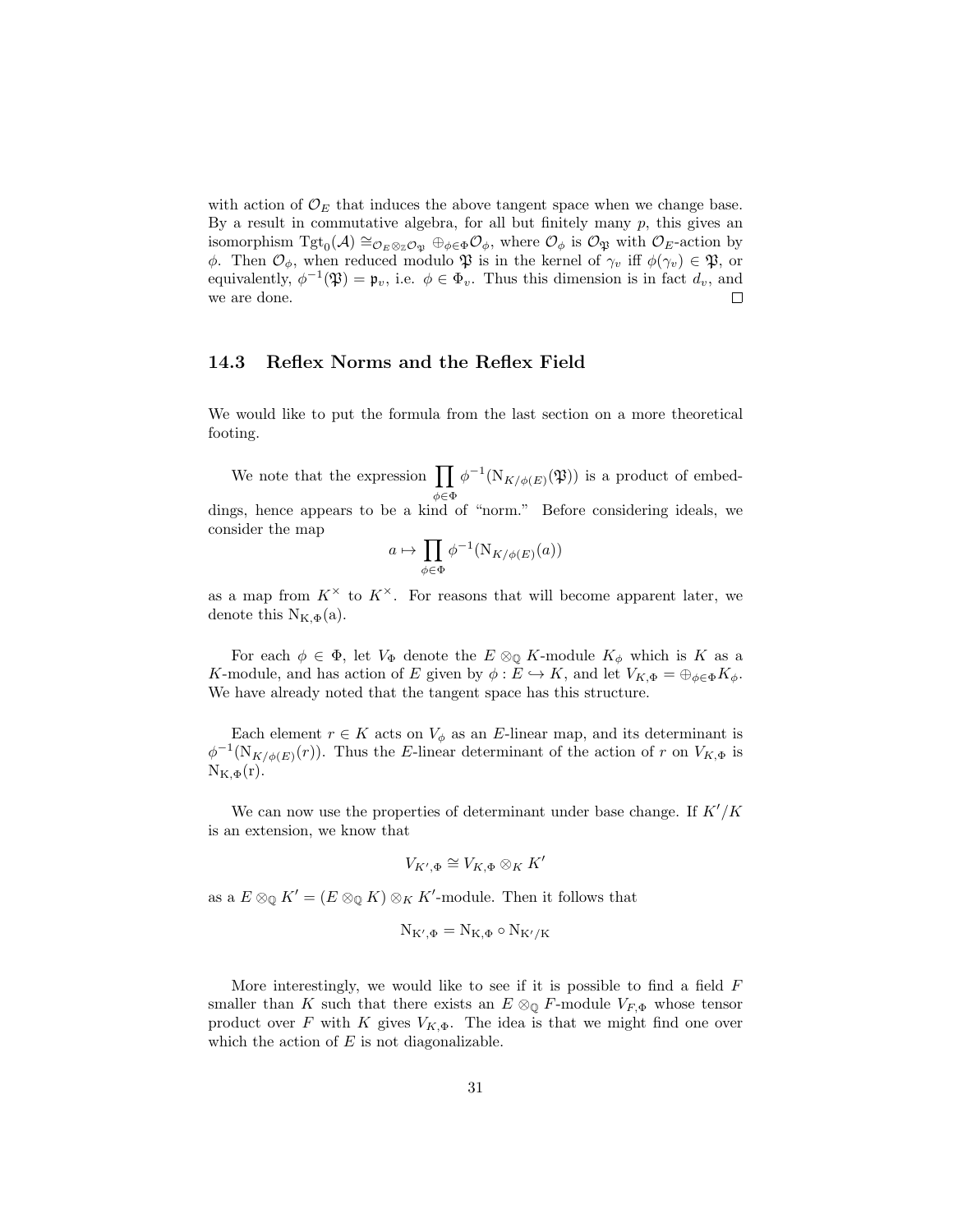$\sum$ By the invariance of trace under base change, we know that  $\text{Tr}_K(e | V_{K,\Phi}) =$ φ∈Φ  $\phi(e)$  must be contained in F for all  $e \in E$ . Can we take F to be the set of such traces? (If so, then this  $F$  is "smallest")

We choose an algebraic closure of K and let  $G(\bar(K)/\mathbb{Q})$  act on homomorphisms from any ring, such as E, into K. Notice that the subgroup of  $G(\overline{K}/\mathbb{Q})$ sending the set  $\Phi$  to itself fixes all of these traces. Conversely, such an automorphism that fixes all of these traces must take  $\Phi$  to itself by linear independence of characters. This gives us a characterization of the field of traces as the fixed field of a specific group. We will use  $E^*$  to denote this field.

Next, we recall that we can descend from  $K$  to a smaller field using Galois descent. Suppose that K is Galois over  $E^*$ . Then one can let  $\sigma \in G(K/E^*)$  act on  $V_{K,\Phi}$  by sending  $K_{\phi}$  isomorphically onto  $K_{\sigma\phi}$  for  $\phi \in \Phi$ . Then this mapping is clearly E-linear and  $G(K/E^*)$ -linear over K, meaning we can in fact descend to  $E^*$ .

**Definition 14.4.** We call the  $E^*$  defined above the *reflex field*. For  $F = E^*$ , we denote  $V_{F,\Phi}$  simply by  $V_{\Phi}$ , and  $N_{F,\Phi}$  by  $N_{\Phi}$ , which is called the *reflex norm*.

Recall that, as mentioned before, for any  $K/E^*$ , we have

$$
N_{K,\Phi}=N_{\Phi}\circ N_{K/E^*}.
$$

Finally, we remark how to extend this construction to ideals. The obvious condition should be that the reflex norm of a principal ideal is the ideal generated by the reflex norm of one of its generators. Then, one can make the reasonable request that the norm send primes lying over a given rational prime  $p$  to others lying over p. Because we can find a uniformizer at any given prime that does not lie in any other prime ideal over  $p$ , this determines the map uniquely.

Finally, we can summarize the Shimura-Taniyama formula as saying that  $N_{K,\Phi}(\mathfrak{P}) = (\pi).$ 

**Remark 14.5.** Alternatively, one can note that we actually have a map  $N_{\Phi}$ :  $(E^* \otimes_{\mathbb{Q}} R)^{\times} \to (E \otimes_{\mathbb{Q}} R)^{\times}$  for each  $\mathbb{Q}$ -algebra R. (As a brief remark, this gives a map on functors of points, hence between two algebraic tori over Q corresponding to  $E^*$ , E respectively.) Upon taking R the ring of adeles, we get a map from the finite adeles of  $E^*$  to the finite adeles of  $E$ , and then one notes that this factors through when we send an idele to the ideal it generates, hence given us a norm map on ideals.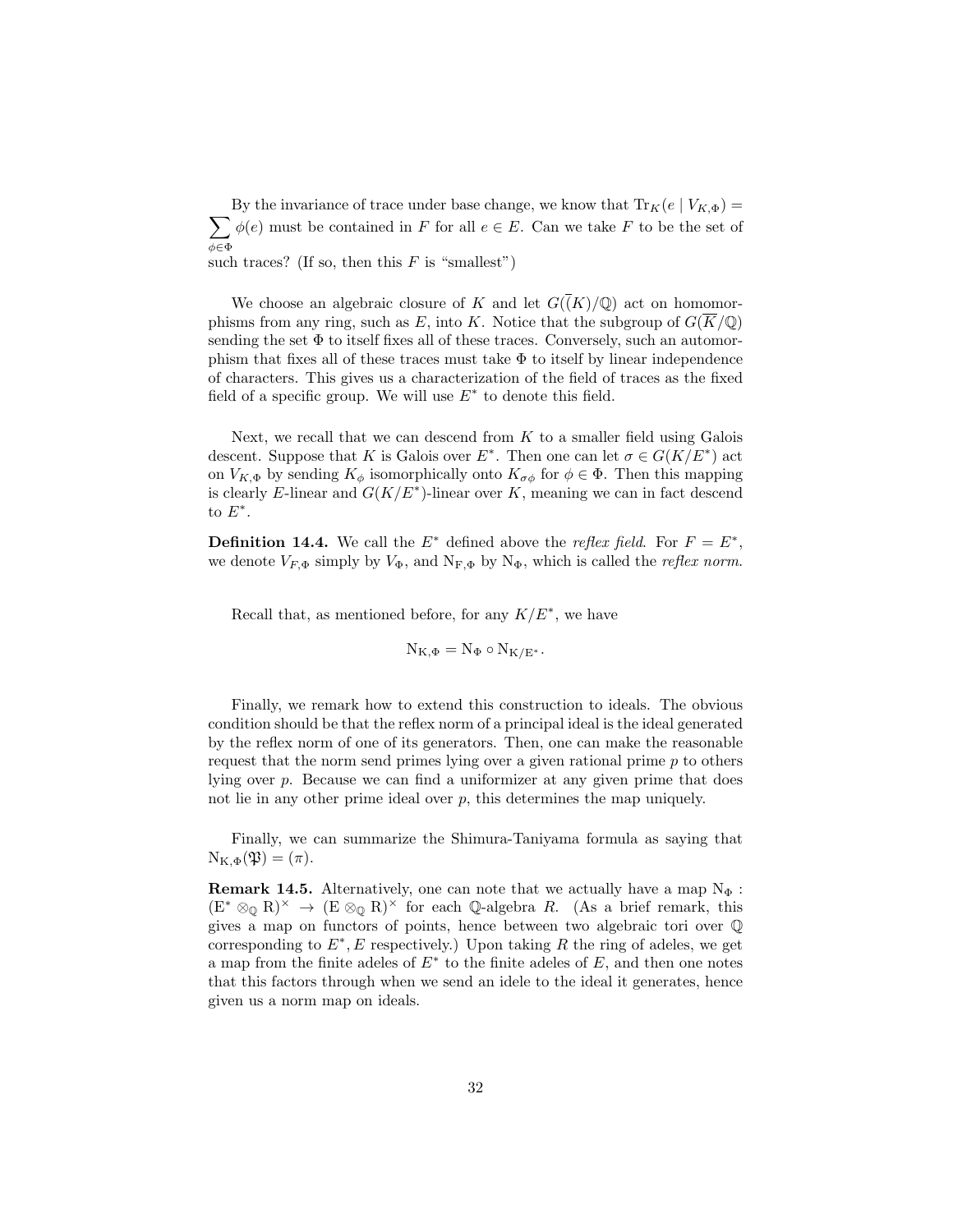## 15 Main Theorem for Abelian Varieties

We have done essentially everything we need in order to extend complex multiplication to abelian varieties. The statements and proofs will be almost identical to those in the case of elliptic curves; the main difference is that we will be dealing with the class field theory of  $E^*$ , not of  $E$ , and we will send objects from  $E$ to  $E^*$  using the reflex norm.

Before doing so, we make a remark about the problem of explicitly generating class fields of number fields, which is what complex multiplication is supposed to be about:

**Remark 15.1.** We note that if  $E$  is a CM-field, then not only do we get a reflex field  $E^*$ , but we get a CM-type for  $E^*$ , known as the *reflex type*. Furthermore, reflex field and reflex type of  $E^*$  with its reflex type is the CM-field and CMtype! In other words, given a CM-field  $E$ , we can always find a field  $E'$  of which  $E$  is the reflex field for some CM-type on  $E'$ . This means we have a way of generating the class field theory of E.

We recall from Proposition [14.1](#page-26-0) that there is an endormorphism inducing the Frobenius map. Now, suppose  $\sigma$  is a global automorphism inducing Frobenius modulo some prime and fixing the reflex field. Then A and  $\sigma(A)$  are isogenous (as they have the same CM-type), and we would like to show that there is an isogeny  $A \to \sigma(A)$  inducing Frobenius modulo a prime  $\mathfrak P$  of good reduction. We thus have the following prosposition:

<span id="page-32-0"></span>**Proposition 15.2.** Suppose  $A, A'$  are isogenous CM abelian varieties (equivalently, with the same CM-type),  $A_0$ ,  $A'_0$  their reductions modulo a prime of good reduction. Then the reduction map

$$
\text{Hom}_{\mathcal{O}_E}(A, A') \to \text{Hom}_{\mathcal{O}_E}(A_0, A'_0)
$$

is an isomorphism.

*Proof.* We know that  $A, A'$  correspond to two ideal classes represented by integral ideals  $\mathfrak{a} \subseteq \mathfrak{a}'$  of  $\mathcal{O}_E$ , so the projection  $(E \otimes_{\mathbb{Q}} \mathbb{R})/\mathfrak{a} \to (E \otimes_{\mathbb{Q}} \mathbb{R})/\mathfrak{a}'$  is a  $\mathfrak{b} = \mathfrak{a} \mathfrak{a}'^{-1}$ -multiplication from A to A', which we denote by f. Then precomposition with f gives an isomorphism from  $\mathfrak{b}^{-1} \subseteq E \hookrightarrow \text{End}_{0}(A)$  to  $\text{Hom}_{\mathcal{O}_{E}}(A, A')$ by Proposition [12.2,](#page-22-0) as from  $\mathfrak{b}^{-1} \subseteq E \hookrightarrow \text{End}_{0}(A_{0})$  to  $\text{Hom}_{\mathcal{O}_{E}}(A_{0}, A_{0}')$ .

As these isomorphisms commute with reduction, the reduction map is an isomorphism, and we are done.  $\Box$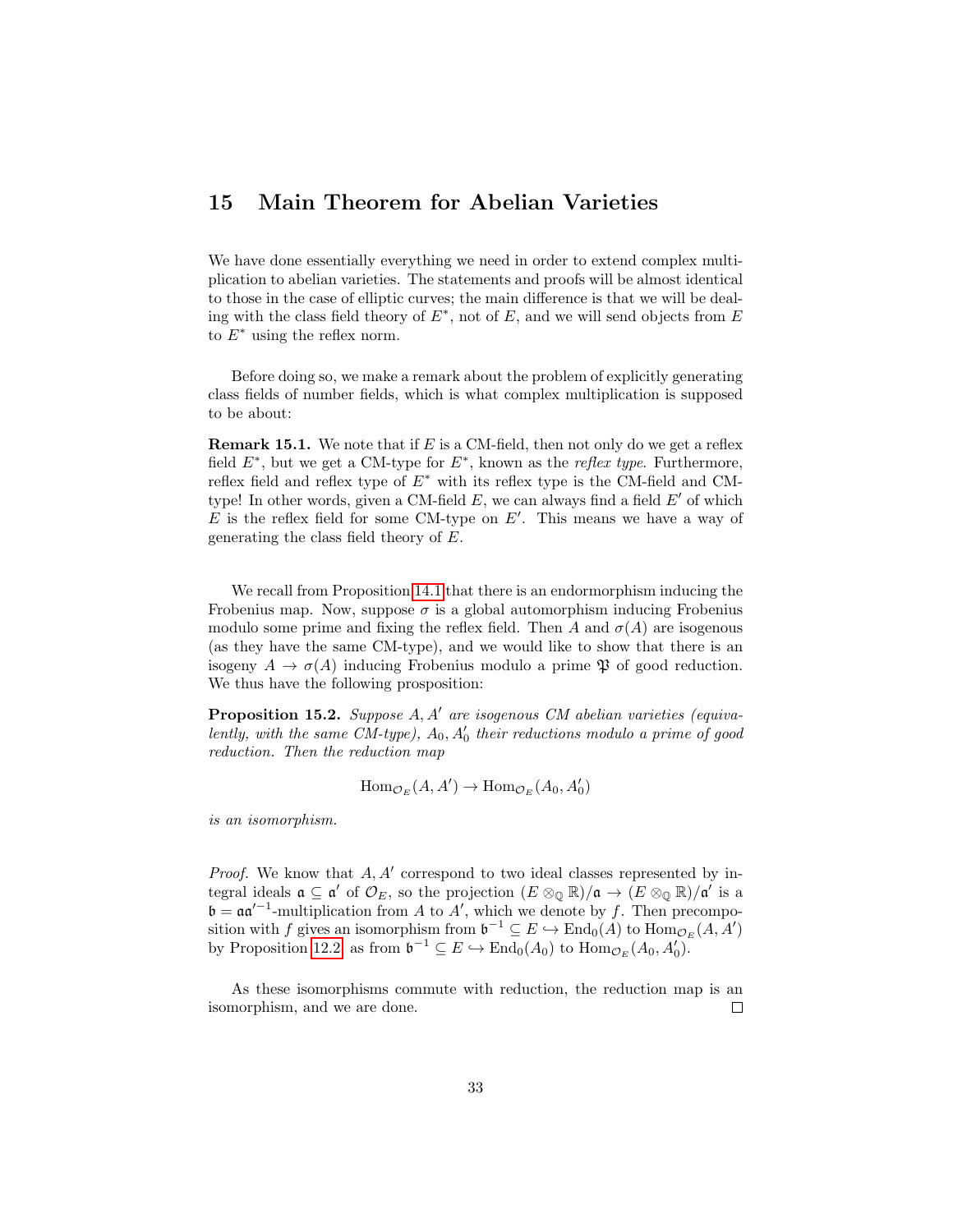We can now state and prove the fundamental theorem in ideal-theoretic terms.

**Theorem 15.3** (Fundamental Theorem of Complex Multiplication). Fix an integer  $m \geq 3$  sufficiently large\* and an abelian variety  $A/K$  with CM by E. Then for each automorphism  $\sigma \in G(\overline{K}/E^*)$ , there is an a-multiplication  $f^{\sigma}: A \to \sigma(A)$  agreeing with  $\sigma$  on  $A[m]$  such that

(1) a is determined in  $Cl_m(\mathcal{O}_E)$ 

(2) This class only depends on the restriction of  $\sigma$  to the ray class field  $L_m$  of  $E^*$ , and

$$
\mathfrak{a}=\mathrm{N}_{\Phi}(\mathfrak{b}),
$$

where  $(\mathfrak{b}, L_m/E^*) = \sigma |_{L_m}$ .

*Proof.* Let K be a field over which all of the m-torsion points of all CM abelian varieties isogenous to  $A$  are defined. (We can even suppose that all of these varieties have good reduction at every prime of K by the N $\epsilon$ ron-Ogg-Shafarevich Criterion, but this is not necessary, since we can always throw out finitely many primes.)

Since  $\sigma$  fixes  $E^*$ , we know that A and  $\sigma(A)$  are isogenous, and suppose f is an a-multiplication between them (which exists by the proof of Proposition [15.2\)](#page-32-0). We can precompose with an element of  $\mathcal{O}_E$  that makes f be an a-multiplication for a prime to m (but a still integral). Thus it makes  $A[m]$  isomorphically onto  $\sigma(A)[m].$ 

Since  $A[m], \sigma(A)[m]$  are  $\mathcal{O}_E/(m)$ -modules of rank 1, and  $\sigma$  and f commute with  $\mathcal{O}_E$ , there is  $a \in \mathcal{O}_E$  such that  $f \circ a$  agrees with  $\sigma$  on  $A[m]$ . We then replace f by f∘, noting that we replace  $\mathfrak{a}$  by  $\mathfrak{a}(a)$ .

Furthermore, composition of f with  $\mathfrak{a}^{-1}(a^{-1})$  gives an isomorphism between  $\mathfrak{a}^{-1}(a^{-1})$  and  $\text{Hom}_{\mathcal{O}_E}(A, \sigma(A))$ . An element of  $\mathfrak{a}^{-1}(a^{-1})$  gives an identical action on  $A[m]$  iff it is congruent to 1 modulo m, meaning that  $\mathfrak a$  is determined by  $\sigma$  modulo  $\iota(E_{m,1})$ .

In addition, if we have  $\sigma, \sigma'$ , with corresponding isogenies f, g, then  $\sigma(g) \circ f$ gives an isogeny agreeing with  $\sigma' \circ \sigma$  on  $A[m]$ , so this gives us a homomorphism from  $G_{E^*}$  to  $Cl_m(\mathcal{O}_E)$ , which is clearly trivial on  $G_K$ .

Next, we use the Shimura-Taniyama formula in a fundamental way. Let  $\mathfrak{B}$ be a prime of K over a prime  $\mathfrak p$  of  $E^*$ , such that everything has good reduction, is prime to  $m$ , and nothing is ramified (we are being vague, but it is very easy to see that we can do this and only throw out finitely many primes). Suppose, furthermore, that  $(K/E^*, \mathfrak{P}) = \sigma | K$ . Then, in the notation of Section [14,](#page-25-0) we know that  $\sigma$  induces the  $p^{f(p/p)}$ th-power Frobenius modulo  $\mathfrak{P}$ . Let f be the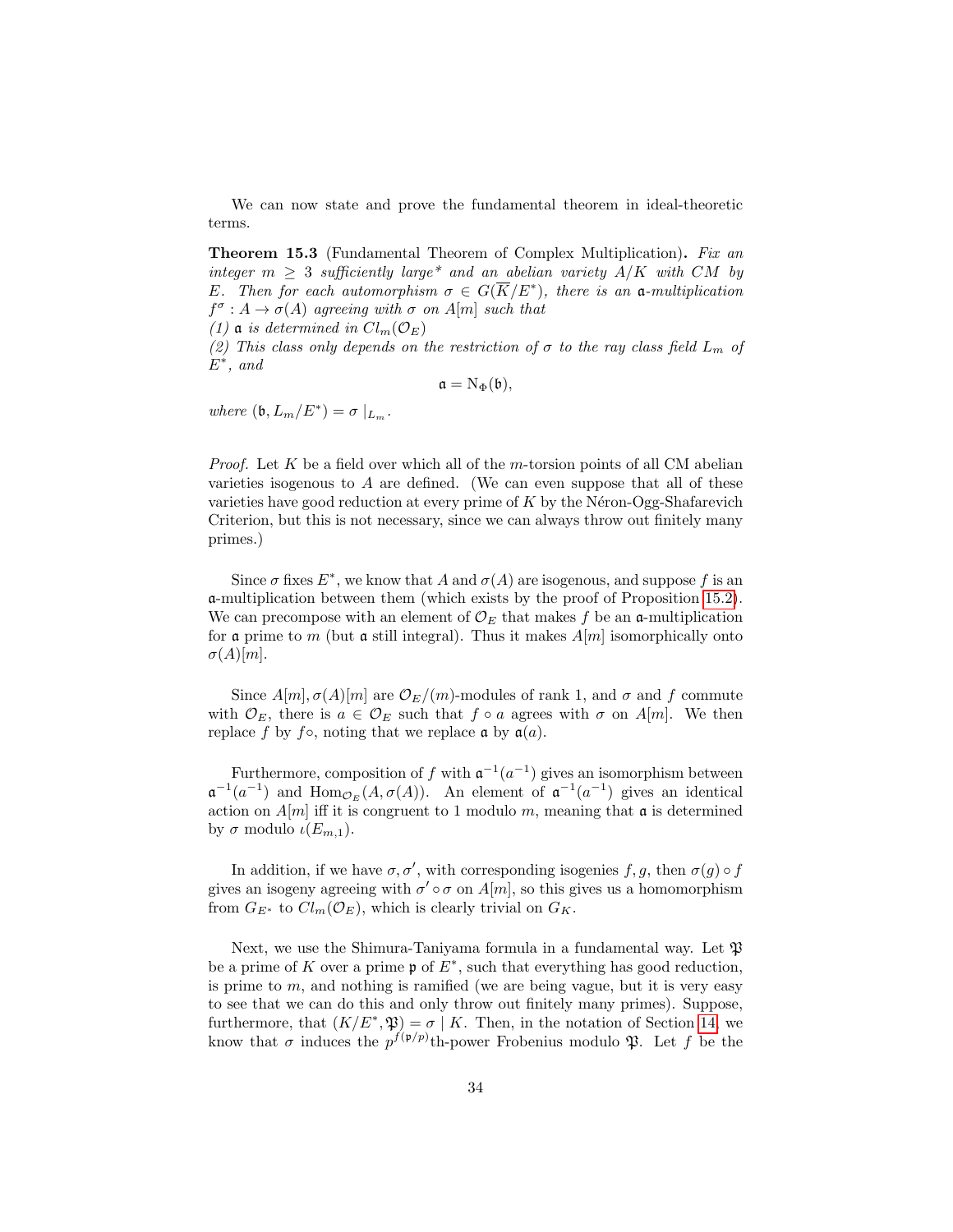a-multiplication inducing this Frobenius (which exists by Proposition [15.2\)](#page-32-0). We then have that

$$
\sigma^{f(\mathfrak{P}/\mathfrak{p})}(f)\circ\cdots\circ\sigma(f)\circ f:A\to\sigma^{f(\mathfrak{P}/\mathfrak{p})}A=(K,\mathfrak{P})(A)=A
$$

reduces to the qth-power Frobenius. This isogeny is an  $\mathfrak{a}^{f(\mathfrak{P}/\mathfrak{p})}$ -multiplication, so by the Taniyama-Shimura formula, we know that

$$
\begin{array}{rcl}\n\mathfrak{a}^{f(\mathfrak{P}/\mathfrak{p})} & = & \mathrm{N}_{\mathrm{K},\Phi}(\mathfrak{P}) \\
& = & \mathrm{N}_{\Phi}(\mathrm{N}_{\mathrm{K}/\mathrm{E}^*}(\mathfrak{P}) \\
& = & \mathrm{N}_{\Phi}(\mathfrak{p}^{\mathrm{f}(\mathfrak{P}/\mathfrak{p})}) \\
& = & \left(\mathrm{N}_{\Phi}(\mathfrak{p})\right)^{\mathrm{f}(\mathfrak{P}/\mathfrak{p})}\n\end{array}
$$

It follows that  $\mathfrak{a} = N_{\Phi}(\mathfrak{p}).$ 

Furthermore, by the analogue of [\[10\]](#page-36-4), Chapter VII, Proposition 3.1 for abelian varieties, reduction is injective on  $A[m]$ , so f agrees with  $\sigma$  on  $A[m]$ , so α represents the class in  $Cl_m(\mathcal{O}_E)$  associated to  $\sigma$ .

This means that the map  $\sigma \to Cl_m(\mathcal{O}_E)$  is given by the composition of the Artin map for  $E^*$  composed with the extension of N<sub>Φ</sub> to the ray class groups (\*which exists since the norm preserves elements congruent to 1 modulo  $m$  for sufficiently large m). From this we find that the map factors through  $G_{L_m}$ , and we are done.

#### 15.1 Adelic Version

As in the case of elliptic curves, there is an adelic version of the main theorem. We remind the reader that  $N_{\phi}$  extends to a homomorphism from the ideles of  $E^*$  to those of E. We then have the following.

Theorem 15.4 (Fundamental Theorem of Complex Multiplication via Ideles). Let  $A/K$  be a CM abelian variety and  $f: \mathbb{C}^g/\mathfrak{a} \to A$  a uniformization. Let s be an idele of  $E^*$  and  $\sigma$  an automorphism of  $\overline{(K)}$  whose restriction to the maximal abelian extension of  $E^*$  is the Artin map applied to s. Let  $r = N_{\Phi}(s)$ . Then there is a unique uniformization

$$
f':\mathbb{C}/r^{-1}\mathfrak{a}\to\sigma(A)
$$

such that  $r^{-1}$  agrees with  $\sigma$  on torsion points.

The proof that the ideal version implies the adelic version is almost the same as in the case of elliptic curves, involving an identical factorization for ideles of  $E^*$ .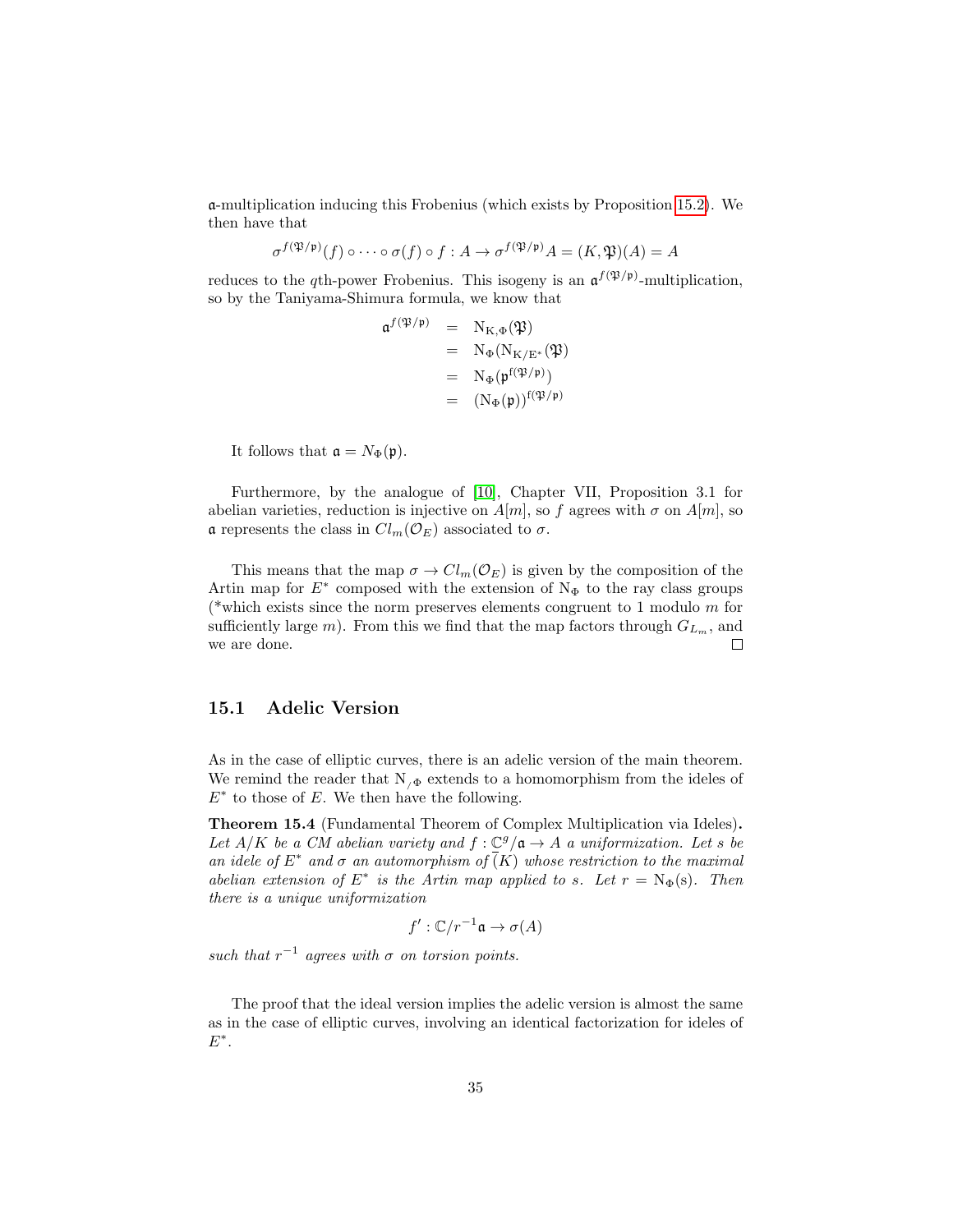# 16 Shimura Varieties and Complex Multiplication

We have a Galois (or equivalently class group) action on the isomorphism classes of elliptic curves with complex multiplication. We know that there is a variety, known as the modular curve  $\Gamma(1)$ , parametrizing these. We thus might expect an action on the points of the modular curve corresponding to CM elliptic curves. More generally, we recall that higher level modular curves correspond to "level structure," or torsion points, and we know that pairs of elliptic curves and torsion points have everything to do with complex multiplication, and we would similarly get an action. More generally, in the case of abelian varieties, the kind of data involved in the fundamental theorem of complex multiplication is, once again, the same as moduli data.

We should also recall the adelic description of modular curves. We express modular curves (or Shimura varieties, in general) as quotients of the adelic points of an algebraic group, and quotients by smaller and smaller open subgroups of the ideles (or adelic points of a reductive algebraic group) correspond to higher and higher level structures. Given that complex multiplication involves an adelic action, and smaller and smaller open subgroups correspond to higher and higher level structure, we expect to find a relation between these two descriptions. In fact, this description can be used to define the Galois action on Shimura varieties.

# 17 Honor Code

I pledge my honor that this paper represents my own work in accordance with university rules and regulations.

/David Corwin/

### References

- <span id="page-35-0"></span>[1] Ghate, Eknath. Complex Multiplication. http://www.math.tifr.res.in/ eghate/cm.pdf
- <span id="page-35-2"></span>[2] Matsumura, Hideyuki. Commutative Algebra. Addison-Wesley, 1980.
- <span id="page-35-1"></span>[3] Milne, James. Complex Multiplication. http://www.jmilne.org/math/CourseNotes/cm.html.